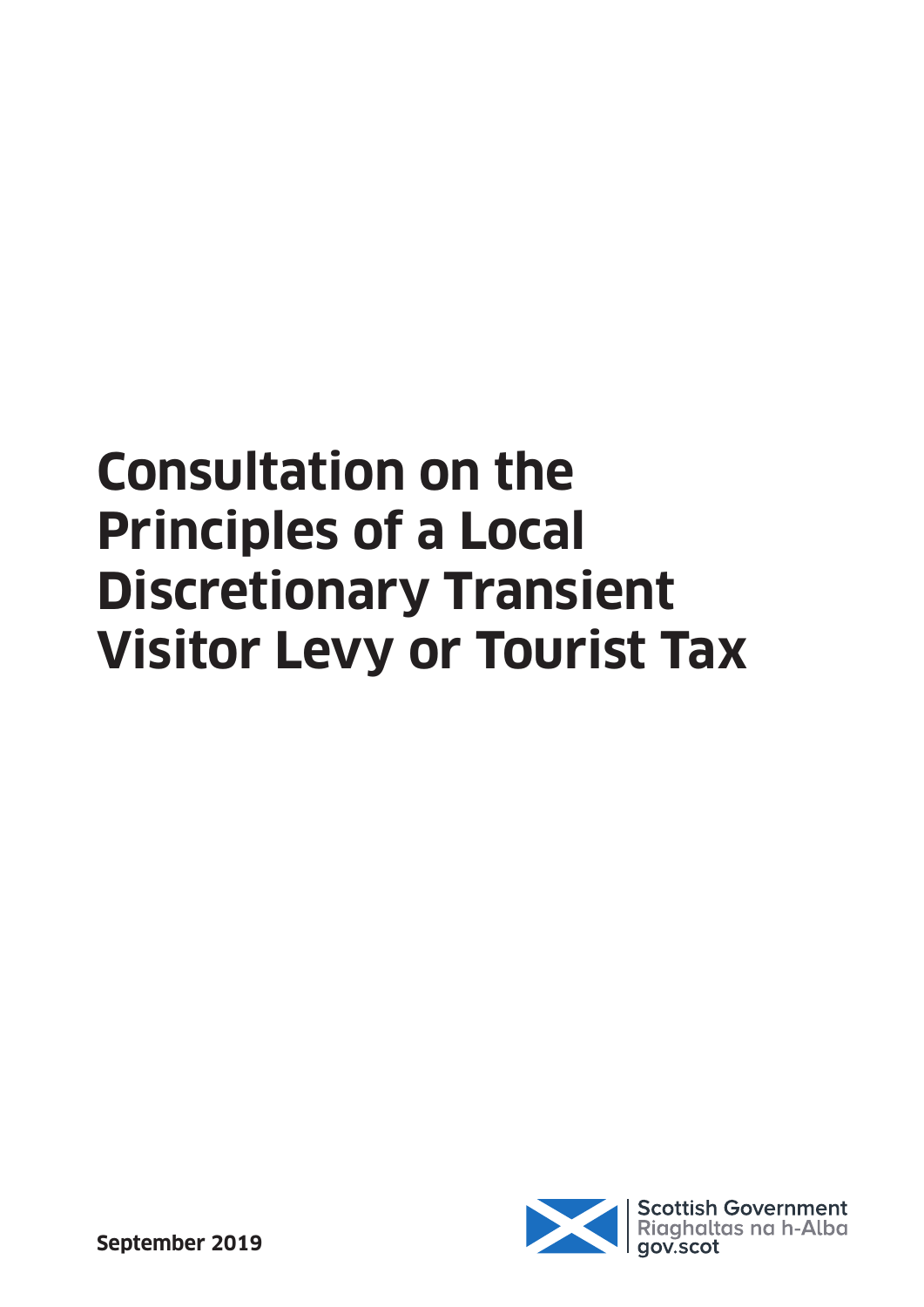## **CONTENTS**

| <b>MINISTERIAL FOREWORD</b>                                            | 3                       |
|------------------------------------------------------------------------|-------------------------|
| <b>INTRODUCTION &amp; BACKGROUND</b><br>1.                             | $\overline{4}$          |
| 1.1.<br>THE NATIONAL DISCUSSION                                        | $\overline{\mathbf{4}}$ |
| <b>TOWARDS A DISCRETIONARY VISITOR LEVY</b><br>1.2.                    | 5                       |
| 1.3.<br><b>THIS CONSULTATION</b>                                       | 5                       |
| THE POLICY CONTEXT<br>2.                                               | $\overline{7}$          |
| THE IMPORTANCE OF TOURISM TO SCOTLAND<br>2.1.                          | $\overline{7}$          |
| 2.2.<br><b>GROWING THE TOURISM SECTOR IN SCOTLAND</b>                  | 8                       |
| 2.3.<br>INCREASED LOCAL DECISION MAKING AND MORE EMPOWERED COMMUNITIES | 9                       |
| SCOTTISH APPROACH TO TAXATION<br>2.4.                                  | 10                      |
| THE BALANCE BETWEEN LOCAL AUTONOMY AND NATIONAL CONSISTENCY<br>3.      | 12                      |
| WHAT ACTIVITY SHOULD A VISITOR LEVY APPLY TO?<br>4.                    | 14                      |
| <b>OVERNIGHT STAYS</b><br>4.1.                                         | 14                      |
| <b>ADDITIONAL TAXABLE ACTIVITIES</b><br>4.2.                           | 14                      |
| 4.3.<br><b>BASIS OF CHARGE</b>                                         | 17                      |
| <b>CALCULATING THE RATE</b><br>4.4.                                    | 21                      |
| <b>EXEMPTIONS</b><br>4.5.                                              | 24                      |
| ADMINISTRATION AND COMPLIANCE<br>4.6.                                  | 26                      |
| 5.<br><b>LOCAL DECISION MAKING</b>                                     | 31                      |
| 5.1.<br>LOCAL AUTHORITIES WISHING TO IMPLEMENT A VISITOR LEVY          | 31                      |
| 5.2.<br><b>HOW REVENUES SHOULD BE SPENT</b>                            | 32                      |
| <b>FURTHER CONSIDERATIONS</b><br>6.                                    | 35                      |
| 6.1.<br>MESSAGING AND TRANSPARENCY FOR PROSPECTIVE VISITORS            | 35                      |
| 6.2.<br>TIMESCALES FOR INTRODUCTION, TRANSITION AND VARIATION          | 36                      |
| 6.3.<br><b>IMPACT ASSESSMENTS</b>                                      | 37                      |
| ANNEX A: BACKGROUND TO THE TOURISM INDUSTRY IN SCOTLAND                | 39                      |
| ANNEX B: OCCUPANCY TAXES IN SELECTED EU MEMBER STATES                  | 48                      |
| ANNEX C: CONSULTATION QUESTIONS                                        | 53                      |
| ANNEX D: RESPONDING TO THE CONSULTATION                                | 67                      |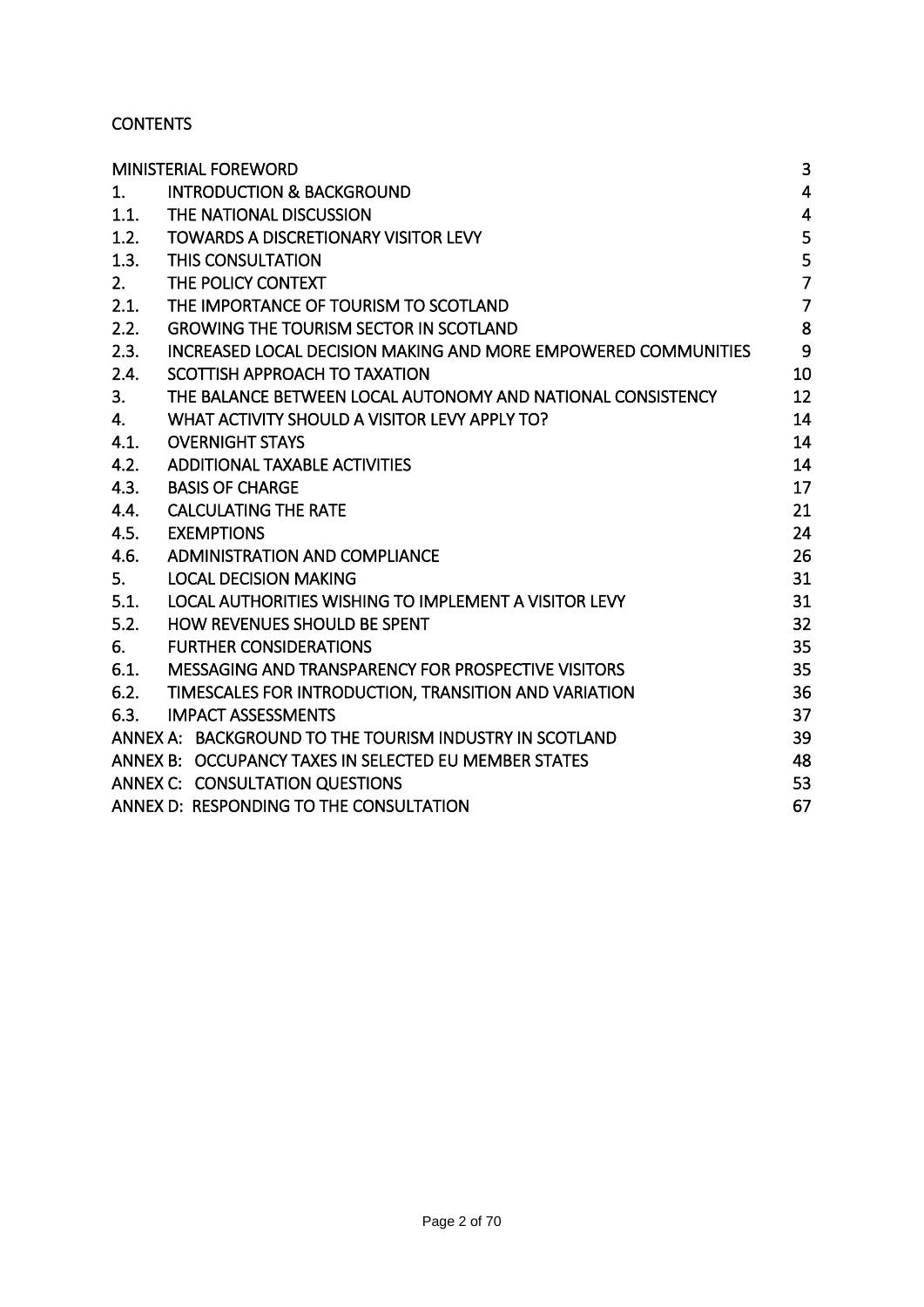### <span id="page-2-0"></span>**Ministerial Foreword**

The Scottish tourism sector is a success story and makes a vitally important contribution to Scotland's economy. It employs over 200,000 people, and it is part of the fabric of certain regions and communities across Scotland. The success of the sector has created new economic opportunities for businesses in Scotland and enables people from across the world to experience and learn about Scotland.

As local MSP for Skye, Lochaber and Badenoch I have seen firsthand the positive contribution that tourism has made to my local communities, but also some of the challenges that our expanded tourism offer has created for local authorities and the communities they serve.

The Scottish Government is committed to maintaining and enhancing the tourism sector's economic, social and environmental contributions as well as delivering our National Performance Framework<sup>1</sup> commitment of empowered communities by devolving more power to more local levels. Creating a discretionary power to enable local authorities to apply a levy on visitors is a means of allowing local authorities to respond to local circumstances more effectively whilst also allowing local tourism offers to be enhanced.

To give local authorities this power and create a new local tax requires an Act of the Scottish Parliament. This consultation paper therefore seeks views on a broad proposition of enabling local authorities to choose to apply a levy on visitors staying overnight.

There are some important choices to make, especially in relation to the balance between national consistency and local autonomy. As we envisage the levy would be collected by accommodation providers, this consultation seeks views on how the impact on individual businesses might be minimised. There are further considerations explored, including the potential to extend the levy to other visitor activities, ensuring appropriate exemptions from the levy are implemented throughout Scotland and ensuring that the tourist industry is engaged in decisions about applying the levy and how revenues can be spent to further support the tourism industry.

I would strongly encourage everyone to respond to this consultation and I would like to thank you in advance for taking the time to do so.

### **Kate Forbes MSP Minister for Public Finance and Digital Economy**

1

<sup>1</sup> <https://nationalperformance.gov.scot/>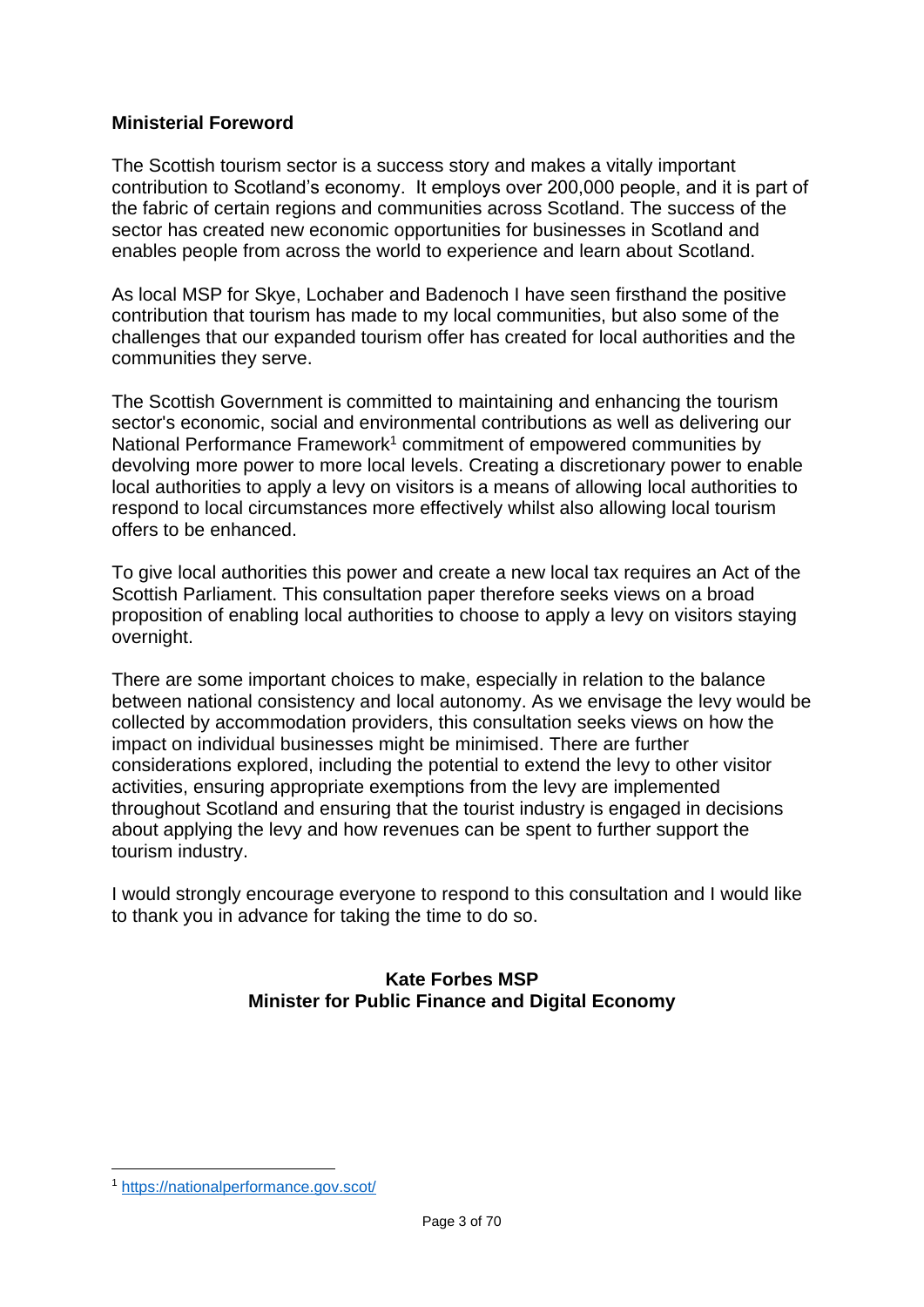# <span id="page-3-0"></span>**1. Introduction & Background**

Tourism is one of Scotland's most important industries, helping to create wealth and jobs and build upon our strong international reputation.

In 2018, there were over 15.3 million overnight visits to Scotland consisting of 11.8 million domestic visitors (from within UK) and over 3.5 million overseas visitors. There were also just under 138 million day visits within Scotland in 2018. While overall visitor numbers are similar to those seen earlier in the decade, there were around 1.2 million more overseas visitors to Scotland than in 2011. Evidence and data on how many visitors Scotland received during 2018, where and what they visited and if they stayed overnight, in what type of accommodation they stayed is set out in **[Annex A](#page-38-0)**.

There has also been significant growth in both overnight and day visitors in specific parts of Scotland, such as Edinburgh and some parts of the Highlands. This means that in some areas, there are greater pressures on the local environment and on activities that maintain and enhance the tourist experience.

These local pressures led to a number of our local authority partners, as well as the Convention of Scottish Local Authorities, calling, in the course of 2018, for the Scottish Government to create the powers to allow them to apply a 'tourist tax', should it be appropriate for local circumstances. This reflected not just the local pressures associated with sustained high numbers of visitors, but also the wider policy context of promoting greater local decision making together with the prevalence of such taxes in other countries. This latter point is demonstrated in **[Annex B](#page-47-0)** which provides an overview of the visitor taxes operating across Europe, including the rate of VAT that is currently levied.

These proposals from local government prompted significant opposition from representatives of Scotland's tourism sector who were concerned that such a levy could have negative impacts on individual accommodation and supply chain businesses and on the competitiveness of the wider tourism sector across Scotland. In support of this position the sector identified rising wages, input costs and existing taxes, particularly VAT on accommodation, which is charged on holiday accommodation at the standard rate of 20 per cent. This rate is higher than in most EU countries.

#### A Note on Terminology

The proposal to provide local authorities with the power to apply a tax or levy on visitors is variously referred to as a local transient visitor levy, a tourist tax or a combination of similar terms. In this consultation document, we will use the term "visitor levy". Later in this consultation, we seek views on the choice of name.

# <span id="page-3-1"></span>**1.1.The National Discussion**

Recognising these circumstances, the Scottish Government engaged with a range of partners and stakeholders from the tourism industry, local authorities and the wider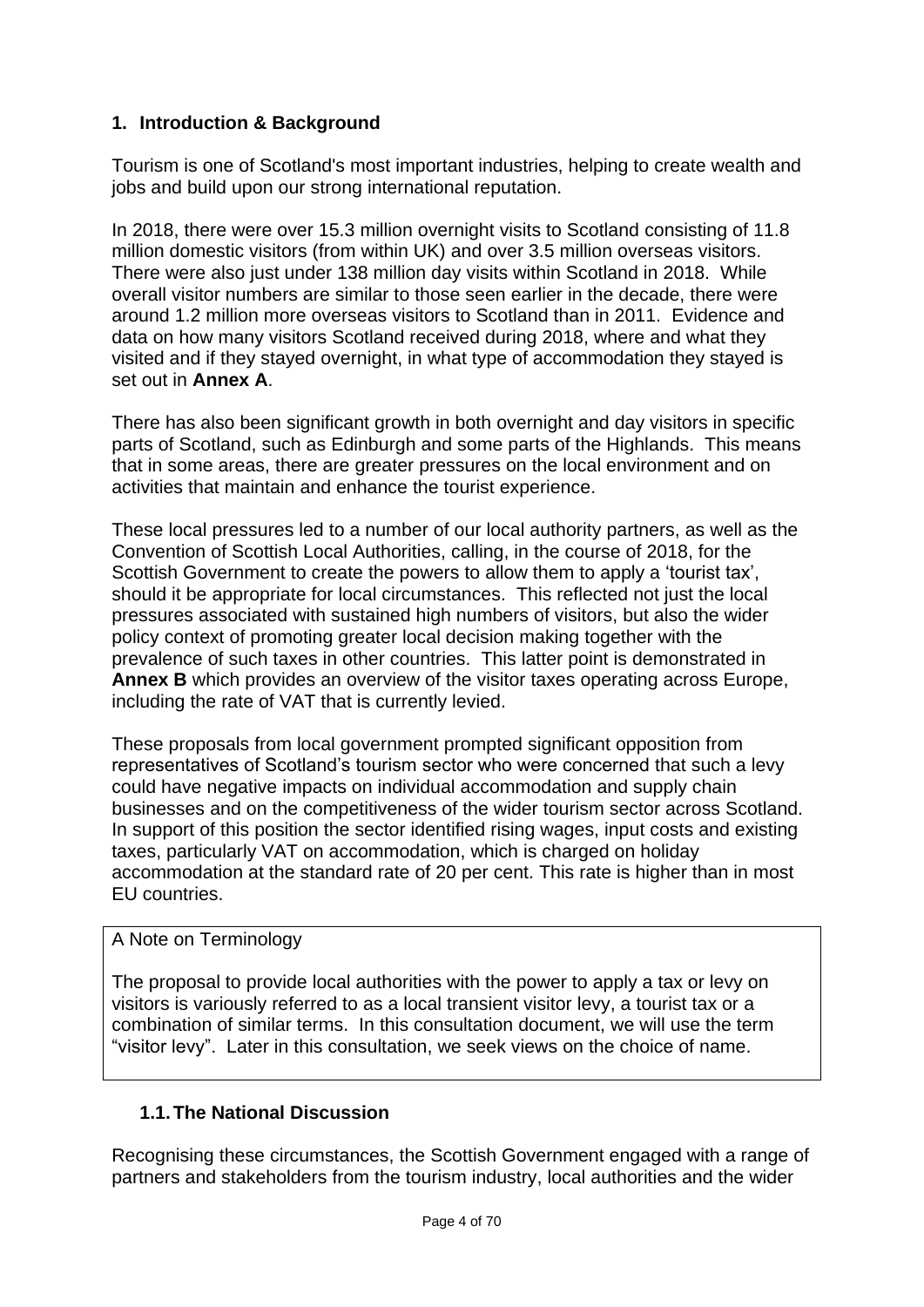business community in Scotland in a National Discussion on a transient visitor tax. This sought to bring partners together to ensure a full range of voices were heard and to participate in discussions on this complex national issue. It aimed to build a common and shared understanding of the opportunities and challenges in this area.

The National Discussion, which included six roundtable events across Scotland, each chaired by a Scottish Government Minister, ran between 23 November 2018 and 25 January 2019, and supporting evidence was published in a discussion document<sup>2</sup>. Following its closure, the Scottish Government published a summary of the messages heard and readouts of the individual roundtables<sup>3</sup>, along with the written contributions received from individuals, tourism sector representatives, business organisations, local authorities, and others<sup>4</sup>.

Overall, the National Discussion has provided a substantial evidence base, illustrating potential opportunities and challenges associated with tourist taxes and drawing out a number of important issues and concerns. This evidence has informed the development of the Scottish Government's proposals around a discretionary local visitor levy, which will be explored through this consultation.

# <span id="page-4-0"></span>**1.2.Towards a Discretionary Visitor Levy**

As part of the agreement of the 2019-20 Draft Budget<sup>5</sup>, the Scottish Government committed to consult on the principles of a visitor levy and introduce legislation this parliamentary term to permit local authorities to introduce such a levy if they consider it appropriate. This commitment was part of a package of measures focussing on local tax reforms and local fiscal empowerment. Our intention is therefore to provide this power to local authorities by an Act of the Scottish Parliament that creates a local tax to fund local authority expenditure.

Our aim is that decisions about the application of the visitor levy should be for individual local authorities to make, and receipts raised must be used to fund local authority expenditure. Additionally, the National Discussion clearly indicated that funds raised from a visitor levy in an area should be spent on activities related to tourism in that same area.

# <span id="page-4-1"></span>**1.3.This Consultation**

This consultation seeks to develop our understanding of the issues and concerns highlighted during the National Discussion and help inform the development of legislation to enable local authorities to apply a visitor levy. In particular, the consultation seeks views to ensure that the legislation:

- supports the continuing success of the tourism industry in Scotland;
- provides the powers that are needed for local authorities to respond to local pressures;

<sup>4</sup> <https://www.gov.scot/publications/tourist-taxes-scotland-published-evidence-national-discussion/> <sup>5</sup> [https://www.gov.scot/publications/scottish-budget-2019-20-stage-1-scottish-greens-agreement](https://www.gov.scot/publications/scottish-budget-2019-20-stage-1-scottish-greens-agreement-letters/)[letters/](https://www.gov.scot/publications/scottish-budget-2019-20-stage-1-scottish-greens-agreement-letters/)

<sup>1</sup> <sup>2</sup> <https://www.gov.scot/publications/transient-visitor-taxes-scotland-supporting-national-discussion/> <sup>3</sup> <https://www.gov.scot/publications/tourist-taxes-scotland-messages-national-discussion/>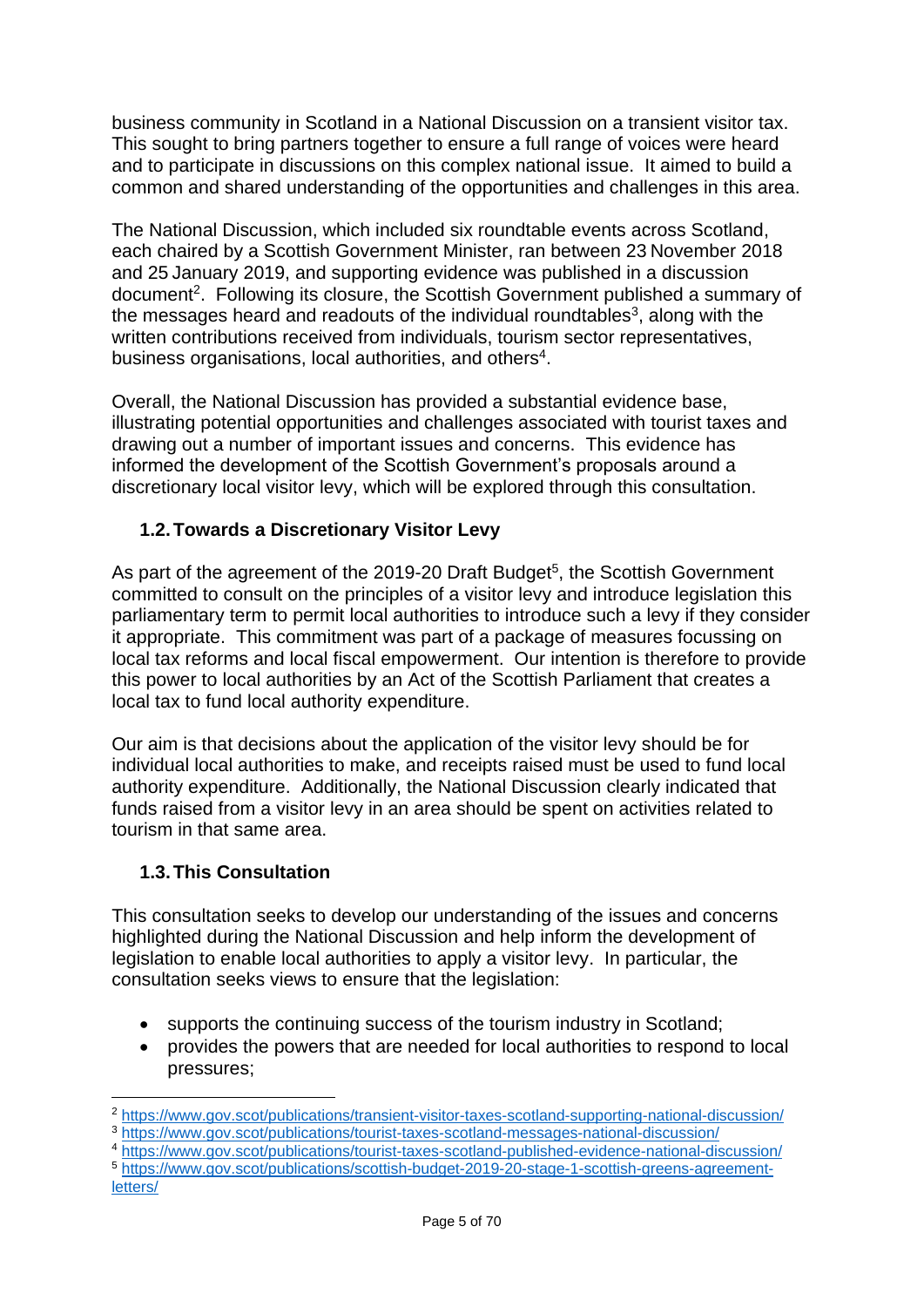• minimises the administrative and compliance burdens for those affected.

The subsequent chapters of this document build on the evidence gathered from the National Discussion, setting out considerations relating to particular aspects of establishing a visitor levy alongside questions relevant to each section. The full set of questions are also available at **[Annex C](#page-52-0)** together with a copy of the response form which is also available at [https://consult.gov.scot/local-government-and](https://consult.gov.scot/local-government-and-communities/visitor-levy)[communities/visitor-levy.](https://consult.gov.scot/local-government-and-communities/visitor-levy)

The consultation will run until midnight on 2 December 2019 after which no responses can be considered. Further information about how to respond to the consultation and how your responses will be handled can be found at **[Annex D](#page-66-1)**.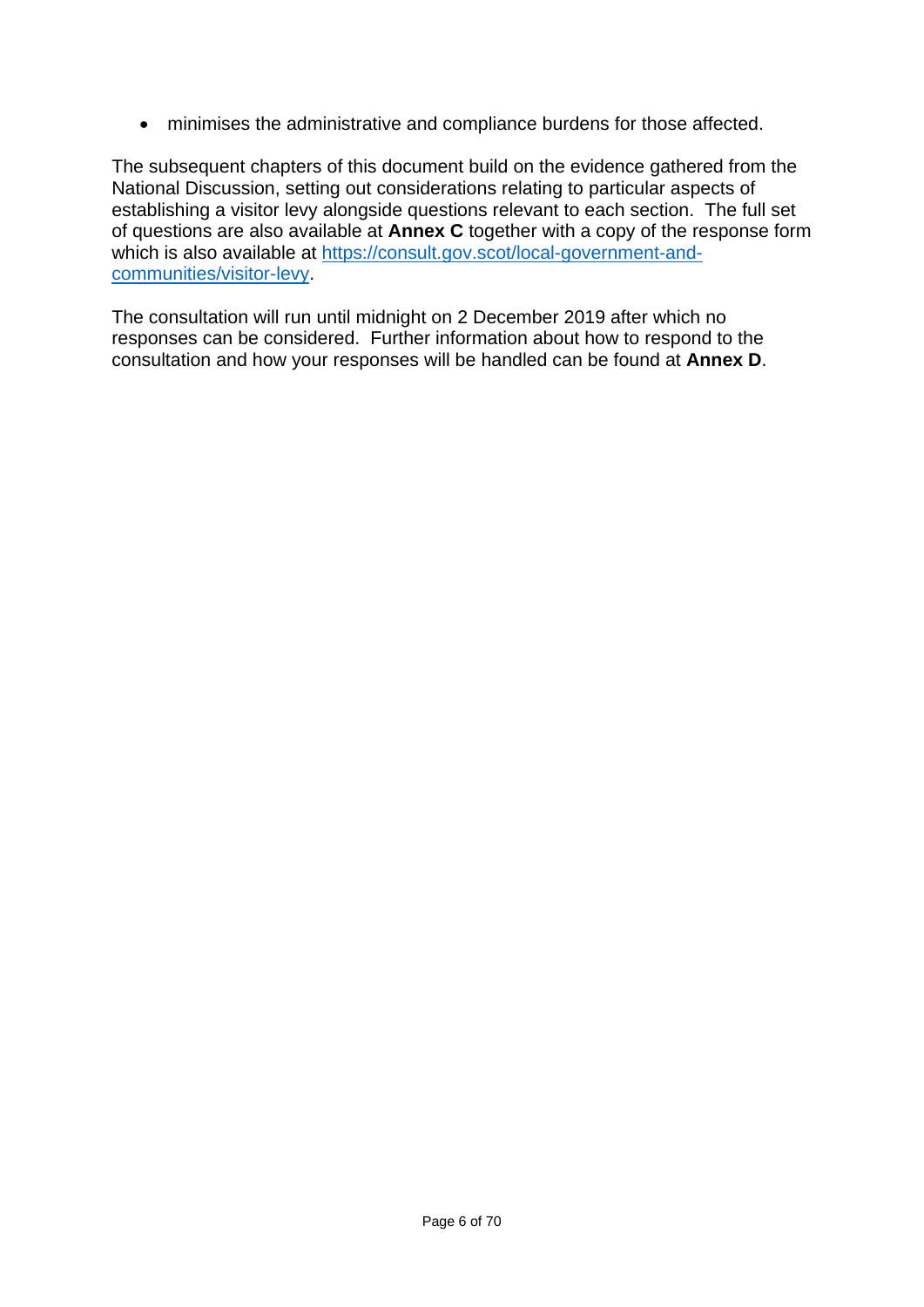# <span id="page-6-0"></span>**2. The Policy Context**

There are three key elements of policy context that drive the Government's thinking around the development of a visitor levy. These are:

- Support the sustainable growth of the tourism sector across Scotland, particularly in cities and regions which have experienced high visitor numbers in recent years.
- Strengthen local democracy through increased local decision making and more empowered communities.
- Create a new local tax power which is consistent with the Government's overall approach to taxation.

# <span id="page-6-1"></span>**2.1.The Importance of Tourism to Scotland**

Tourism is a significant part of Scotland's economy. The sector supported over 200,000 jobs in 2017 – around 8% of total employment in Scotland, or an average of 1 in 12 jobs, although this will be far higher in different areas.

Taken together, spending by overnight and day visitors in Scotland generated around £12 billion of economic activity in the wider Scottish economy and contributed around £7 billion to Scottish GDP (in basic prices). This represents about 5 per cent of total Scottish GDP.

In 2018<sup>6</sup>, there were over 15.3 million overnight visitors to Scotland, an increase of 3 per cent on the previous year. This included over 3.5 million overnight visitors from overseas, an increase of over 10 per cent on 2017.

Overnight visitors spent over £4.97 billion in 2018, representing a 6 per cent reduction (in nominal terms) on 2017. This included expenditure of over £2.2 billion by overseas visitors, a 3 per cent reduction in nominal terms on 2017. There were also almost 138 million trips by day visitors in 2018, spending almost £5.5 billion.

The total expenditure by domestic and non-domestic visitors in Scotland, including overnight and day visitors, was over £10 billion in 2018. Analysis using the Scottish Government's Input-Output tables<sup>7</sup> indicates this directly supported £4.5 billion of Gross Domestic Product (in basic prices) in the Scottish Economy, including around £3.2 billion in the hotels, distribution and catering sector.

<sup>6</sup> VisitScotland (2018), Scotland's Tourism Performance: Summary Report 2018.

https://www.visitscotland.org/binaries/content/assets/dot-org/pdf/research-papers-2/2018-nationaltourism-stats-summary.pdf

<sup>&</sup>lt;sup>7</sup> Scottish Government Input-Output Tables. Estimates include adjustments for the imports purchased by the sector, and include an estimate of capital expenditure undertaken by the sector, https://www.gov.scot /Input-Output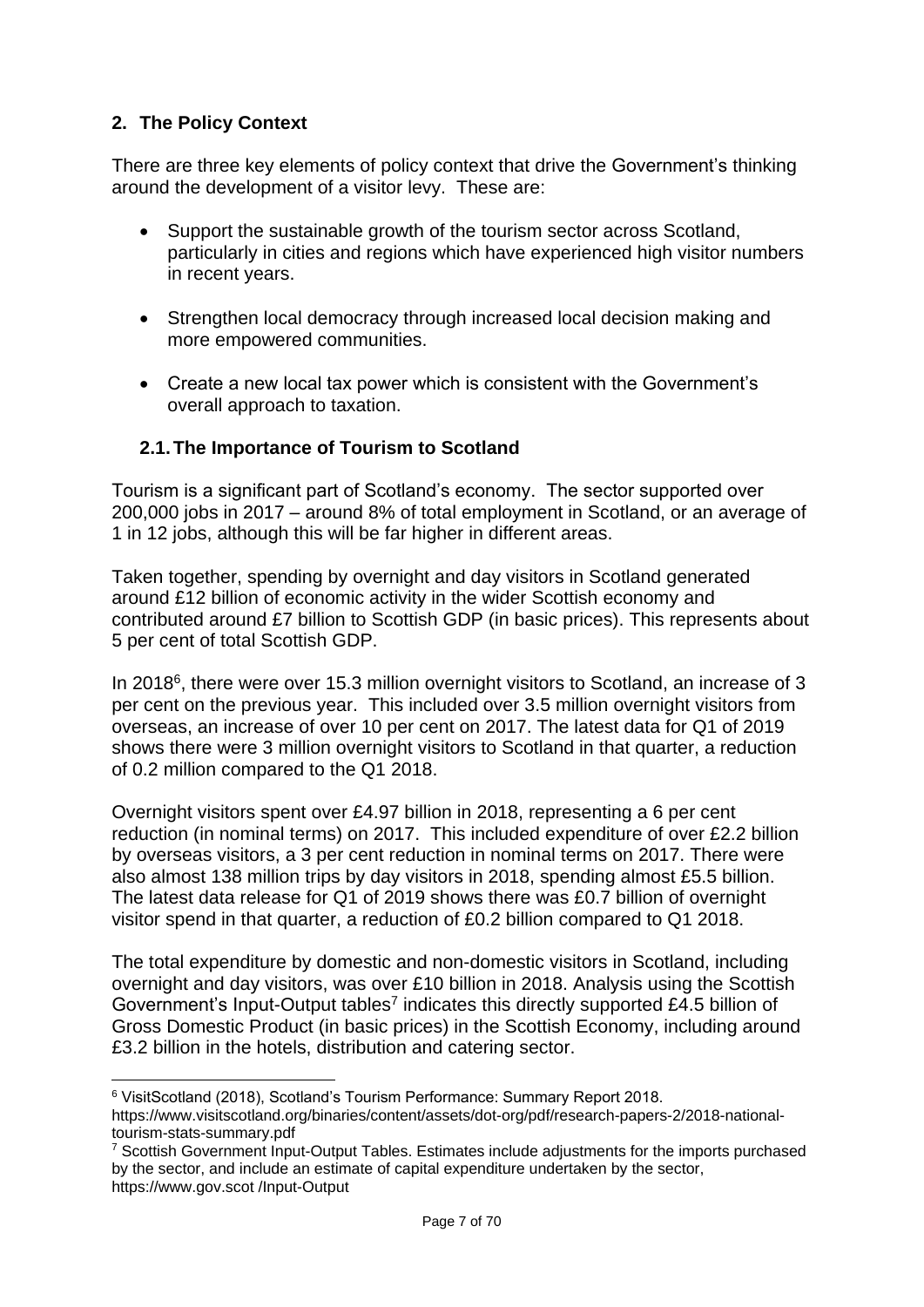However, this also supported activity in the wider Scottish Economy through the purchases made by the sector from the wider Scottish supply chain and through the wages spent by those working in the sector and its supply chain. Purchases from the supply chain accounted for around £1.2 billion of GDP in the wider Scottish Economy, including around £400 million of GDP in Finance and Business Services. Wages spent by those working in the sector and the supply chain also supported around a further £1.3 billion of GDP.

During the National Discussion the tourism industry also raised concerns around the impact of additional taxation on their competitive position, in light of increases in costs such as the National Living Wage; increasing input costs, such as food, drink and energy; and existing taxes such as Non-Domestic Rates and VAT. Tourism industry contributions emphasised the scale of the sector's existing tax contributions, and also contributions made in different areas of Scotland to voluntary initiatives, and to funding vehicles such as Destination Management Organisations (DMOs).

Overall overnight visitor numbers in 2018 were similar to those seen in 2011. However, there has been a substantial change in composition of visitors to Scotland, with international visitor numbers, increasing by around 50 per cent between 2011 and 2018<sup>8</sup> and now making up 23% of the total overnight stays.

Overnight and day visitor numbers are also concentrated in specific areas of Scotland. In 2017, there were around 4.8 million overnight visitors to Edinburgh and the Lothians – almost one third of Scotland's total, and an increase of 17 per cent on 2011, driven by increased numbers of overseas visitors<sup>9</sup>. The Highlands received almost 2.8 million overnight visitors, up over 20 per cent on 2011<sup>10</sup>. Edinburgh and Glasgow also received around 20 million day visitors respectively in 2017, while the Highlands received around 14 million day visitors<sup>11</sup>.

This continuing success and the associated contribution to Scotland's international profile and the support it provides to communities in Scotland is welcome. However, in some areas, rapid increases in visitor number have brought concerns about pressures, and resources available for infrastructure to meet visitor expectations.

# <span id="page-7-0"></span>**2.2.Growing the Tourism Sector in Scotland**

Tourism is a key part of Scotland's economy, and the Scottish Government is committed to supporting its success within the context of its wider economic approach and the values set out in Scotland's National Performance Framework<sup>12</sup>.

<u>.</u>

<sup>&</sup>lt;sup>8</sup> ONS (2019) International Passenger Survey; VisitEngland, VisitScotland and Visit Wales (2019) Great Britain Tourism Survey

<sup>9</sup> [https://www.visitscotland.org/binaries/content/assets/dot-org/pdf/research-papers-2/regional](https://www.visitscotland.org/binaries/content/assets/dot-org/pdf/research-papers-2/regional-factsheets/edinburgh-and-lothians.pdf)[factsheets/edinburgh-and-lothians.pdf](https://www.visitscotland.org/binaries/content/assets/dot-org/pdf/research-papers-2/regional-factsheets/edinburgh-and-lothians.pdf)

<sup>10</sup> [https://www.visitscotland.org/binaries/content/assets/dot-org/pdf/research-papers-2/highlands-and](https://www.visitscotland.org/binaries/content/assets/dot-org/pdf/research-papers-2/highlands-and-islands-regional-factsheet-2017-v2.pdf)[islands-regional-factsheet-2017-v2.pdf](https://www.visitscotland.org/binaries/content/assets/dot-org/pdf/research-papers-2/highlands-and-islands-regional-factsheet-2017-v2.pdf)

<sup>11</sup> [https://www.gov.scot/publications/transient-visitor-taxes-scotland-supporting-national](https://www.gov.scot/publications/transient-visitor-taxes-scotland-supporting-national-discussion/pages/3/)[discussion/pages/3/](https://www.gov.scot/publications/transient-visitor-taxes-scotland-supporting-national-discussion/pages/3/)

<sup>12</sup> <https://nationalperformance.gov.scot/>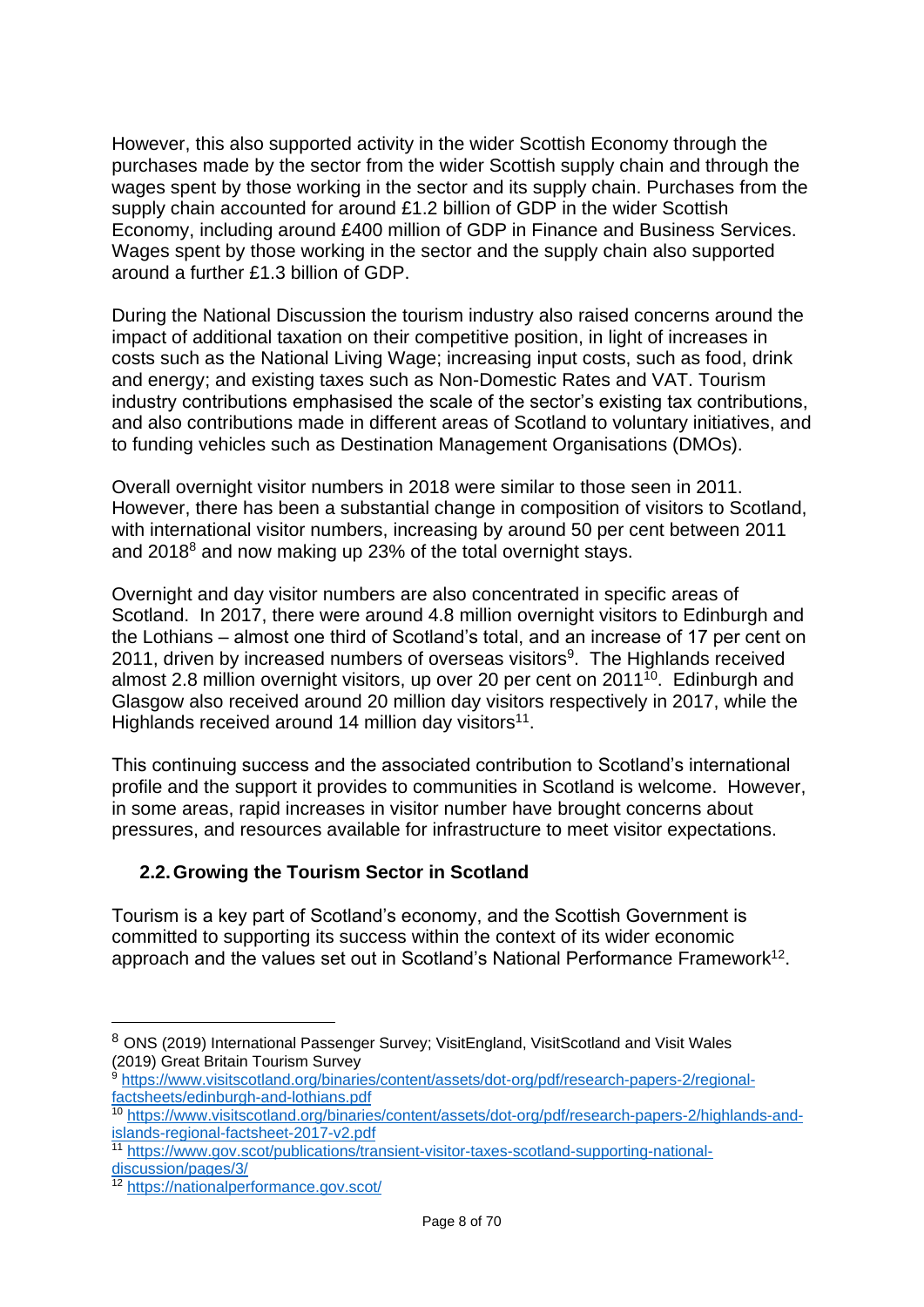Scotland's Economic Strategy<sup>13</sup>, published in 2015, sets out the Scottish Government's framework for increasing growth and tackling inequality. Four priority areas are identified within the Strategy to direct policy action: Investment, Innovation, Internationalisation and the overarching theme of Inclusive Growth.

More recently, the Economic Action Plan<sup>14</sup>, published in October 2018, reinforces the vision in the Economic Strategy and sets out the steps that the Scottish Government is taking to lead to a more prosperous and fairer society.

Tourism is a significant contributor to this these policies, including being identified, within Scotland's Economic Strategy, as a growth sector where Scotland has a potential competitive advantage. It is important in raising Scotland's profile as an open, modern and internationally-facing economy, and has an important role to play in supporting inclusive growth, given its size and reach as an employer across Scotland.

The Scottish Government therefore has an ambitious approach to growing tourism in Scotland. As well as a package of support announced in the 2019-20 Scottish Programme for Government<sup>15</sup>, an updated tourism strategy is currently being developed collaboratively between the Scottish Government, its agencies and partners in the tourism sector. This strategy builds on the collaboration with Scotland's tourism sector and our agency partners that informed Tourism Scotland  $2020$  (TS2020)<sup>16</sup>. T2020 was led by the tourism industry, and aimed to make Scotland a "first-choice destination for a high quality, value for money and memorable customer experience delivered by skilled and passionate people".

# <span id="page-8-0"></span>**2.3.Increased Local Decision Making and More Empowered Communities**

The Scottish Government is committed to improving outcomes for people and communities by ensuring that they have more control over the decisions that are most important to them.

We have made great strides since the Christie Commission published its findings in 2011<sup>17</sup>. The Community Empowerment (Scotland) Act 2015<sup>18</sup> is helping communities to expand community ownership; the Community Choices Fund has seen participatory budgeting firmly established in Scotland; and the Islands (Scotland) Act 2018<sup>19</sup> reflects the unique needs of our island communities.

As a Government we are committed to going further. We think it is important to review how powers, responsibilities and resources are shared across national and local spheres of government and with communities. This recognises that outcomes for citizens and communities are best when decisions are taken at the right level of

1

<sup>13</sup> Scottish Government (2015), *Scotland's Economic Strategy*

<https://www.gov.scot/publications/scotlands-economic-strategy/>

<sup>14</sup> Scottish Government (2018), *Economic Action Plan* <https://economicactionplan.mygov.scot/>

<sup>15</sup> [www.gov.scot/publications/protecting-scotlands-future-governments-programme-scotland-2019-20/](http://www.gov.scot/publications/protecting-scotlands-future-governments-programme-scotland-2019-20/)

<sup>16</sup> Tourism Scotland 2020 Strategy [https://scottishtourismalliance.co.uk/wp](https://scottishtourismalliance.co.uk/wp-content/uploads/2019/03/Tourism-Scotland-2020-final.pdf)[content/uploads/2019/03/Tourism-Scotland-2020-final.pdf](https://scottishtourismalliance.co.uk/wp-content/uploads/2019/03/Tourism-Scotland-2020-final.pdf)

<sup>17</sup> <https://www.gov.scot/publications/commission-future-delivery-public-services/>

<sup>18</sup> <http://www.legislation.gov.uk/asp/2015/6/contents/enacted>

<sup>19</sup> <http://www.legislation.gov.uk/asp/2018/12/enacted>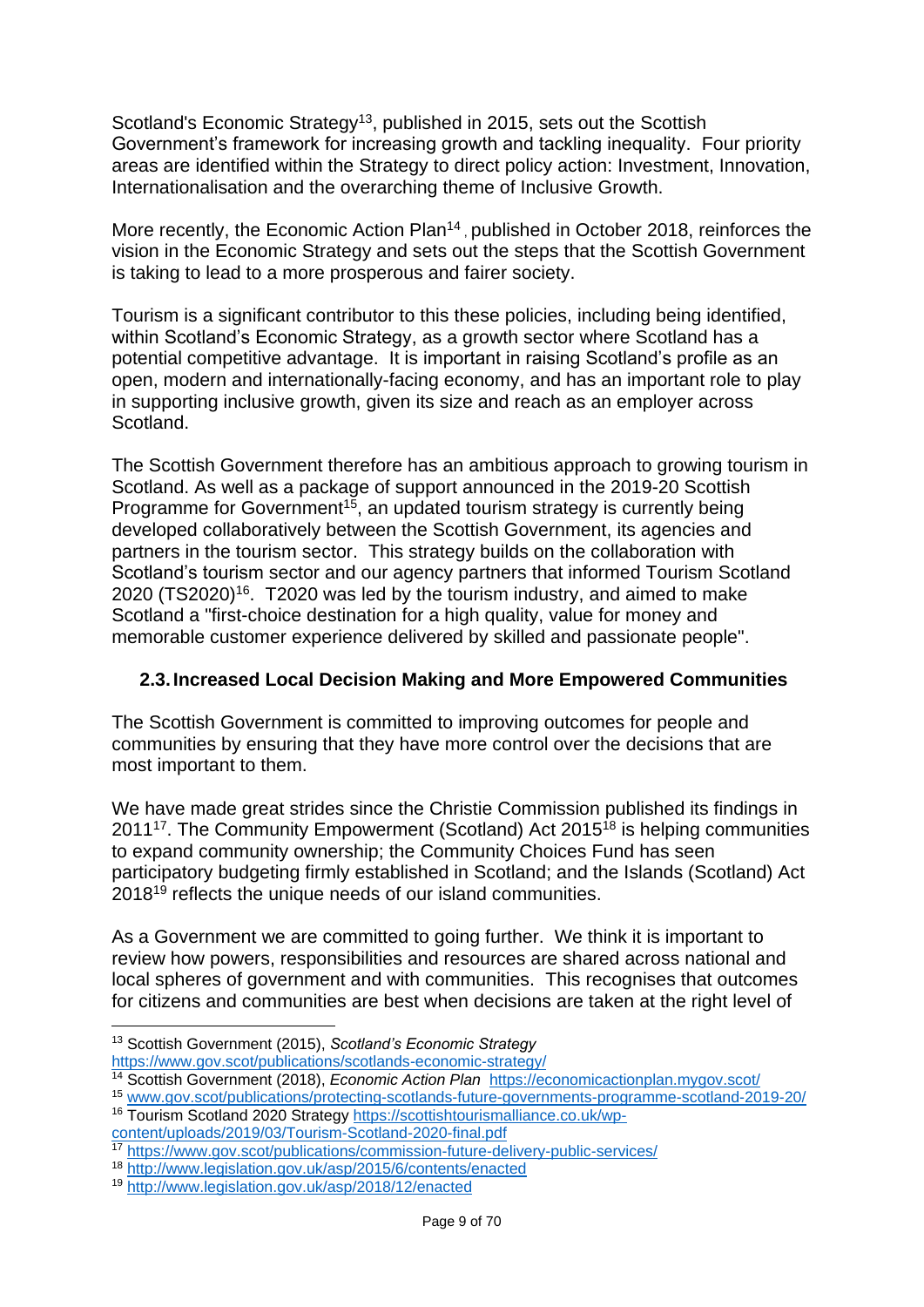place. The impacts from tourism are an excellent example of an inherently local issue. It is therefore right that there should be the opportunity for a local response through the democratic implementation of a visitor levy.

The Local Governance Review is key to delivering local and national governments' shared commitment to subsidiarity and local democracy. It builds upon a joint agreement between COSLA and the Scottish Government to focus on and strengthen local and community decision-making and democratic governance in ways that improve outcomes in local communities, grow Scotland's economy for everyone's benefit, support communities to focus on their priorities, and help new ideas to flourish. As part of this process we sought the views of communities across the length and breadth of Scotland and also, from public sector institutions on the future of local decision making with the findings from this exercise published.<sup>20</sup>

COSLA's response<sup>21</sup> to the Local Governance Review set out the three empowerments that they felt needed to be delivered to strengthen local and community decision-making and democratic governance. These were community, functional and fiscal empowerment. This response builds on COSLA's position statement on a Transient Visitor Tax, published in June 2018<sup>22</sup>, which represented a very specific proposal for such fiscal empowerment.

# <span id="page-9-0"></span>**2.4.Scottish Approach to Taxation**

1

The Scottish Government has adopted an overarching approach to taxation which, whilst designed to be fit for the 21st century, is underpinned by four key principles developed by Adam Smith:

• **Certainty**: Certainty is important for households and businesses alike to ensure that financial decisions can be taken from an informed position on the path of future tax policy.

• **Convenience**: Decisions made on taxation should not needlessly impact on the convenience of the current system, and should seek to minimise the administrative impact and burden on taxpayers.

• **Efficiency**: As the administration, collection and enforcement of existing and new taxes involves costs for those involved, it is important that policy is designed efficiently to minimise the cost of implementation and operation.

• **Proportionality**: Proportionality to the ability to pay (often referred to as progressivity) in taxation is vital. Everyone benefits from public services and all those who can contribute are expected to do so, but those with the broadest shoulders should bear the greatest burden.

As well as Adam Smith's founding principles, the Scottish Government's approach to

- <sup>21</sup> <https://www.cosla.gov.uk/sites/default/files/private/coslasubmissionreviewoflocalgovernance.doc>
- <sup>22</sup> [http://www.cosla.gov.uk/news/2018/06/cosla-calls-more-financial-power-councils-starting-transient](http://www.cosla.gov.uk/news/2018/06/cosla-calls-more-financial-power-councils-starting-transient-visitor-tax)[visitor-tax](http://www.cosla.gov.uk/news/2018/06/cosla-calls-more-financial-power-councils-starting-transient-visitor-tax)

<sup>20</sup> <https://www.gov.scot/publications/local-governance-review-analysis-responses-democracy-matters/>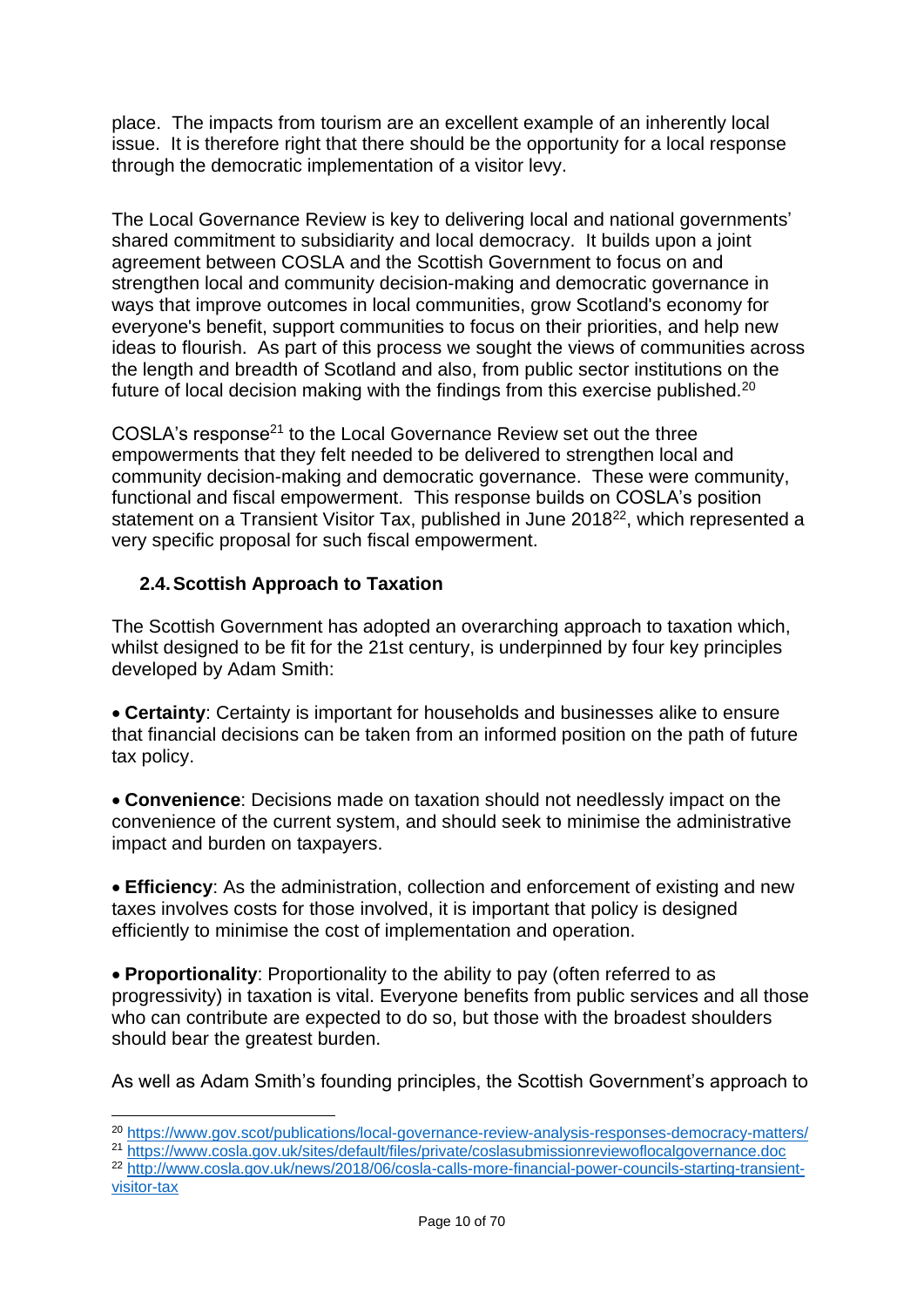tax is based on a **firm approach to tax avoidance**; and a **commitment to engagement** with stakeholders.

These principles informed our approach to those taxes which are fully devolved to the Scottish Government (presently Land and Buildings Transaction Tax and Scottish Landfill Tax) as well as our policies in relation to the Scottish Income Tax rates and bands for which collection and management remains the responsibility of HM Revenue and Customs.

Chapter 1 of this document described how a levy on visitors would, in terms of the of the Scotland Act 1998<sup>23</sup>, be a local tax. This means that decisions about applying a visitor levy, as well as certain decisions about its design, administration and collection which are explored in subsequent chapters of this consultation, would be the responsibility of individual local authorities.

However, the Scottish Government is clear that the Scottish approach to taxation including adherence to Adam Smith's principles, the approach to avoidance and the commitment to engage with stakeholders - should apply to any elements of a visitor levy that are set at the national level and also, to how local authorities use the powers given to them at a local level.

<sup>1</sup> <sup>23</sup> Scotland Act 1998<https://www.legislation.gov.uk/ukpga/1998/46/contents>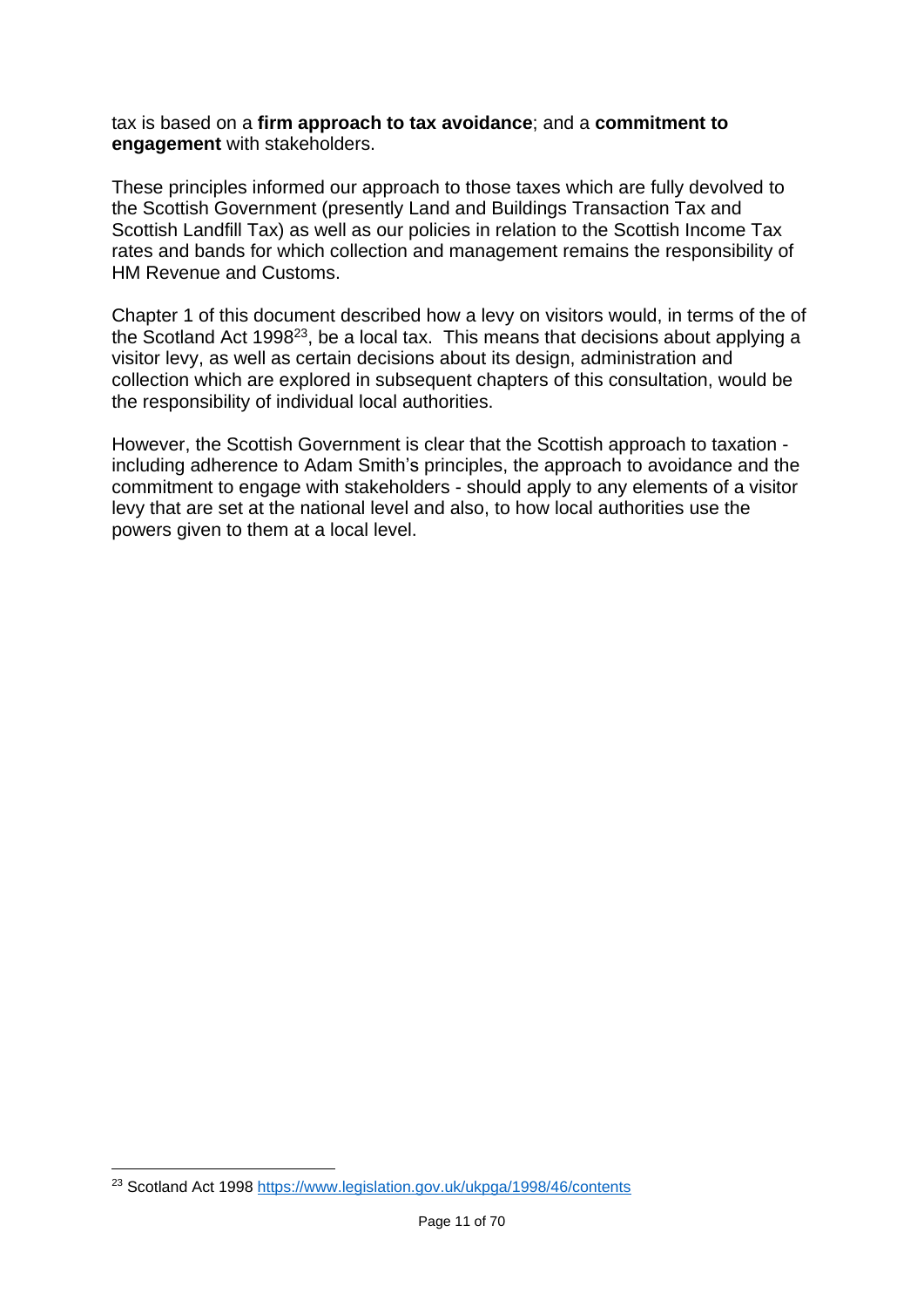# <span id="page-11-0"></span>**3. The Balance between Local Autonomy and National Consistency**

The Scottish Government recognises that the pressures arising from visitor numbers, and the challenges facing the tourism sector in Scotland, vary across the country. From the National Discussion, as well as wider evidence, it is clear that local tourism economies vary across Scotland, reflecting the diverse range of local economic circumstances and other factors such as population, demography and rurality.

In this context, the Scottish Government's view is that the appropriate bodies to levy taxes of this nature are local authorities. The power will not extend to other bodies, such as National Park Authorities or Community Councils.

Local flexibility over tax raising and spending is very important. It is the Scottish Government's clear intention that the decision to implement a visitor levy will be entirely at the discretion of local authorities and should reflect local circumstances and priorities. **There will be no obligation for any local authority to implement a visitor levy.**

Those local authorities that have said publicly that they would be in favour of imposing a visitor levy have suggested different means of calculating liability. Some expressed a desire to levy a charge not only on overnight stays but on other activities too. However, the National Discussion also raised a potential need for a level of national consistency or a national framework enforced through the legislation, to assist with simplicity in design and operation. This is in recognition of tourism's status as a growth sector within Scotland's Economic Strategy and the potential for negative impacts for example, if a visitor levy developed in one area of Scotland impacts negatively on other areas (or Scotland as a whole).

For accommodation providers that operate in more than one local authority area, the National Discussion further highlighted that a single method of applying a visitor levy, to a common activity, would be preferable in order to minimise complexity in its administration and in the costs of compliance. The tourism industry also voiced concerns that, without a level of national oversight, local authorities might not fully take into account the specific compliance and collection challenges faced by businesses. It was also argued that consistency of approach across Scotland would be easier for tourists to understand, as different systems create potential for confusion and could lead to negative perceptions of Scotland overall.

The Scottish Government recognise these conflicting views, and overall there are a range of trade-offs between national consistency and local autonomy. Our initial position is that there should be *some* overarching design principles set out in national legislation which must be followed by all local authorities that opt to introduce a visitor levy. However, within that national framework the intention is to enable individual local authorities, working with local tourism partners, to have as much freedom to take decisions as appropriate.

This consultation therefore seeks views on a range of issues that will inform the legislation and our judgement of the optimal balance between local autonomy and control and national consistency. However, the Bill we will introduce will necessarily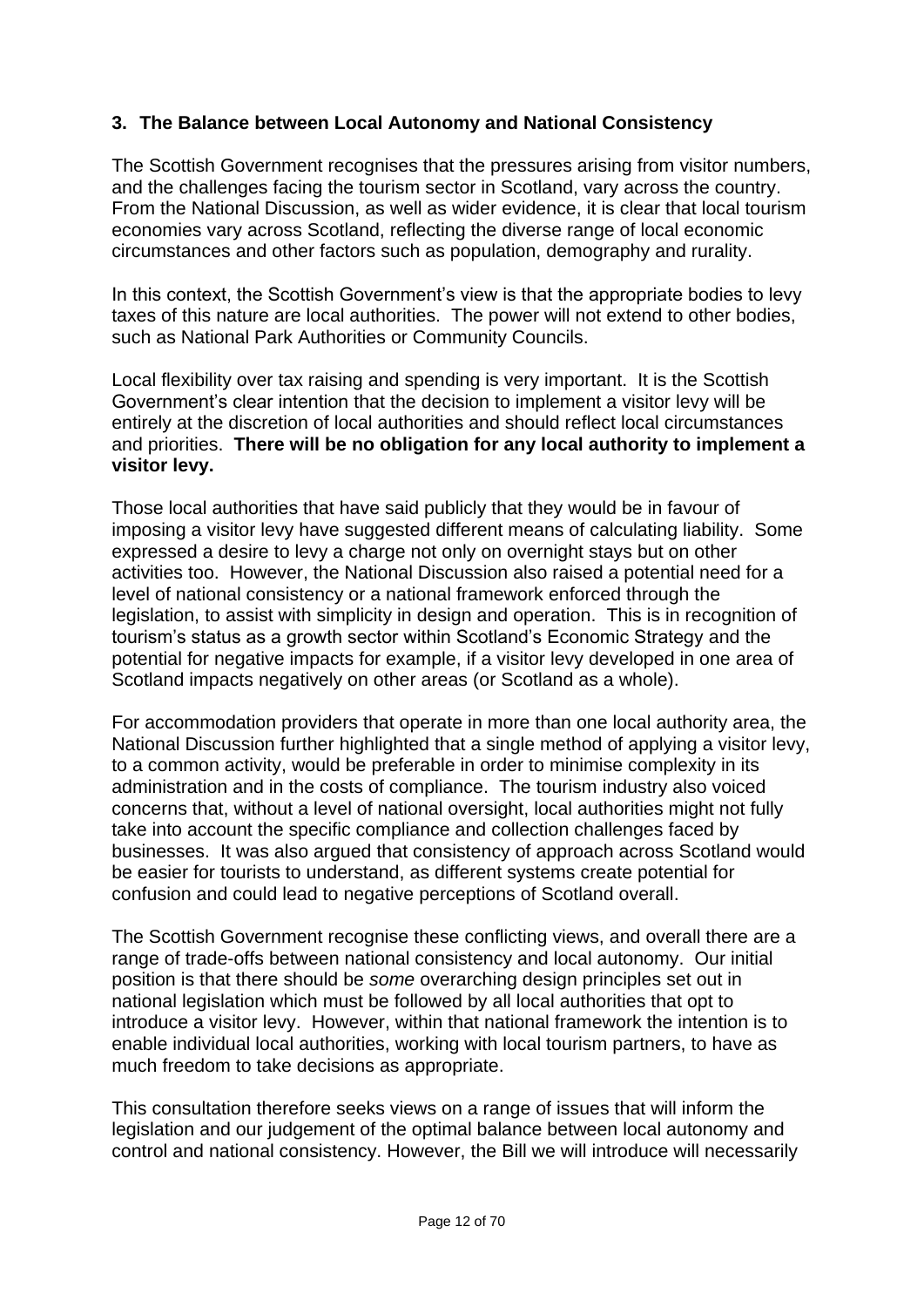set out the activity or activities that a visitor levy will apply to and we seek views in this consultation paper on a range of considerations in this area.

In subsequent chapters, where we seek views on issues around the design, application, administration of and compliance with such a visitor levy, this balance between local autonomy and national consistency will also be a relevant consideration. Additionally, this consultation seeks views on whether there should be nationally determined processes for local authorities to apply in relation to the decision to apply the levy or not and decisions around how receipts might be spent.

The Scottish Government wishes to explore how much responsibility for the design of the visitor levy should sit at the local level.

**Q1. Do you think that the design of a visitor levy should be set out:**

**a) wholly in a national framework b) mostly at a national level with some local discretion c) mostly at local level with some overarching national principles.** 

**Please tick one box**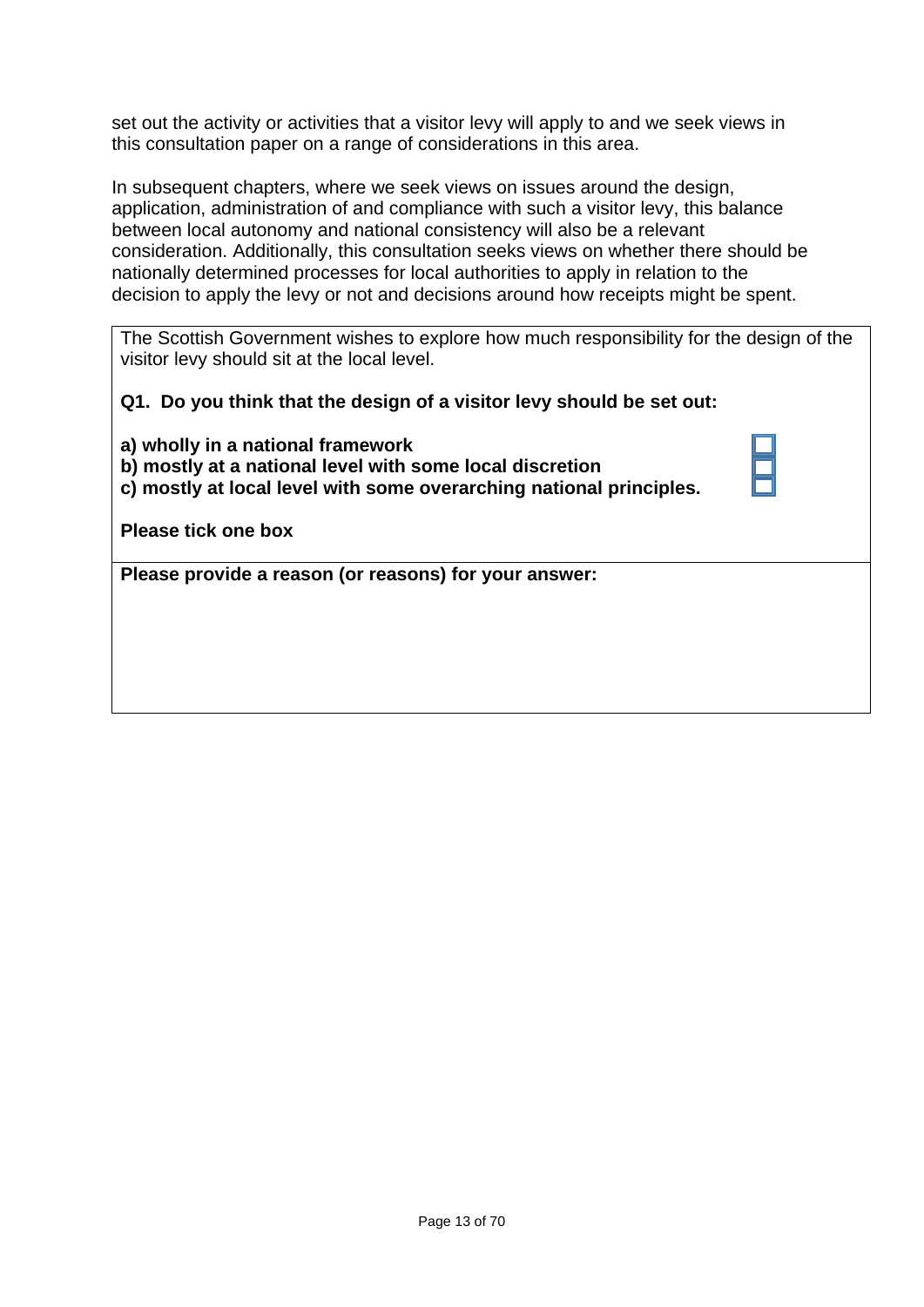# <span id="page-13-0"></span>**4. What Activity Should A Visitor Levy Apply To?**

As described in chapter 3, the Bill will set out the activity or activities that a visitor levy will apply to. This chapter explores and seeks views on a range of potential activities.

### <span id="page-13-1"></span>**4.1.Overnight Stays**

The National Discussion highlighted that regions or municipalities within a number of EU member states apply a levy on overnight accommodation – see **[Annex B.](#page-47-0)**

Overnight stays were the focus for much of the National Discussion. We therefore envisage a visitor levy in Scotland would apply to overnight stays in commercially let accommodation. This would be the activity to which the visitor levy would apply, with the potential for it to be collected as part of payment for the accommodation.

During the National Discussion, a range of industry stakeholders highlighted the importance of ensuring a level playing field across all types of accommodation. These included self-catering units, including short-term lets that are part of the collaborative economy, hotels, bed and breakfasts, campsites, guest houses and marinas. It is therefore intended that the visitor levy would apply to overnight stays in all types of accommodation.

Scottish Government is committed to legislating to provide local authorities with the power to apply a discretionary visitor levy.

**Q2: Is an overnight stay in commercially let accommodation an appropriate basis for applying a levy on visitors?**

| Yes        |  |
|------------|--|
| Nο         |  |
| Don't know |  |

**Please provide a reason (or reasons) for your answer:**

#### <span id="page-13-2"></span>**4.2.Additional Taxable Activities**

The National Discussion surfaced some interest in exploring if other visitor activities could also be subject to taxation. This is because a levy based on overnight stays in accommodation would not apply to the substantial numbers of visitors who do not stay overnight but who do use local services and have an impact on local environments, facilities and infrastructure such as roads, parks, toilets, parking and public attractions. Views were expressed that a visitor levy based only on accommodation would disproportionately apply to one type of visitor, and would miss out others.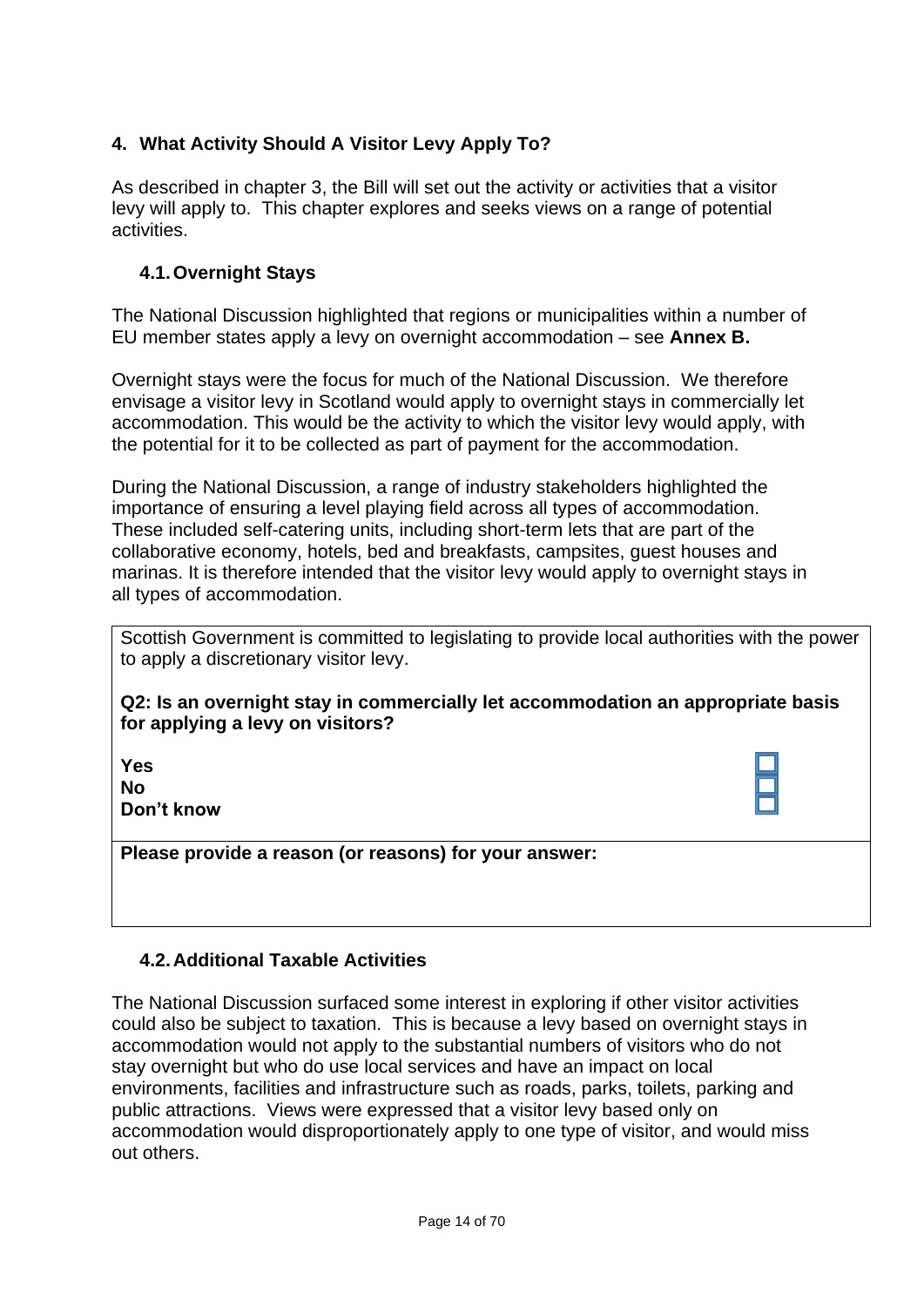At this time the Scottish Government is not minded to expand the visitor levy beyond overnight stays. There would be significant practical difficulties with the application and implementation of this, and potentially a number of challenges to enabling it within the legislation. However, we wish to explore both the desirability and feasibility of applying a visitor levy other than in relation overnight stays before making a final decision. Other visitor activities that were suggested during the National Discussion were:

- Day visitors to a local authority area;
- Cruise ship visitors who disembark for a day; and
- Wild or rough camping, including motorhomes or caravans parked and occupied overnight in places that are not formal campsites or parking places.

# Day Visitors

As day visitors also have an impact on local environments, and use many services and amenities, there was a view expressed during the National Discussion that they should also contribute towards the costs of those services and facilities.

Whilst there are strong arguments in favour of taxing day visitors, it is difficult to envisage how such a levy could actually be applied and collected in a practical manner and in a way that distinguished between local residents and visitors. For example, could a levy on day visitors be collected at the entry points to a particular area – for example pedestrian access to certain streets or at tolls to certain roads? Other alternatives suggested in the National Discussion included applying a tax to goods and services used by day visitors such as restaurants or taxis. In all such circumstances, the challenge would be distinguishing day visitors from overnight visitors and local residents.

# Cruise Ship Passengers

During the National Discussion, submissions from several local authorities indicated an interest in levying a charge on cruise ship passengers. Similar to day visitors, cruise ship passengers may not stay overnight within the local authority area and in some cases, their expenditure and contribution to the local economy may be relatively limited. However, the potential for cruise ships to disembark large numbers of passengers within relatively confined areas in a short time period may result in congestion, and an impact on local infrastructure over time.

If levying a tax on this form of visitor activity were thought to be important, the Bill would require to be extended to give local authorities power to impose a disembarkation or mooring tax for cruise ships at ports in their area.

There may be a range of practical difficulties in operating such a tax effectively. In particular, the availability of alternative ports or harbours, the capacity for various ports to operate tendering services, and the scope to provide coach services between ports and attractions all open the possibility of activity being displaced between local authorities and potentially incentivise the avoidance of a visitor levy without reducing tourism pressures in particular local authority areas.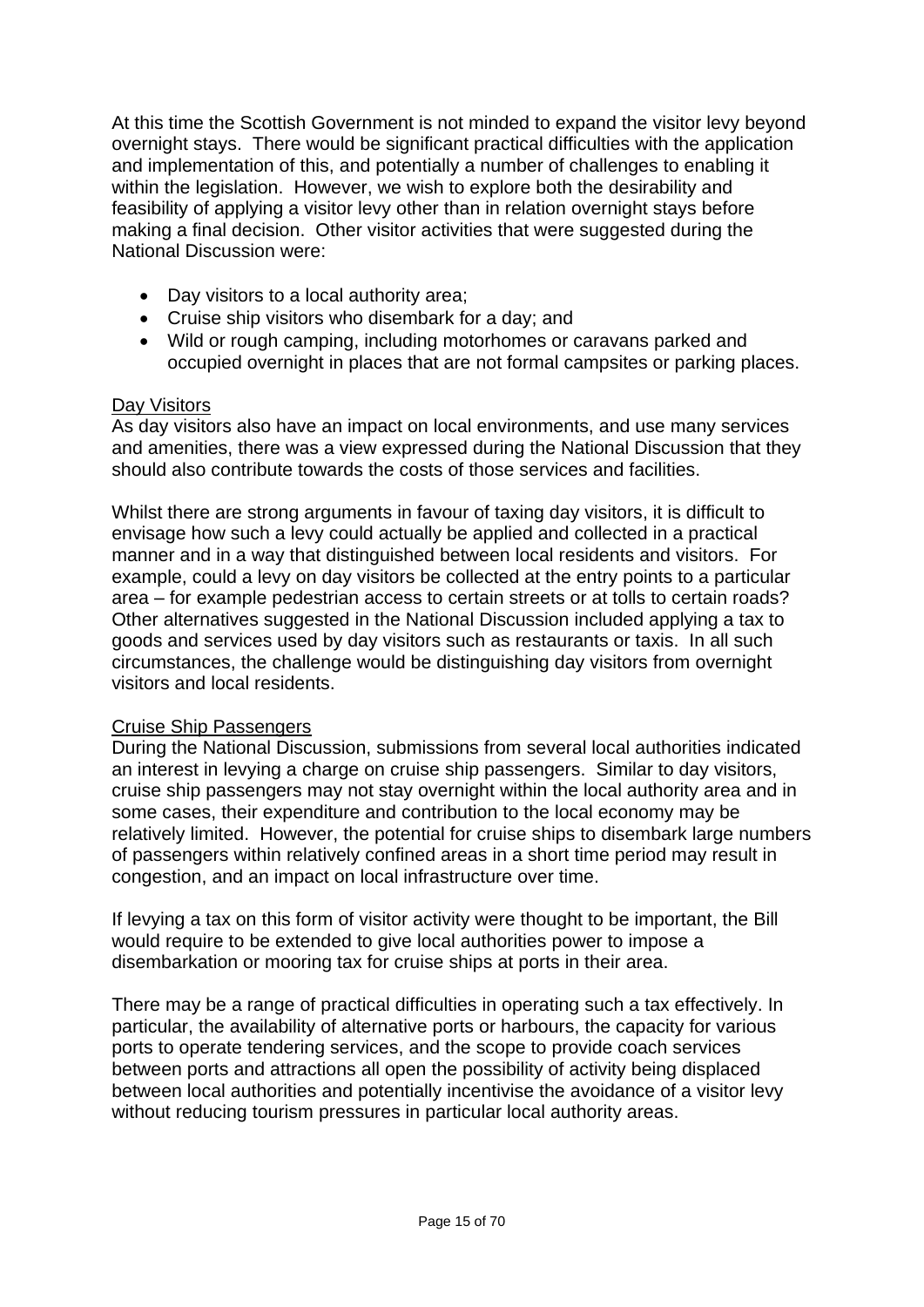This is demonstrated by recent experience in Amsterdam, which has this type of mooring or disembarkation tax. Amsterdam<sup>24</sup> introduced a day tourist tax for transit river and sea visitors on boats that moor within the municipal boundaries of Amsterdam. In response, some cruise ships are now docking in Rotterdam instead and transporting passengers into Amsterdam by bus<sup>25</sup>. Initial anecdotal evidence suggests that this is potentially causing increased traffic congestion, air pollution and road maintenance costs.

Wild or rough camping, including motorhomes and camper vans Motorhomes and camper vans parked and occupied overnight in places that are not formal campsites or parking places are of concern to local authorities in some rural areas, such as the Highlands and Islands (including the North Coast 500 route). There would be practical difficulties to applying, collecting and enforcing a tax on such activity, especially in remoter areas.

We wish to explore if it would be feasible for a visitor levy to be extended to other visitor activities notwithstanding the challenges this might present (see section 4.2)

**Q3: Which of the following activities do you think a visitor levy could be robustly applied to and enforced, and how?** 

**Tick all boxes that apply and provide reasons where possible**

**Day visitors not staying overnight**

1

**Please explain how a visitor levy could be applied and enforced on day visitors:**

**Cruise ship passengers who disembark for a day before re-joining the vessel**

**Please explain how a visitor levy could be applied and enforced on cruise ship passengers:**

**Wild or rough camping, including in motorhomes and camper vans**

**Please explain how a visitor levy could be applied and enforced on rough camping, including motorhomes and camper vans:**

<sup>24</sup> <https://www.portofamsterdam.com/en/shipping/day-tourist-tax-river-and-sea-cruise-passengers> <sup>25</sup> [https://www.telegraph.co.uk/travel/cruises/news/how-new-tourist-taxes-are-targeting-cruise](https://www.telegraph.co.uk/travel/cruises/news/how-new-tourist-taxes-are-targeting-cruise-passengers/)[passengers/](https://www.telegraph.co.uk/travel/cruises/news/how-new-tourist-taxes-are-targeting-cruise-passengers/)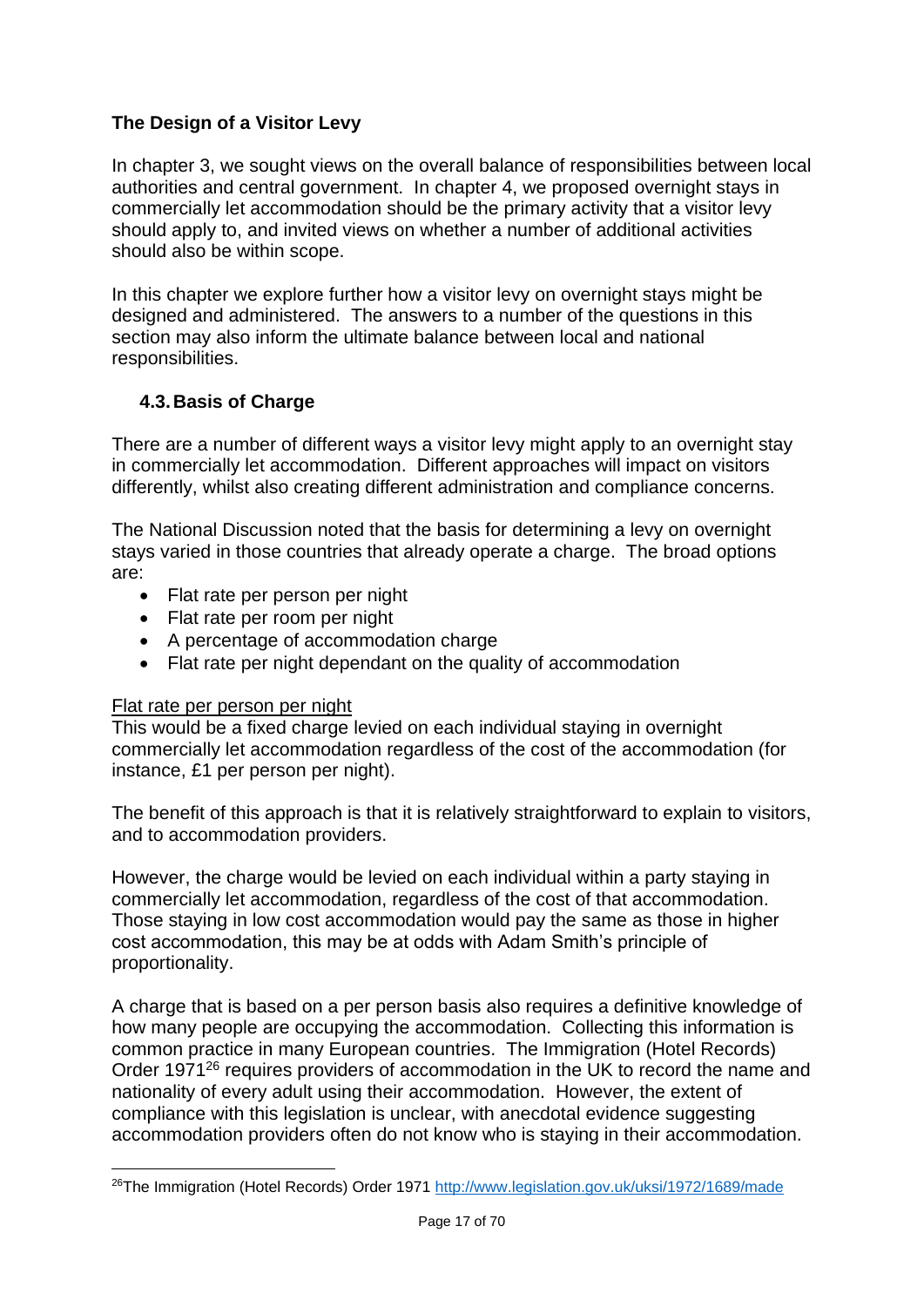Requiring accommodation providers to record, at the very least, the number of people staying would in fact represent a shift in practice and might be difficult to enforce. The same anecdotal evidence suggested this is particularly so in selfcatering accommodation where often only the name of the lead occupant is provided.

A visitor levy based on a per person charge may also be more difficult to levy in advance when a booking and payment is made and the exact liability, based on those actually staying overnight, may only be ascertained at the time of use.

#### Flat Rate per Room per Night

This would be a fixed charge on a per room basis that is the same regardless of the cost of the accommodation. It would have many of the same advantages and disadvantages as the flat rate per person. However, as it is based on the room there would not be the same requirement to record the number of visitors using the accommodation which suggests this approach could potentially be easier to enforce.

An extension of this approach applying to self-catering accommodation could calculate the levy on a 'per key' basis, meaning a single rate applied to accommodation of all sizes. However, this could mean that in some circumstances persons staying in self-catering accommodation with more than one bedroom could be taxed less than if they stayed in hotel rooms and pay on a per room basis.

#### Percentage of Accommodation Charge

Under this option the levy would be calculated as a portion of the accommodation cost of a visitor's overall bill. As it is proportionate to the cost, it would be fairer than a flat rate per person or per room. It would allow a levy to automatically reflect any seasonal adjustments to accommodation pricing, although it could arguably be a greater burden for single occupancies.

A percentage charge would be seen as a more progressive levy and potentially more in line with the Adam Smith principles of taxation (see section 2.4). An accommodation provider is likely to maintain records of all receipts for wider accounting and tax purposes, so ensuring compliance with a visitor levy charged as a percentage of the accommodation charge might be more readily achieved in retrospect.

A visitor levy calculated as a percentage of the accommodation charge may, in certain situations, impact on transparency, compliance and enforcement. For example, we are aware that in some circumstances, typically when a booking is made using a third party platform, the client may not be aware of the split between the accommodation cost and the commission charged by the booking platform. We also understand that it may not always be clear to the accommodation provider themselves how much of their own charge might apply to the cost of providing accommodation and how much relates to the cost of any meals provided.

There may also be additional considerations for compliance and auditing as a result of price variation during the year, including where dynamic pricing models apply.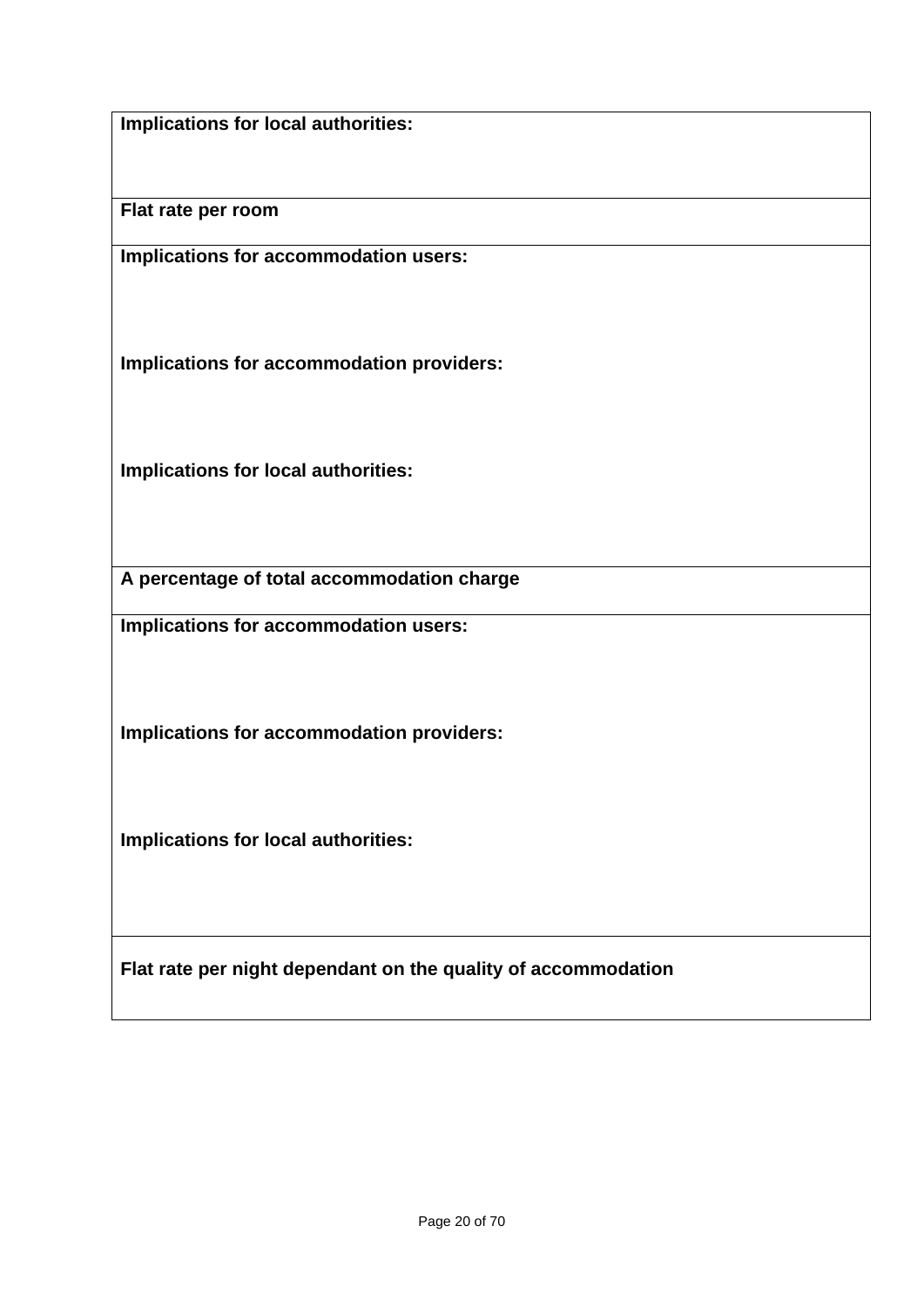**Implications for accommodation users:**

**Implications for accommodation providers:**

**Implications for local authorities:**

**Q6: Do you think that the basis of the charge should be set out in a national framework, or be for a local authority to decide?**

**Tick one box:**

**Set out in a national framework Decided by local authorities Don't know**

**Please provide a reason (or reasons) for your answer:**

# <span id="page-20-0"></span>**4.4.Calculating the Rate**

This consultation is also seeking views on how the rate of the visitor levy should be set.

Within EU member states operating visitor levies, there is substantial variation in the rates between municipalities operating a levy. The rate set may influence consumer behaviour, though this will ultimately be influenced by the extent to which the levy is passed through to visitors. Therefore, whilst consumers may tolerate a small increase in price, it will be important not to set the levy rate too high.

A further consideration is that during the National Discussion, the impact of Value Added Tax (VAT) on the competitive position of accommodation providers compared to competitors in other countries. VAT is chargeable on holiday accommodation at the standard rate (20 per cent), although there is an exception for very small traders. Accommodation providers highlighted that all but one of the EU member states that operated tourist taxes applied lower rates of VAT on accommodation compared to the UK **[Annex B](#page-47-0)**.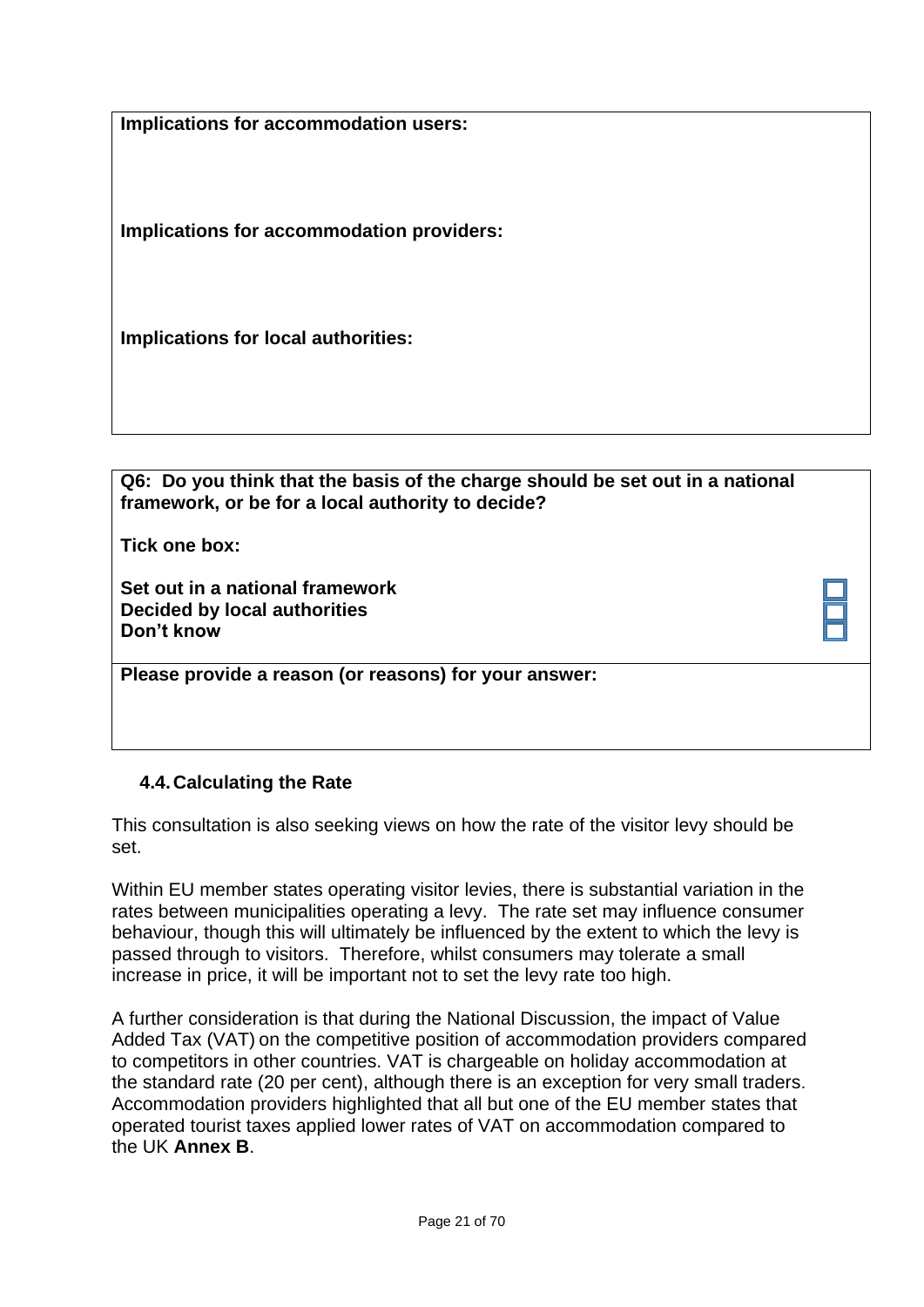It is likely that a visitor levy would form part of the total cost subject to VAT (i.e. VAT would be payable on the base price plus levy amount) as is the case in other EU countries where a similar levy operates. Scottish Government officials will continue to liaise with their counterparts in HMRC to discuss this treatment. <sup>27</sup>

Consumer sensitivity to changes in price is likely to vary in different parts of Scotland and depending on the time of year. Understanding price sensitivity of tourists is a complex undertaking which depends on numerous factors including the nature of the tourism offer and its perceived uniqueness in the destination country (e.g. sun and sea versus cultural or sight-seeing) and availability of accommodation. This would suggest that there could be advantages to the rate being decided locally based on local economic conditions. Other factors, in determining price sensitivity, include the country of origin of the visitor (some visitors are more tolerant to price increases than others), income levels in the home country, exchange rates, and other factors.

However, there may also be advantages in having a single national rate that applies to any local authority area which chooses to apply the visitor levy, providing transparency and avoiding any economically inefficient competition between areas.

We therefore seek views on whether the rate of the visitor levy (in the context set out in chapter 3) should be set nationally or determined locally. In either case, it will be important to ensure that the approach to calculate this is transparent, including, where possible, reference to ensuring the rate generates sufficient revenue without leading to negative economic impacts.

#### **Q7: Do you think that the rate of the visitor levy should be set out in a national framework or should it be for the local authority to decide?**

**Tick one box:**

1

**Set out at national level Decided by local authorities Don't know**

**Please provide a reason (or reasons) for your answer:**

If each local authority were able to determine the rate at which the visitor levy is charged, two further considerations arise. Firstly, under certain circumstances, it could be possible for the choices made by one local authority to have a wider impact, for example, to cause a reduction in tourism activity across other parts of Scotland. High visitor levy rates could also have broader reputational impacts on the

 $27$  A relevant factor may be whether VAT would apply to the amount charged. VAT is reserved to the UK Parliament and the operation of the scheme is matter for HMRC. We do however recognise that this issue concerns stakeholders and we will engage with HMRC on the implications of the different approaches.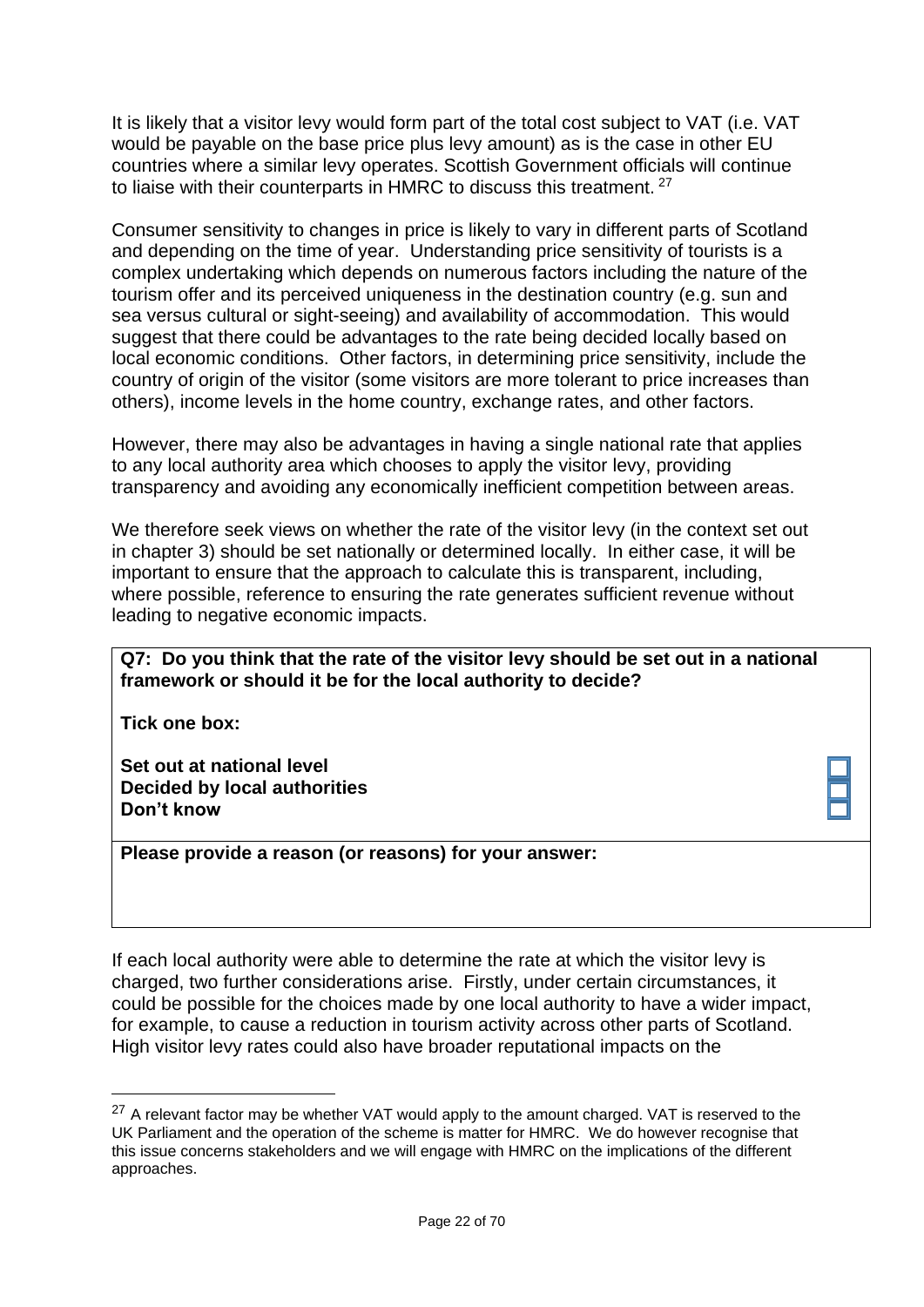perception of Scotland as a tourist destination and even, as a tax jurisdiction, which would not be in the overall interests of the Scottish economy.

This could be managed in part through a national upper limit or cap. A national constraint on visitor levy rates set by local authorities would however conflict with local autonomy and decision making.

The second consideration relates to how visitor levy rates are changed over time. Local authority autonomy to change the rate over time would allow for closer alignment between rates and local market circumstances. However, this could introduce uncertainty for accommodation providers and visitors, and increase complexity for both providers operating across local authority boundaries, and local authorities operating a levy.

As this consultation seeks views to inform the Scottish Government's approach to balancing the conflicting objectives of local autonomy and national consistency, we invite views on what, if any, national oversight might apply if decisions about the rate of visitor levy were made locally.

**Q8: What factors should be considered to ensure the rate of the visitor levy is appropriate?**

**Please provide a reason (or reasons) for your answer:**

### **Q9: If the rate of the visitor levy were to be set by individual local authorities, should an upper limit or cap be set at a national level?**

**Tick one box**

<span id="page-22-0"></span>**Set out at a national level Decided by local authorities Don't know**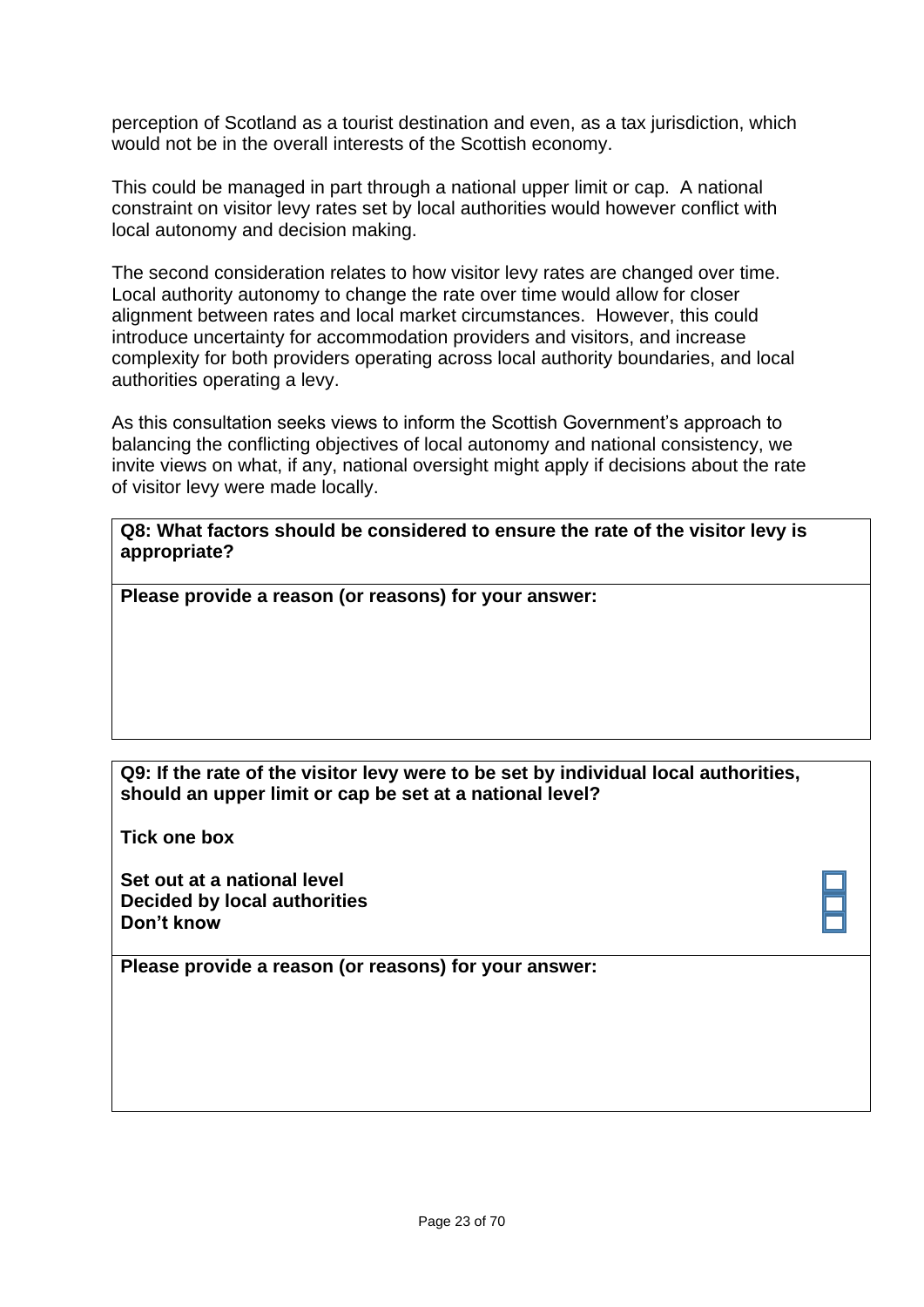# **4.5.Exemptions**

Following the National Discussion, we believe that some exemptions should be set out in legislation so that certain groups who might be negatively impacted by a visitor levy are adequately protected and that these exemptions should be enforced fairly and consistently across Scotland. This national approach could be supplemented by allowing local authorities to apply additional exemptions to reflect particular issues within their areas.

There is great variety in the exemptions that are used in different overseas jurisdictions that have a tourism tax. Most commonly, exemptions are given to people with disabilities and their carers, children under a certain age and homeless people.

It is evident that the more exemptions that are offered, the more complicated the visitor levy becomes and the operational and administrative challenges for businesses that are required to collect and remit the levy are potentially greater.

However the Scottish Government is of the opinion that there are some groups for which it would be unacceptable for a local authority to impose a visitor levy on under any circumstances, and an exemption should apply. These include the following:

**Homeless people** - homeless people might be housed in temporary accommodation, such as hostels and B&Bs, and as such they could be inadvertently subject to the visitor levy.

**Asylum seekers/refugees** – asylum seekers/ refugees may be housed in temporary or "safe" accommodation, such as hostels and B&Bs, they could also be inadvertently subject to the visitor levy.

**Travelling communities (such as Gypsy travellers and other traveller communities)** - using caravan parks and campsites for whom an exemption should apply where this is their primary residence.

**Victims of domestic abuse –** where their normal home is unsafe for them to stay in, such persons may be placed temporarily in refuges or short term accommodation, where the visitor levy may apply.

**Those placed temporarily in refuges or short term accommodation because their normal home is unsafe for them to stay in –** when a person is temporarily rehoused when their normal residence has, for example, been damaged by fire or flood or other circumstance, they could be placed in accommodation which inadvertently subjects them to the visitor levy.

A range of other groups that have been suggested for exemption are:

- Disabled people and registered blind/deaf and their carers
- Those travelling out with their local authority area for medical care, and their carers or next of kin
- Children and young people under a certain age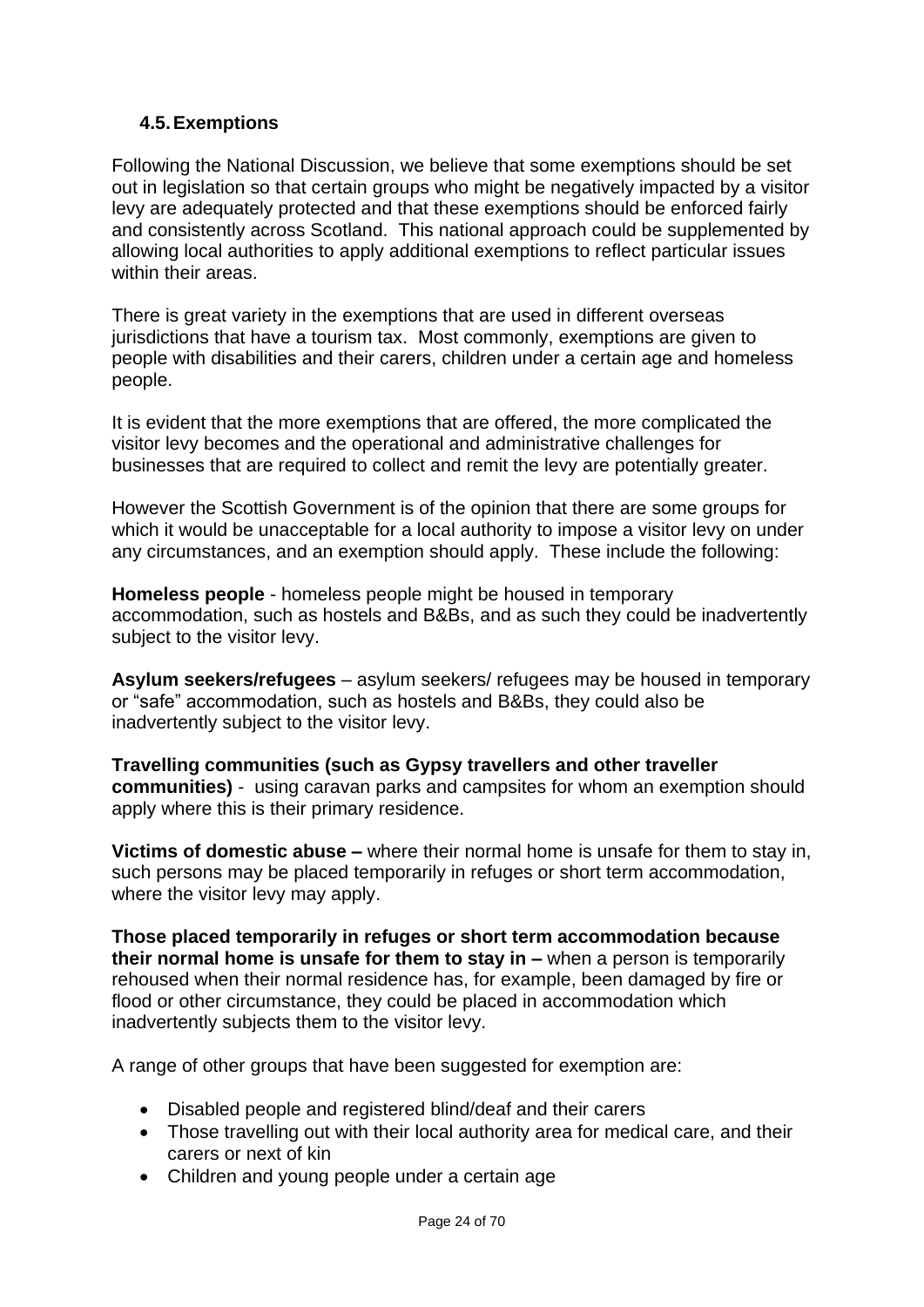- Students
- Long stay guests (e.g. people staying for more than 14 days)
- Business travellers
- Local residents (paying for overnight accommodation within the area in which they reside permanently).

In general, operation of exemptions requires a means of determining eligibility, which in some cases could be difficulty to establish. For example, some members of the population do not own identification documents (such as passport or driving licence). It may therefore be more appropriate to exempt a whole accommodation type (for example all hostels). However, this may mean that some visitors who use that type of accommodation, but are not in the exempt group would also avoid the visitor levy.

The Scottish Government is of the opinion that there are some groups that it would be unacceptable to impose a visitor levy on under any circumstances. These include:

- Homeless people
- Asylum seekers/refugees
- Travelling communities (such as Gypsy travellers and other traveller communities)
- Victims of domestic abuse placed temporarily in refuges or short term accommodation because their normal home is unsafe for them to stay in
- Those placed temporarily in refuges or short term accommodation because their normal home is unsafe for them to stay in.

Beyond these groups, other groups could be included for exemption either at the national or local level.

**Q10: Do you think that all exemptions should be the same across Scotland and therefore set out in the national legislation, or should local authorities have scope to select some exemptions?**

**Tick one box below:** 

**All exemptions should be the same across Scotland and local authorities should not have any discretion.**

**Some exemptions should be set at national level, and some should be at the local authority's discretion**

**Q11: Which additional exemptions from the list below do you think should be applied to a visitor levy?** 

**Tick all that apply**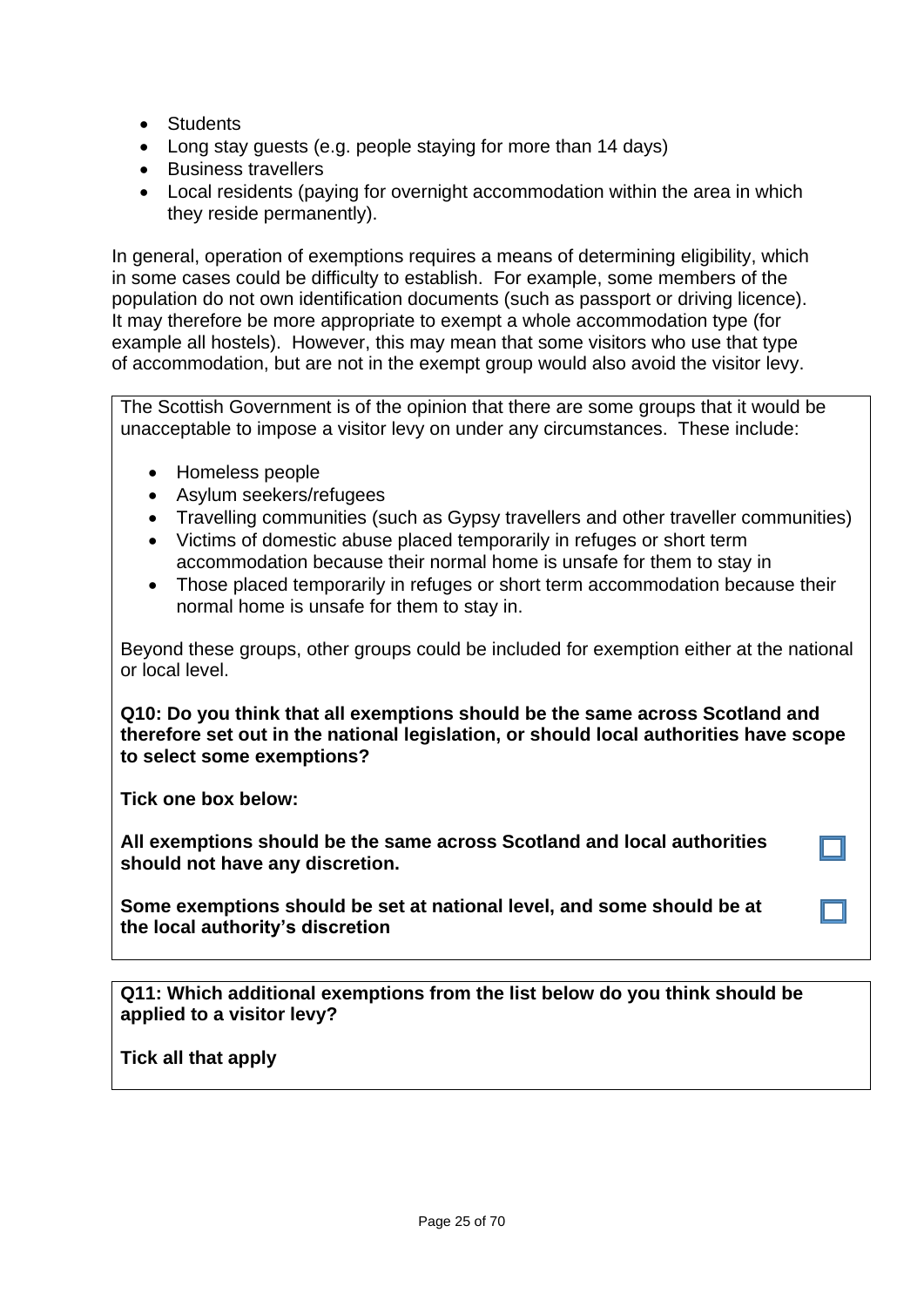| Disabled people and registered blind/deaf and their carers                                                                |  |
|---------------------------------------------------------------------------------------------------------------------------|--|
| Those travelling out with their local authority area for medical care, and their carers<br>or next of kin                 |  |
| Children and young people under a certain age                                                                             |  |
| <b>Students</b>                                                                                                           |  |
| Long stay guests (e.g. people staying for more than 14 days)                                                              |  |
| <b>Business travellers</b>                                                                                                |  |
| Local resident (paying for overnight accommodation within the local authority in which $\Box$<br>they reside permanently) |  |

| Q12: Are there any other exemptions that you think should apply? |  |  |  |
|------------------------------------------------------------------|--|--|--|
| Please list together with reasons below:                         |  |  |  |
|                                                                  |  |  |  |
|                                                                  |  |  |  |
|                                                                  |  |  |  |
|                                                                  |  |  |  |
|                                                                  |  |  |  |

# <span id="page-25-0"></span>**4.6.Administration and Compliance**

The National Discussion raised a number of issues around the cost of administration, compliance with a visitor levy. Administration costs in relation to taxes are generally considered to be the costs incurred by government in administering and collecting a tax, and compliance costs are those costs incurred by individuals and businesses in complying with the tax. This latter category is distinct from the direct costs of meeting the tax liability.

#### Compliance Costs to Accommodation Providers

The Scottish Government heard a number of concerns expressed in the course of the National Discussion from businesses about the potential compliance costs of a new visitor levy on overnight stays by visitors.

Whilst we would wish to ensure that the compliance burden or costs are minimised, we are of the initial view that an efficient mode of operation would require the accommodation provider to be the person or entity liable for collecting and remitting the visitor levy. The alternative, of making the visitor the liable party, would selfevidently create difficulties in recovering unpaid taxes once the visitor has left the accommodation.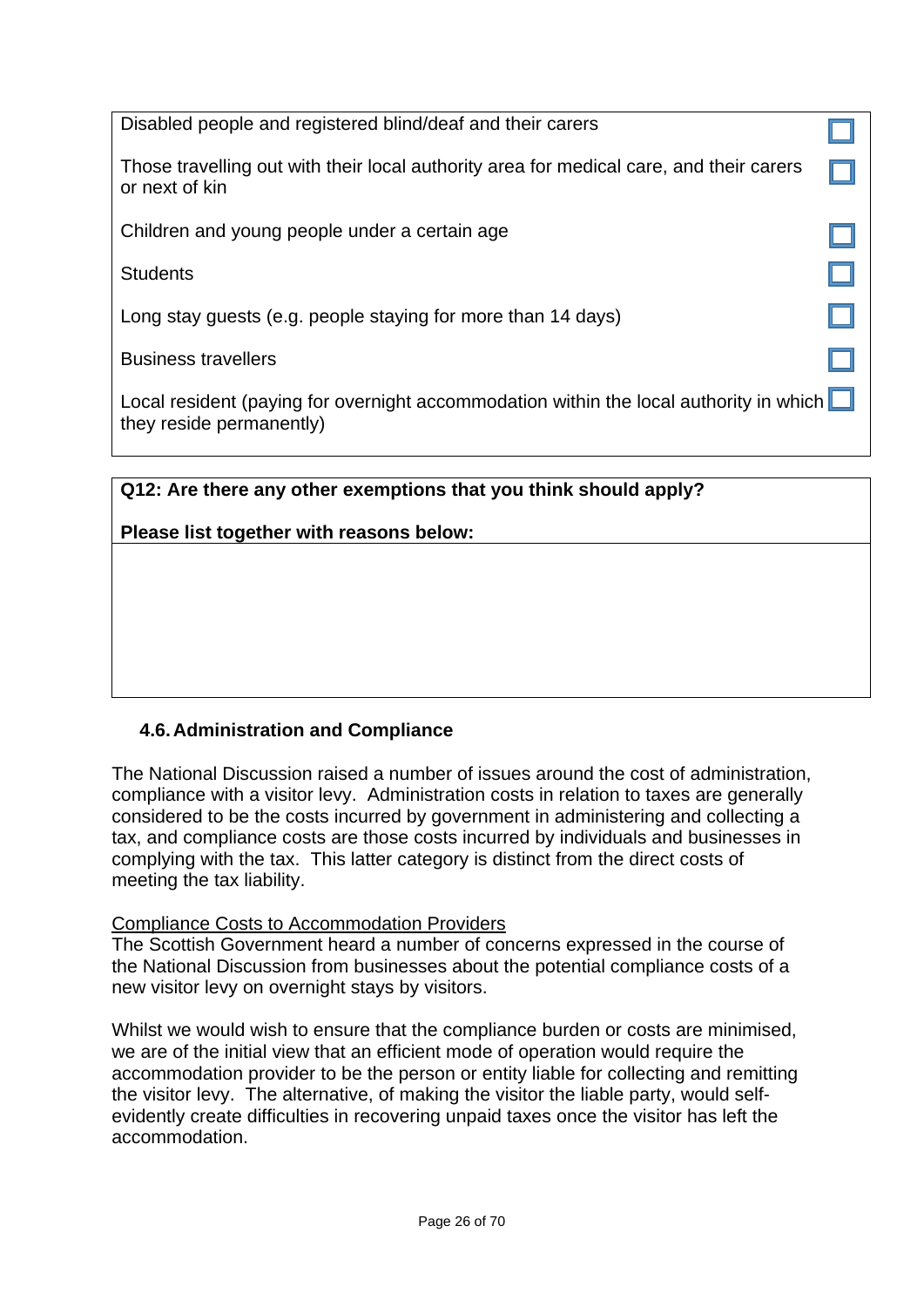This initial view reflects wider practice overseas although requires further consideration for circumstances where accommodation is paid for using third party agents, including internet based booking platforms. Many such booking platforms routinely apply local visitor taxes on behalf of the accommodation provider and then remit receipts directly to the local or national government levying the tax. Where these circumstances apply, we envisage the liable party or person would still be the accommodation provider who in effect procure a service from the third party booking platform or agent. However, the alternative is that the accommodation provider collects the visitor levy on the overnight stay separately to any online booking. This is therefore an area we would welcome views.

**Q13: What is your view of the proposal that accommodation providers should be ultimately responsible for the collection and remittance to the appropriate local authority, even if the tax is collected by a third party booking agent or platform** 

**Tick one**

**Agree**

**Disagree** 

**Please explain and provide any other comments on this proposal:**

Whilst our objective is to minimise the compliance burden on accommodation providers, the Scottish Government recognises that businesses will need to adapt current booking and record keeping systems and adopt processes to collect the visitor levies and remit these to the appropriate local authority.

In section 5.1 above, we sought views on differing means of establishing the basis of the charge, including around how an accommodation provider might calculate individual liabilities. We would urge respondents to ensure any compliance cost considerations are included in the answers provided to the questions in that section. That section also sought views on the implications of local autonomy or national consistency on compliance.

In this section we seek views on additional considerations relating to what might be required of a business in collecting and remitting a visitor levy on overnight stays and how these impact on the compliance costs for accommodation providers. Our Business and Regulatory Impact Assessment (BRIA) will further develop our understanding of these compliance costs.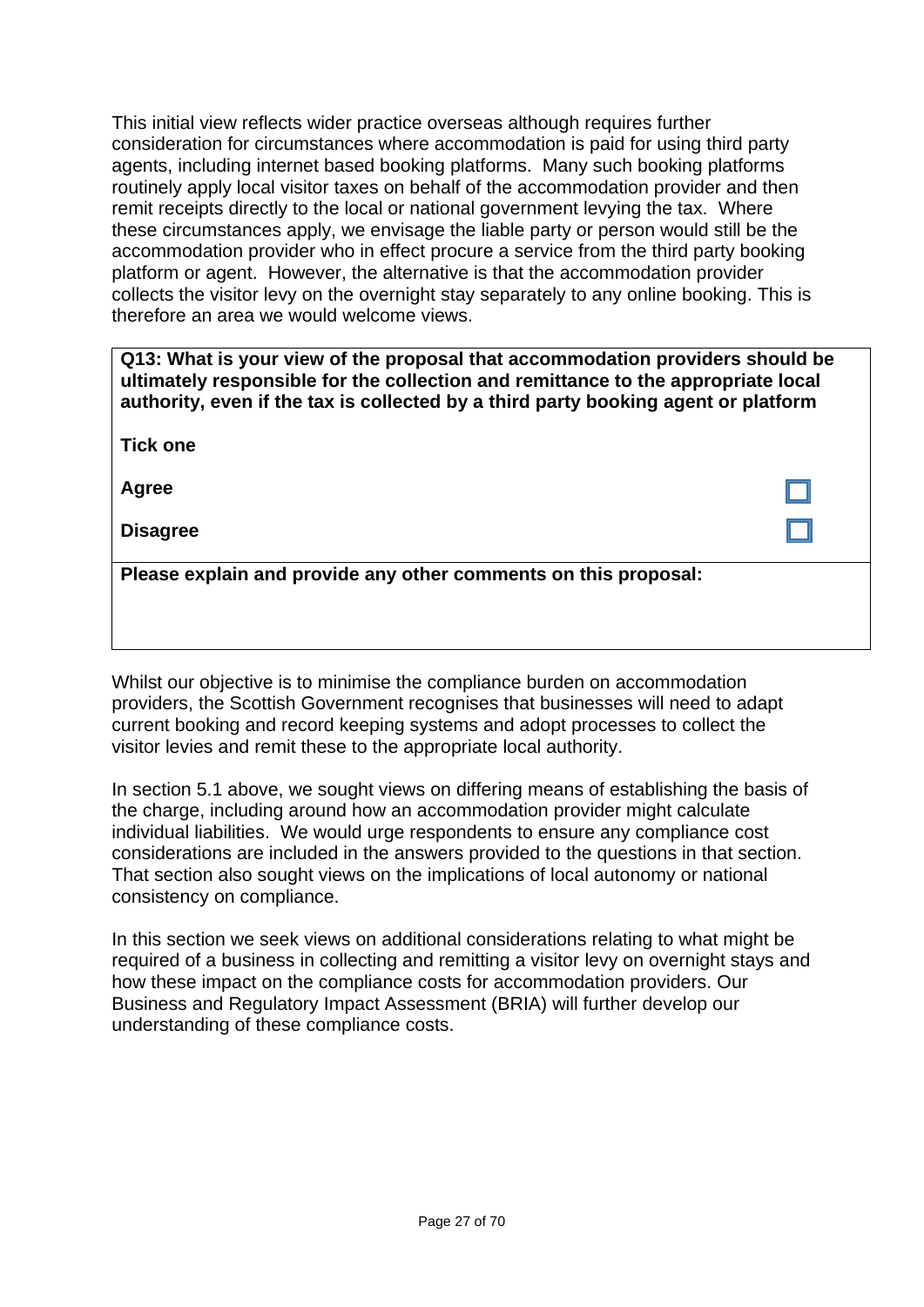**Q14: If accommodation providers were required to remit visitor levies after the overnight stays to which they relate (even if the payment was made well in advance) how frequently should the levies collected be required to be remitted to the levying local authority?**

**Tick one box**

**Ongoing basis (e.g. each night) Monthly Quarterly Annually** 

**Please provide a reason (or reasons) for your answer:**

It will be necessary for accommodation providers to collect information from visitors to apply the visitor levy correctly and retain records to demonstrate compliance. This information may vary depending on the basis of the charge. It will be essential that local authorities and accommodation providers comply with General Data Protection Regulation (GDPR) in handling personal data.

**Q15: What information should an accommodation provider be required to collect and retain to ensure compliance?** 

**Please list below and explain why you think that information is needed for the four different scenarios below:** 

**If the basis of the charge is on a:** 

**a) flat rate per person per night**

**b) flat rate per room per night**

**c) percentage of total accommodation charge**

**d) flat rate per night dependent on the quality of accommodation**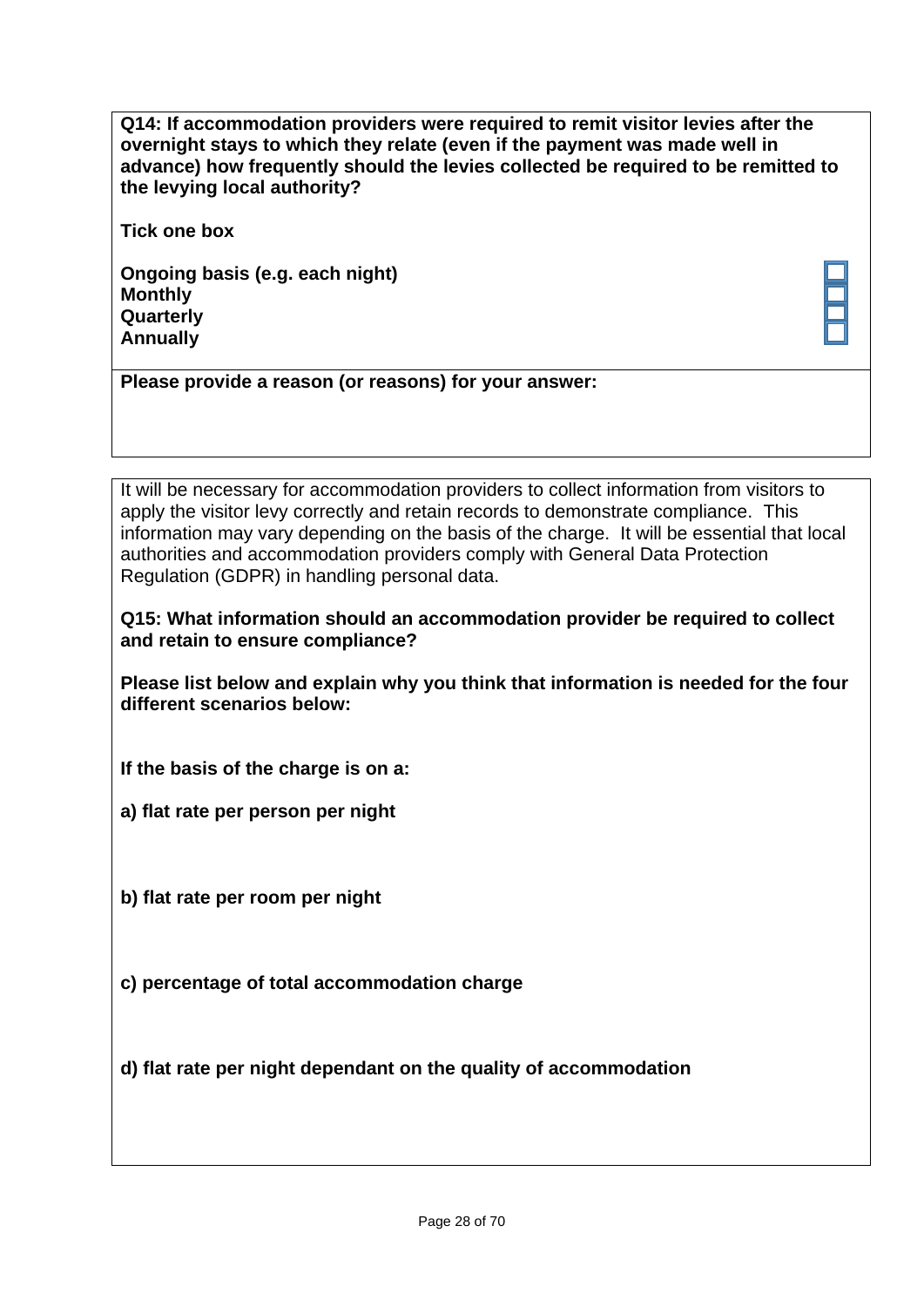## Local Authority Administration and Enforcement

If accommodation providers are responsible for collecting and remitting a visitor levy, the local authority must be able to receive such payments. It would require to know which businesses, premises or individuals should be remitting receipts and have powers to enforce the legislation.

It will not be possible to identify every business providing overnight accommodation from the Non Domestic Rates valuation roll or Council Tax valuation list. Furthermore, the recent Scottish Government consultation on potential new regulatory approaches for Short-Term Lets<sup>28</sup> highlighted that there is not, at present, any registration or licensing regime that applies to such properties. Consequently, a primary challenge for a local authority will be to ensure it is able to establish which businesses, premises or individuals it would be expecting to receive collected levies from and have systems in place to receive and record levies remitted, including the ability to attribute remittances from third party agents and booking platforms.

It is therefore likely that local authorities choosing to apply a visitor levy will need to create, operate and maintain a record of accommodation providers within their area. This might for example, be based on self-declaration by accommodation providers. No policy decisions have been made in relation to the regulation of short-term lets and this consultation document reflects the current regulatory regime, although any changes to the arrangements for such properties may be a consideration for any local authority choosing to apply a visitor levy in the future.

Overall, to ensure compliance, a local authority is also likely to need powers to support enforcement actions appropriate to all accommodation types, for example to obtain relevant information and apply proportionate penalties where necessary.

**Q16: How can a local authority choosing to apply a visitor levy ensure it has a comprehensive list of all those providing overnight accommodation on a commercial basis in their local authority area?**

**Please provide a reason (or reasons) for your answer:**

**Q17: What enforcement powers should a local authority have to ensure compliance and prevent avoidance and evasion by accommodation providers?**

**Please provide a reason (or reasons) for your answer:**

1

<sup>28</sup> [Short-Term Lets: Consultation -](https://consult.gov.scot/housing-services-policy-unit/short-term-lets/) Scottish Government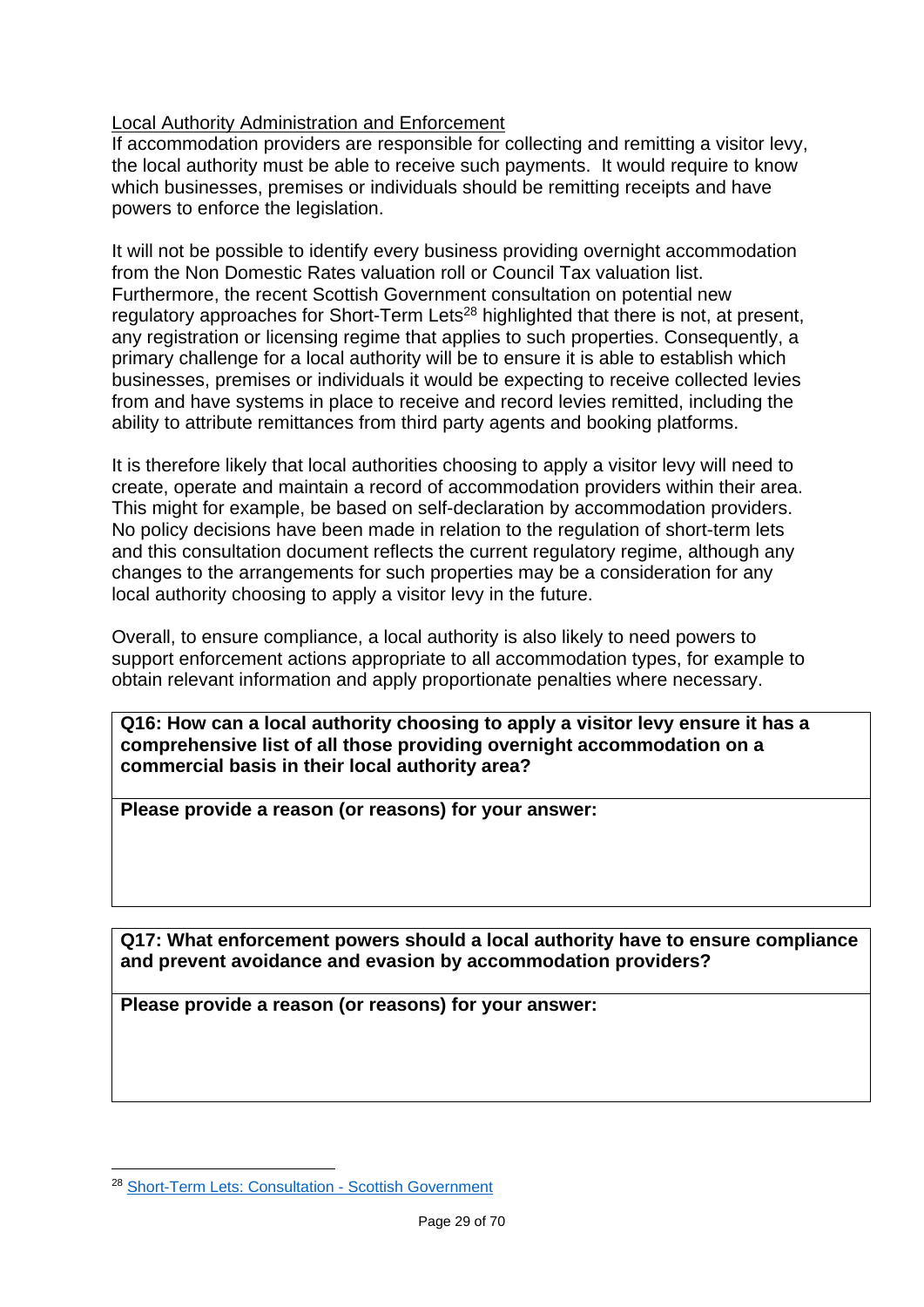| Q18: Should non-compliance by an accommodation provider be subject to a civil<br>penalty (i.e a fine) and if so, what would be the appropriate level be? |  |
|----------------------------------------------------------------------------------------------------------------------------------------------------------|--|
| Tick one:                                                                                                                                                |  |
| <b>Yes</b><br><b>No</b><br>Don't Know                                                                                                                    |  |
| Please state level of civil penalty (fine) (in $\pounds$ pounds sterling) that you think is<br>appropriate?                                              |  |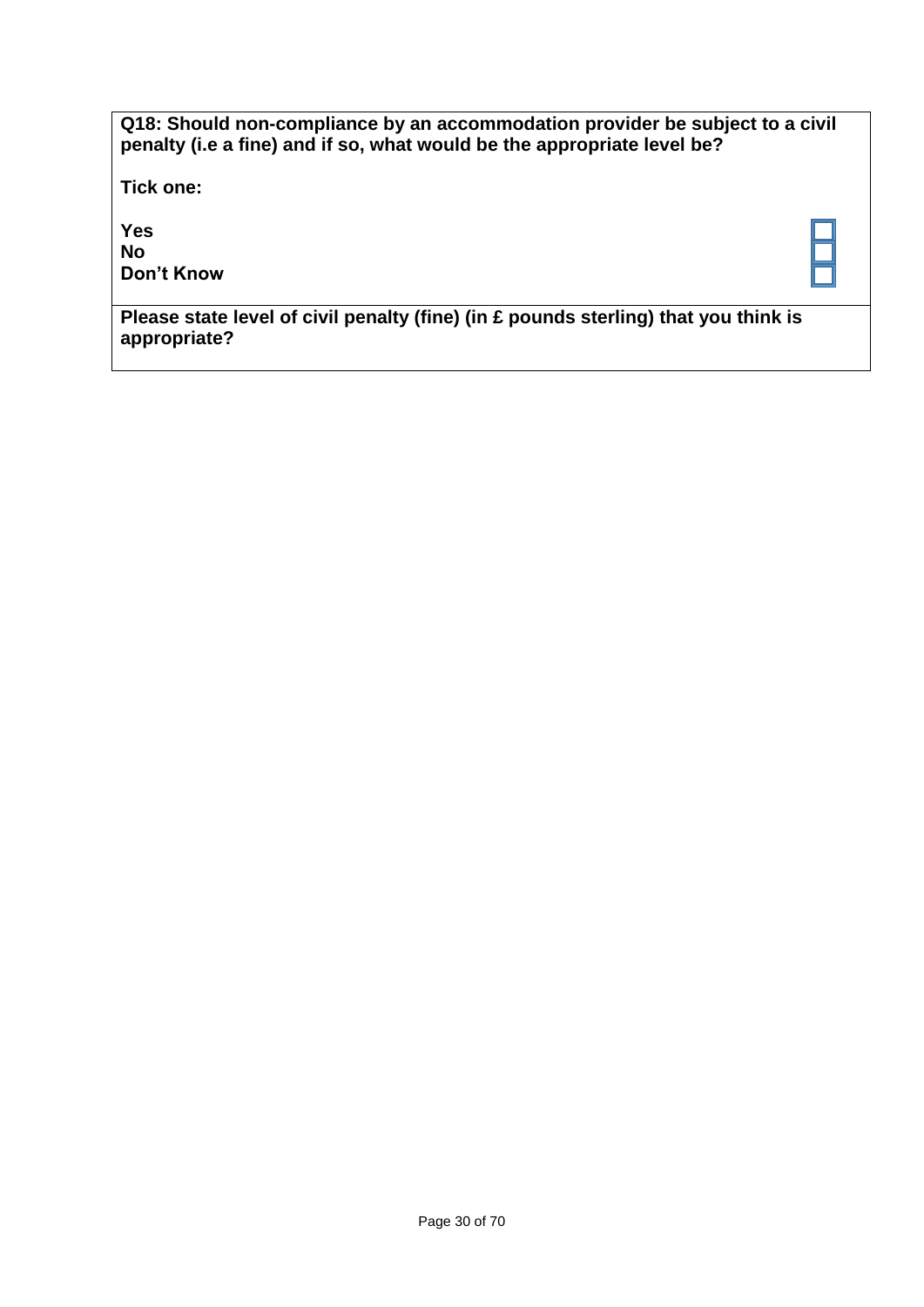# <span id="page-30-0"></span>**5. Local Decision Making**

### <span id="page-30-1"></span>**5.1.Local Authorities Wishing To Implement A Visitor Levy**

Once the necessary legislation has been put in place, our objective is that any local authority in Scotland can decide to implement the visitor levy in all or part of its local authority area. The power will not extend to National Park Authorities or Community Councils.

The National Discussion suggested that local authorities, before they can decide to impose the levy, should be required to demonstrate that they have given it adequate consideration and made adequate preparations.

**Q19: A list of requirements that local authorities could be expected to meet before being able to introduce a visitor levy is summarised below.** 

**Do you agree or disagree with these options. (please tick the appropriate box)**

**If you have any other suggestion for requirements then please add these in the box below together with your reasons**

|                                                                                                                                                                  | Agree | <b>Disagree</b> |
|------------------------------------------------------------------------------------------------------------------------------------------------------------------|-------|-----------------|
| Produce an initial statement of intention to consider<br>introducing a visitor levy                                                                              |       |                 |
| A timeframe for introduction of at least one financial year<br>following conclusion of consultation and engagement<br>activities                                 |       |                 |
| Have held a consultation in their local area to gather views<br>from all those who will be affected by the visitor levy                                          |       |                 |
| Have conducted required impact assessments                                                                                                                       |       |                 |
| Have assessed the administrative burden on businesses and<br>taken steps to minimise this                                                                        |       |                 |
| If the legislation allows the rate to be set locally the local<br>authority has demonstrated why the chosen rate of the visitor<br>levy is optimal for that area |       |                 |
| Have appropriate mechanisms in place to allow visitor levies<br>collected to be remitted to the local authority                                                  |       |                 |
| Have made information about the visitor levy and how to pay it<br>available and in the public domain, for both business and<br>visitors                          |       |                 |
| The approach to collaborative decision making on revenue<br>spending is set out in the public domain                                                             |       |                 |
| Establish an approach to monitoring and publically reporting<br>revenues raised and their expenditure on an annual basis                                         |       |                 |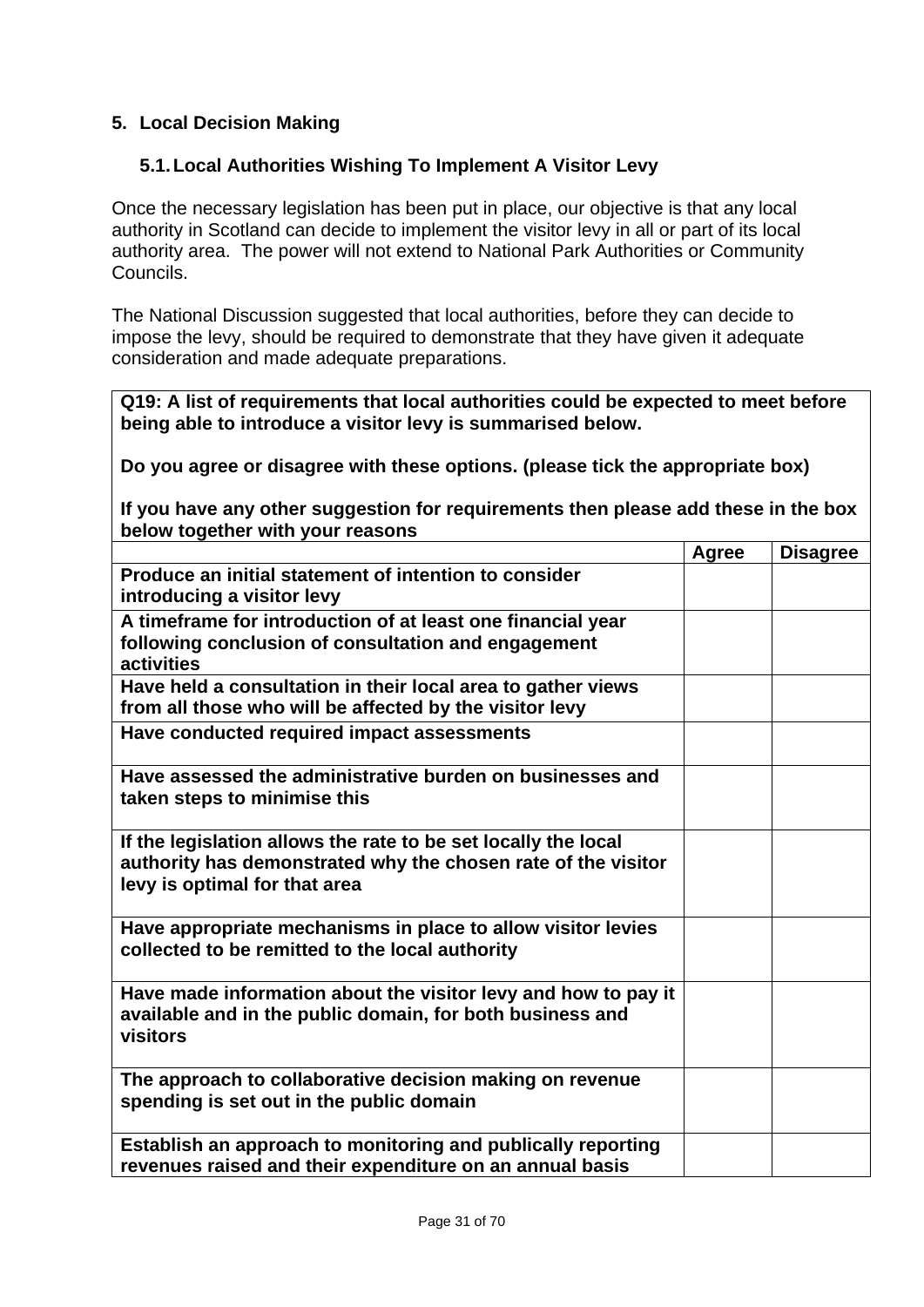| The approach to monitoring and reporting on the impact of the<br>visitor levy on an annual basis, is clearly set out in the public<br>domain      |  |  |  |  |
|---------------------------------------------------------------------------------------------------------------------------------------------------|--|--|--|--|
| Establish an approach to evaluating and publically reporting,<br>the impact of the visitor levy, within a reasonable period after<br>introduction |  |  |  |  |
| Please add any other comments on the requirements listed above                                                                                    |  |  |  |  |
| Please list any other requirements you think might be necessary, together with<br>reasons below:                                                  |  |  |  |  |
|                                                                                                                                                   |  |  |  |  |

During the National Conversation we heard views expressed that a local authority's decision to apply a visitor levy should be subject to national oversight. This conflicts with our commitment to enhance local decision making, but we accept there may be extreme circumstances where this could be appropriate and we would welcome views.

**Q20: Should Scottish Government be able to prevent a local authority from applying a visitor levy?**

**Yes No Don't Know**

**Q21: Under what circumstances should Scottish Government be able to do this?**

**Please provide a reason (or reasons) for your answer:**

# <span id="page-31-0"></span>**5.2.How Revenues Should be Spent**

In section 1.2, we set out that the application of a visitor levy should be for individual local authorities to determine, and that receipts raised must fund local authority expenditure. Reflecting the National Discussion, such receipts should be spent on tourism related activities including responding to tourism pressures, in their local authority area. In essence, this means that revenues raised by a local authority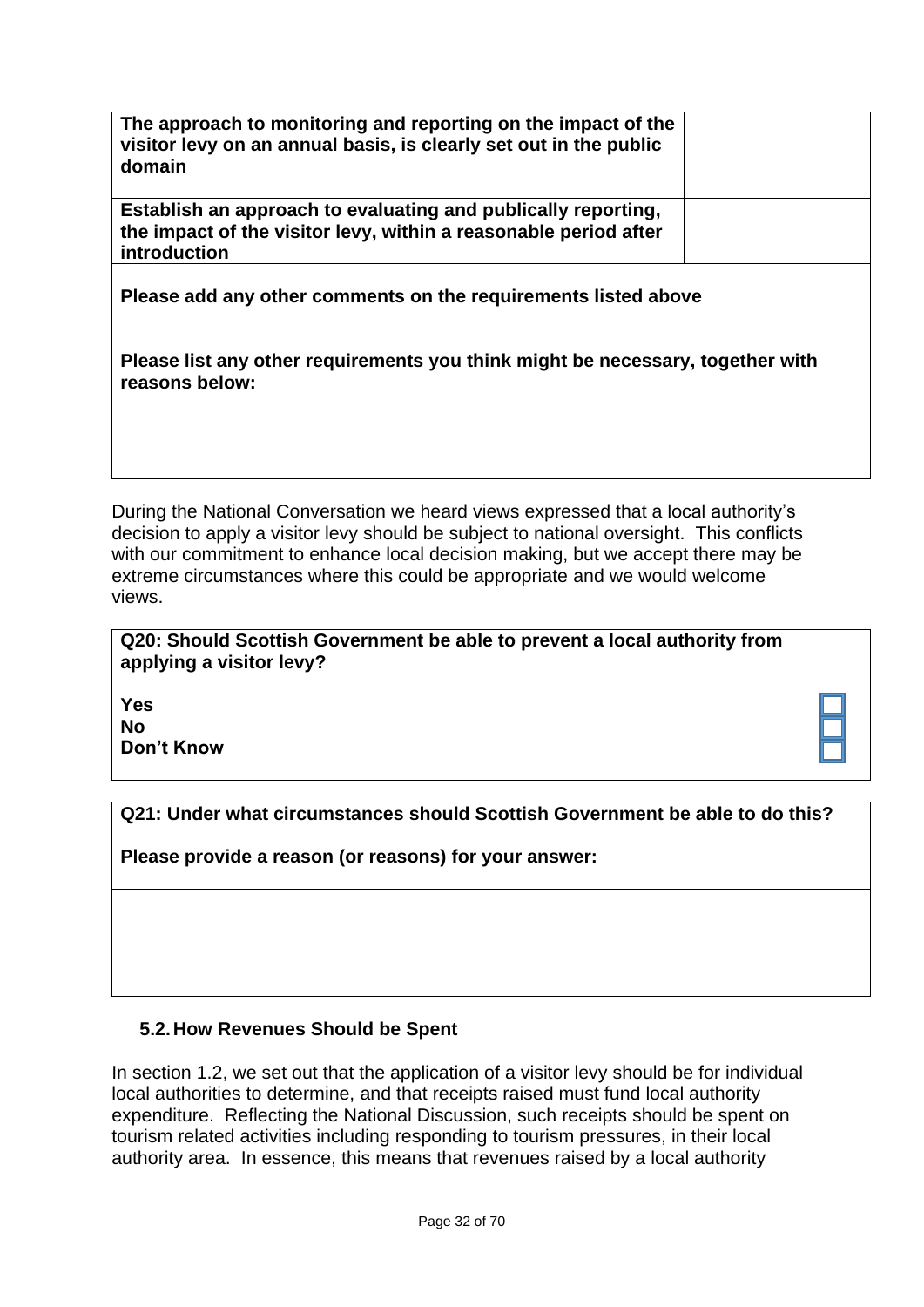choosing to apply a visitor levy would be retained by that local authority and not be subject to any pooling or redistribution.

This is a radical departure from the established financing mechanisms for local government in Scotland which has a system of equalisation at its heart, intended to ensure all local authorities have the capacity to deliver equivalent levels of service. The hypothecation of receipts to spend on a particular activity is also a radical departure from the wider system of government finance in Scotland and indeed the rest of the UK.

The National Discussion highlighted the importance placed by the tourist industry on ensuring that decisions made about how revenues are spent are both transparent and engage local stakeholders. Indeed, emphasis was placed on the importance of a partnership approach between local authorities and the local tourism industry about how and where revenue is spent.

**Q22: What requirements might be placed on local authorities to engage with local stakeholders to determine how revenues are spent?**

**Please provide a reason (or reasons) for your answer:**

**Q23: How might this engagement be best achieved?**

**Please provide a reason (or reasons) for your answer:**

We are aware that requiring receipts to be spent on 'tourism related activities including responding to tourism pressures' is open to interpretation and could cover a broad range of activity. For example, depending on the local authority this might be extra street cleaning during the peak tourist season, additional road maintenance in response to increased traffic volumes, or additional funding for local destination promotion or, where one exists, towards a local tourism strategy. A number of local authorities across Scotland have developed distinct tourism strategies in recent years, involving participation from the local tourism industry and stakeholders.

The Scottish Government is of the view that, where such tourism strategies exist, local authorities should allocate revenues from visitor levies towards delivering the priorities articulated within these strategies.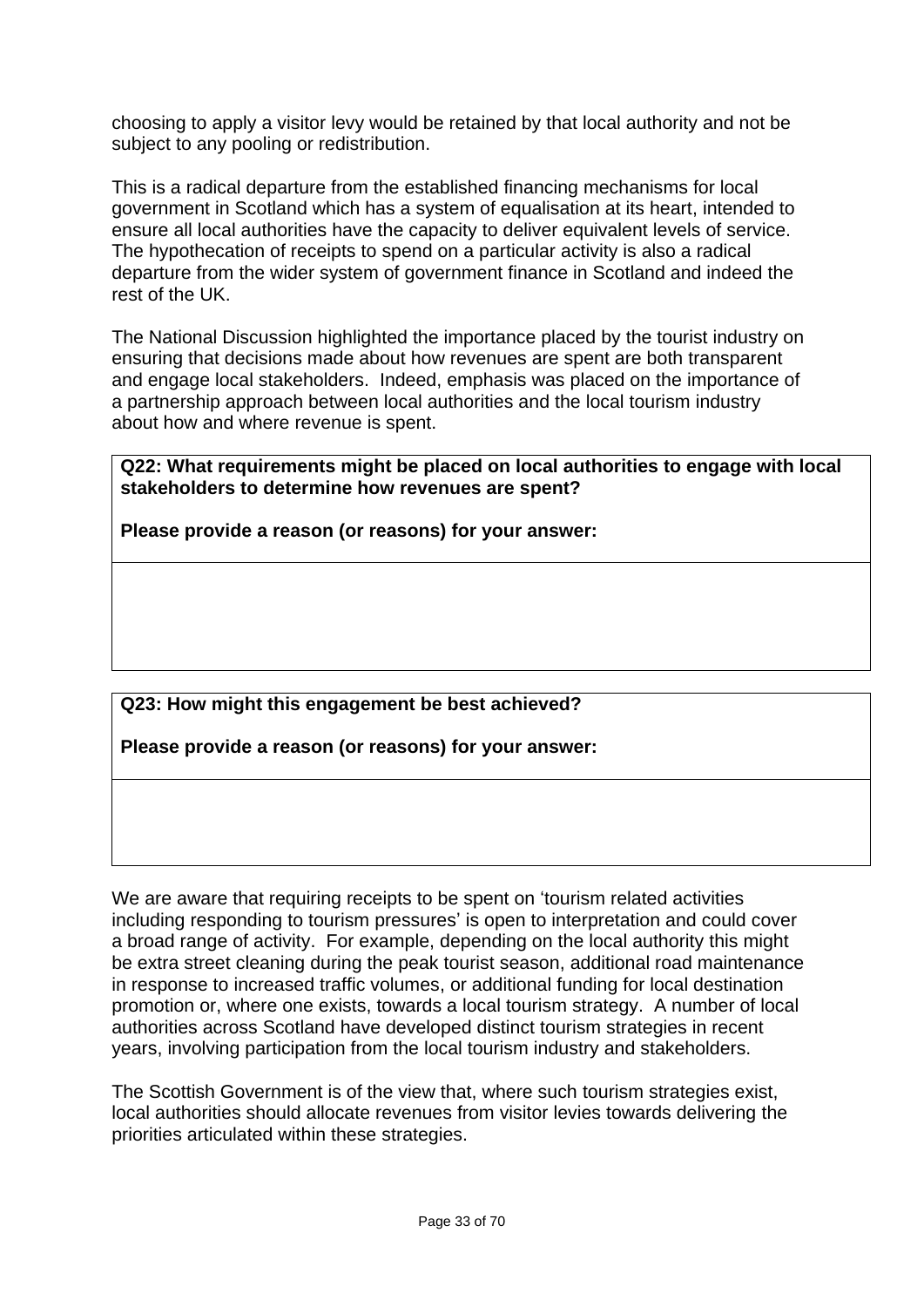**Q24: Should revenues from a visitor levy be allocated to priorities articulated through local tourism strategies, where they exist?**

**Yes No Don't Know**

**Please provide a reason (or reasons) for your answer:**

Overall, we also consider that ensuring some degree of transparency on the way receipts are spent is essential. This might have a further benefit of securing wider community support for the local tourism industry.

| Q25: What reporting arrangements might be required of local authorities to account |
|------------------------------------------------------------------------------------|
| for the expenditure of receipts from a visitor levy?                               |

**Please provide a reason (or reasons) for your answer:**

| Q26: If a local authority was to impose a visitor levy on a specific area within the |
|--------------------------------------------------------------------------------------|
| authority, should any revenue raised have to be spent only in that area?             |

**Yes No Don't Know**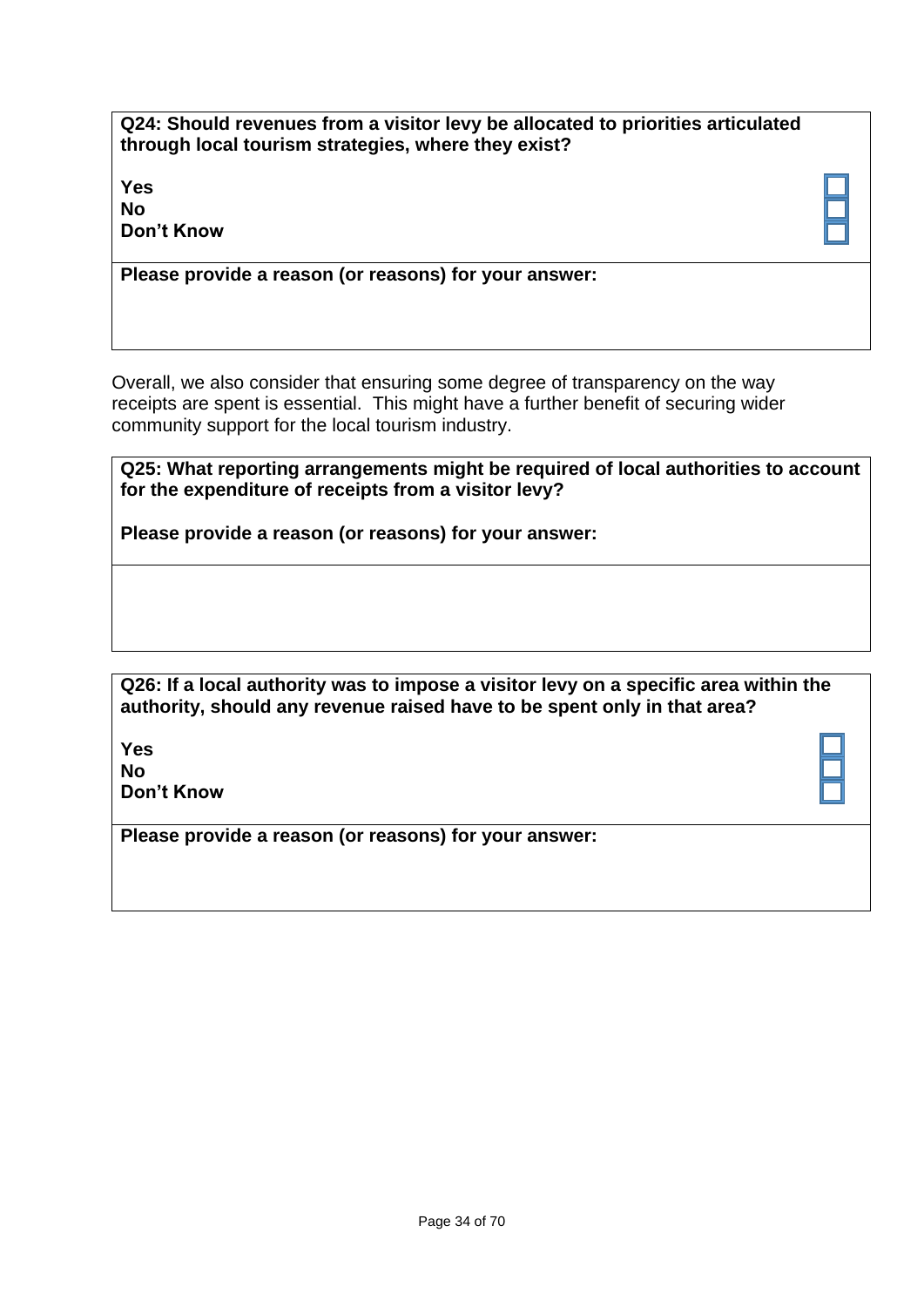# <span id="page-34-0"></span>**6. Further Considerations**

## <span id="page-34-1"></span>**6.1.Messaging and Transparency for Prospective Visitors**

In the different places in Europe and around the world that have introduced a tourist tax, they have done so under a variety of names. The terms 'transient visitor levy', 'tourist tax' or 'visitor levy' (as used throughout this document) all refer to a charge levied on particular activities, most specifically, overnight stays in commercially let accommodation. We would like to understand if different permutations of the name might have unintended consequences, for example in not being transparent when translated into other languages or introducing some level of negative or incorrect inference.

#### **Q27: Is the name 'visitor levy' appropriate for the new powers proposed in the consultation document?**

**Yes No Don't Know**

1

**Please provide a reason (or reasons) for your answer:**

### **Q28: If not, what do you consider to be a better alternative and why?**

#### **Please provide a reason (or reasons) for your answer:**

An important consideration for the effective implementation of a visitor levy is the need for transparency around the visitor levy in accommodation pricing. This includes the provision of clear information to ensure prospective visitors are aware of the visitor levy and how and when they will pay this.

Under existing law<sup>29</sup> accommodation providers already must clearly display the price of their accommodation and any VAT which applies to their prices. It may be desirable for the proposed legislation to impose a similar requirement for display of the visitor levy which applies to the accommodation.

<sup>29</sup> Consumer Protection from Unfair Trading Regulations 2008 (SI 2008/1277) [http://www.legislation.gov.uk/uksi/2008/1277/pdfs/uksi\\_20081277\\_en.pdf](http://www.legislation.gov.uk/uksi/2008/1277/pdfs/uksi_20081277_en.pdf)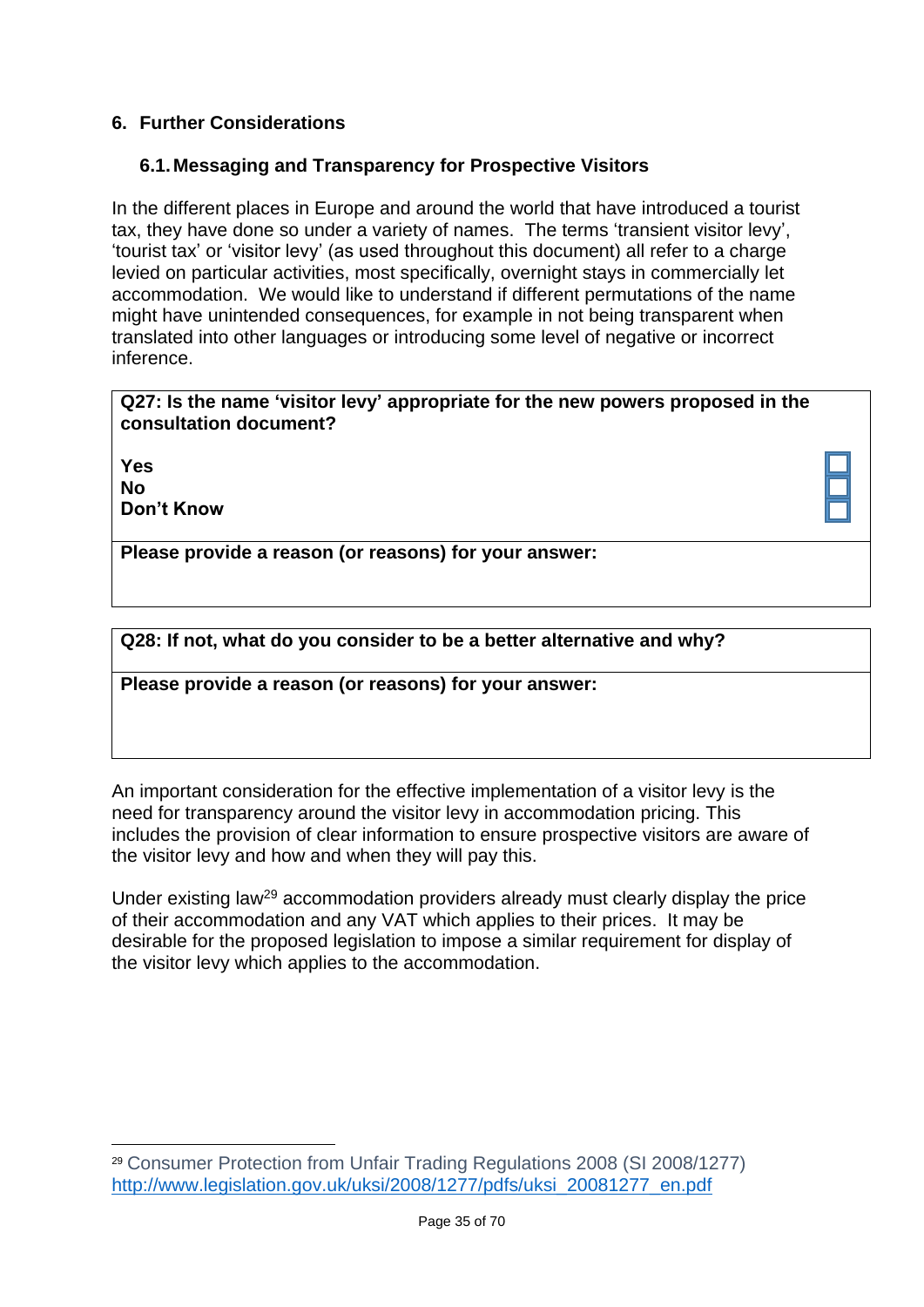Under existing law accommodation providers already must clearly display the price of their accommodation and any VAT which applies to their prices.

**Q29: What requirements should apply to ensure accommodation prices transparently display a visitor levy?**

**Please provide a reason (or reasons) for your answer:**

# <span id="page-35-0"></span>**6.2.Timescales for Introduction, Transition and Variation**

The Scottish Government's intention is to provide local authorities with a discretionary power to allow them to decide whether to impose a visitor levy in their areas. Visitor accommodation is often booked well in advance, and in the case of, for example, conferences, this can be several years in advance.

The importance of a long lead in time was made clear during the National Discussion, to enable the industry and authorities to have time to get their systems in order. The timescales for Parliamentary scrutiny of a Bill, and for the making of any secondary legislation which may be required, mean this power is not likely to be available to local authorities until the summer season of 2021 at the earliest.

Accommodation may however be reserved and paid for before or whilst a local authority is deciding whether to impose a visitor levy. This is equally the case should a local authority choose to vary a visitor levy as part of its budget setting process. Therefore, an approach will need to be determined for handling such circumstances that ensures accommodation providers are not having to meet a significant unforeseen tax liability, that local authority revenues are not compromised and that negative messaging for prospective visitors is avoided.

**Q30: What, if any, transition arrangements should apply when accommodation is reserved and paid for in advance of a local authority choosing to impose, or subsequently vary, a visitor levy for the period the accommodation is let?**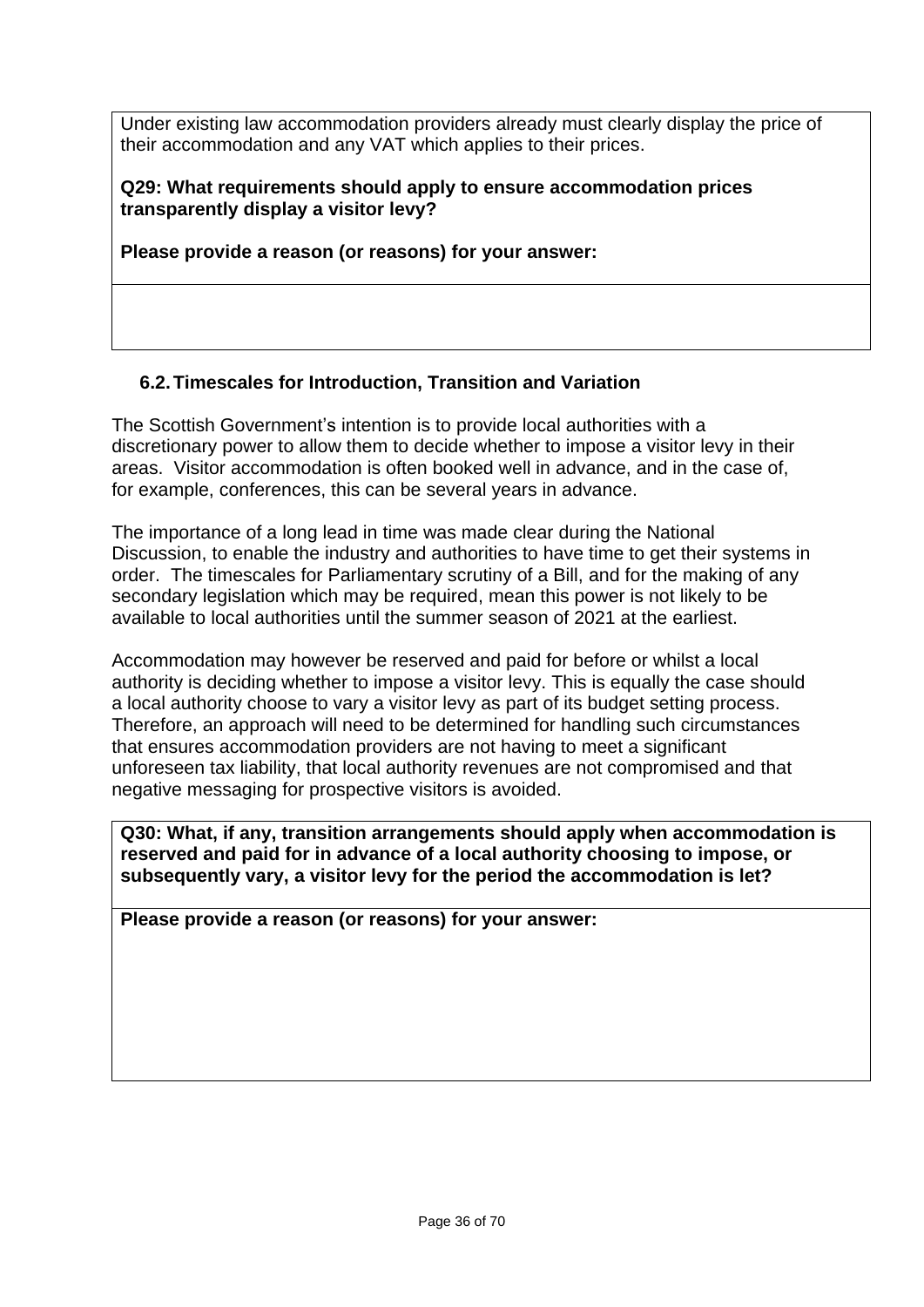**Q31. Should these transition arrangements be set out in a national framework or be decided by local authorities?**

**Tick one box:**

**Set out in a national framework Decided by local authorities Don't know**

**Please provide a reason (or reasons) for your answer:**

#### <span id="page-36-0"></span>**6.3.Impact Assessments**

As part of the legislative approach we are required to consider a number of impact assessments in order to understand the multiple ways that the new legislation might impact on a wide range of stakeholder groups across Scotland and local communities.

The impact assessments that are required are:

- Business and Regulatory Impact Assessment (BRIA)
- Equality Impact Assessment (EQIA)
- Data Protection Impact Assessment (DPIA)

A range of other impacts in relation to the Bill will also be considered, including Child Rights and Well Being, Human Rights, Sustainable Development and Environmental.

We are taking a robust evidence based approach to the development of our impact assessments as well as working in close consultation with key stakeholders and representatives of particular groups that are likely to be impacted. This is set out in more detail in the accompanying partial BRIA which consider the impact of this proposal.

The partial BRIA indicates that the main groups that will be affected by a visitor levy are:

- Visitors (both domestic and international)
- Tourism accommodation providers and their employees
- Other tourism businesses and wider economy
- Local residents and general public
- Local Authorities

Key types of impact on these groups which have been identified include: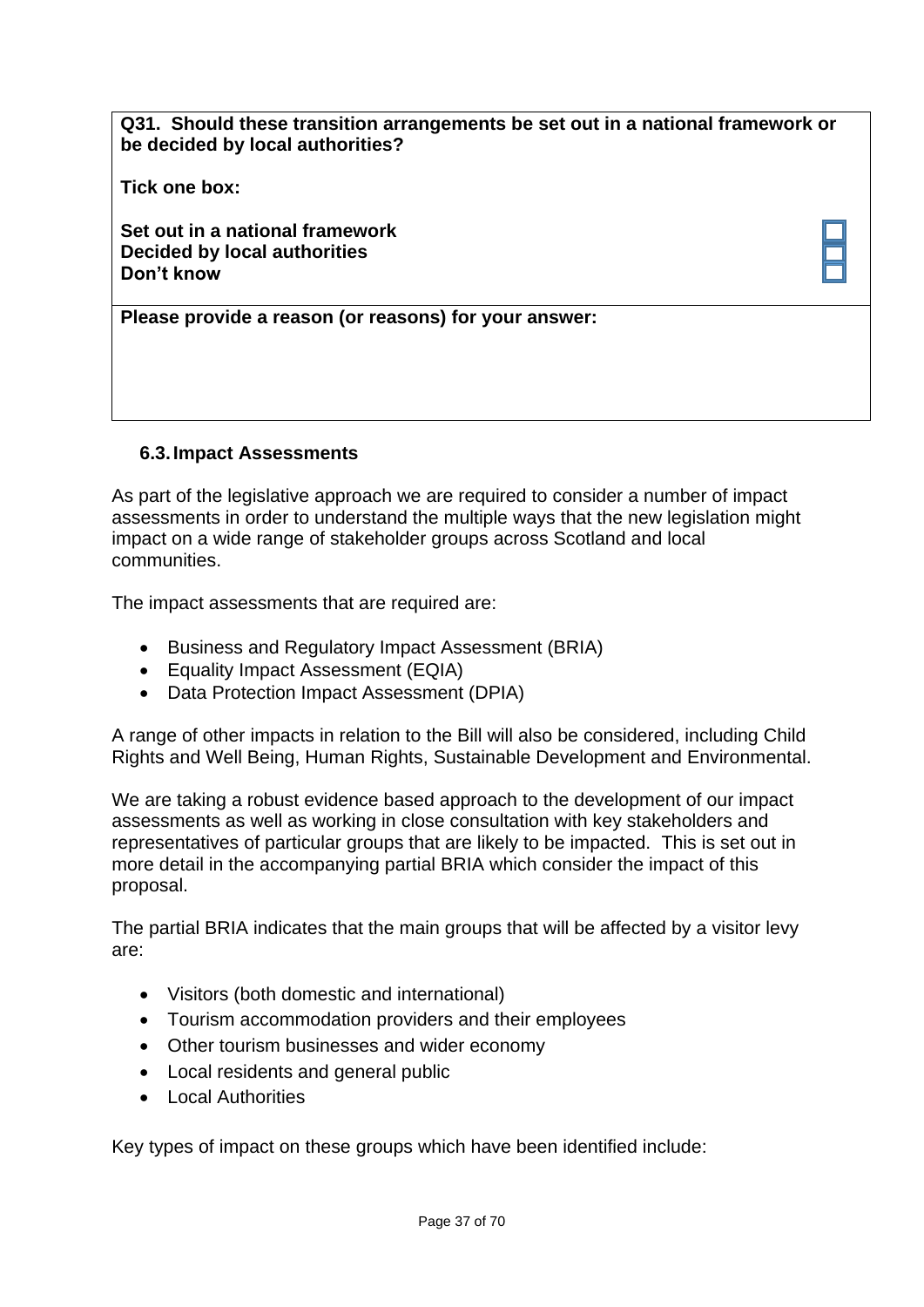- Visitor behaviour (spend less, stay less time, go elsewhere)
- Business behaviour (reaction to levy and reaction to change in visitor behaviour)
- Reduced visitor spend and knock on economic impacts more widely
- Improved environment for local community
- Improved perceptions of tourism held by public
- Increase in revenue available for investment by LAs
- Reputation of Scotland as a welcoming place

Our partial BRIA indicates that the main groups that will be affected by a visitor levy are:

- Visitors (both domestic and international)
- Tourism accommodation providers and their employees
- Other tourism businesses and wider economy
- Local residents and general public
- Local Authorities

**Q32: In addition to what is set out in our draft BRIA are you aware of any additional impacts the visitor levy will have for any of these groups? Please specify group and additional impact.**

**Q33: Are there any other groups not listed here that should be given attention in the impact assessments?** 

**Please list and state how they will be affected.**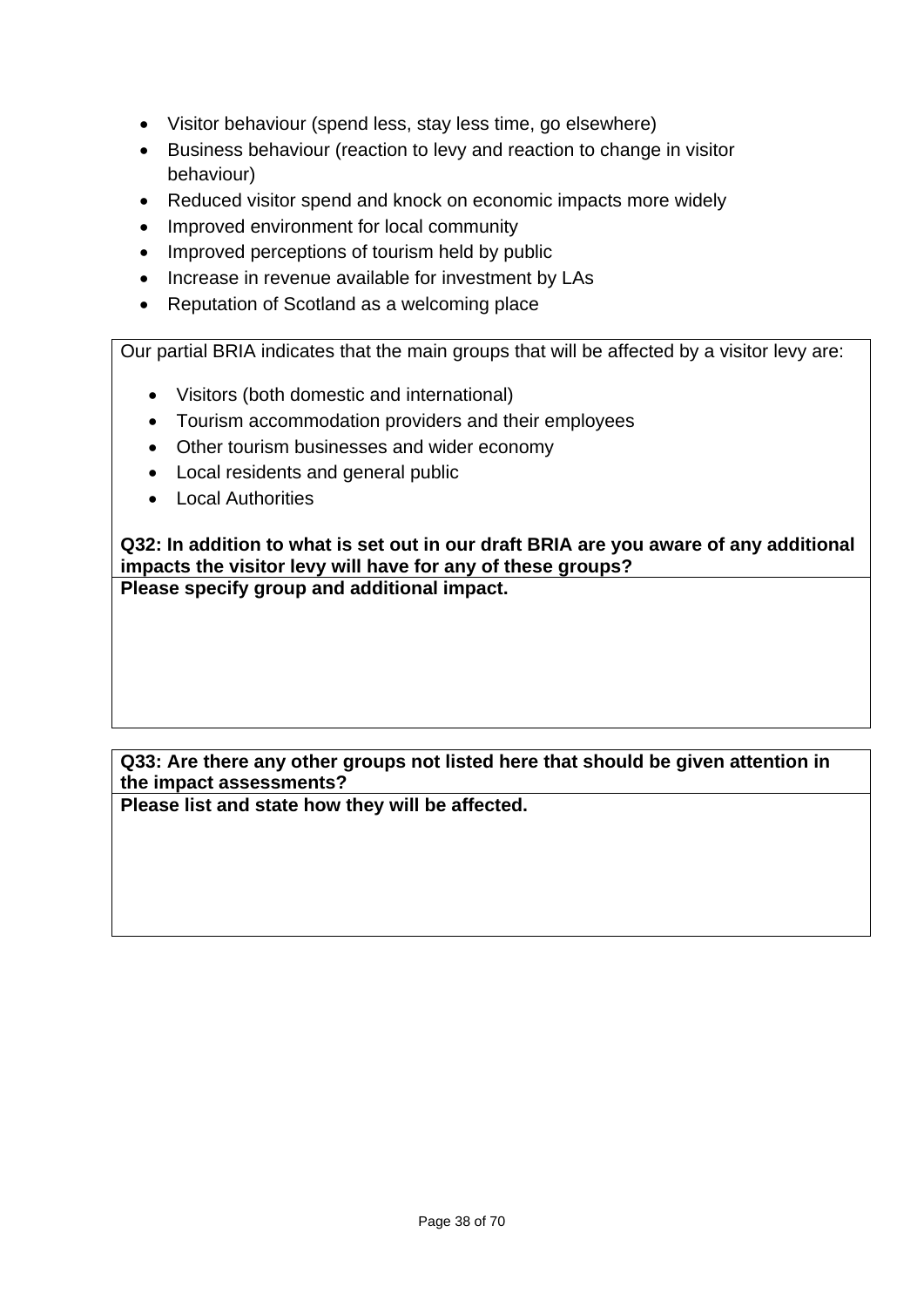# <span id="page-38-0"></span>**Annex A: Background to the Tourism Industry in Scotland**

Tourism is a significant part of Scotland's economy, in terms of its size, economic contribution, and its distribution across Scotland. This Annex provides an updated overview of tourism activity in Scotland, including trends in overnight visitor numbers and day visitors, and data on the accommodation sector.

# **Overnight Visitors**

In 2018, Scotland received an estimated 15.3 million overnight visitors, an increase of around 0.5 million (3 per cent) since 2017. There were 11.8 million (77 per cent) domestic visitors (from within GB) and 3.5 million international visitors (23 per cent) in 2018.

Although overall overnight visitor numbers were similar in 2011 and 2018, there has been notable variation over the period. The number of international visitors has grown significantly in recent years, with a 37 per cent increase compared to 2016, whilst the number of domestic visitors has fallen marginally by 2 per cent. Overall the proportion of international visitors made up 23 per cent of all visitors in 2018 compared with just 15 per cent of visitors in 2011.



### **Figure 1 – Overnight Visitors to Scotland since 2011 (International and Domestic)**

Source: IPS and GBTS (2019)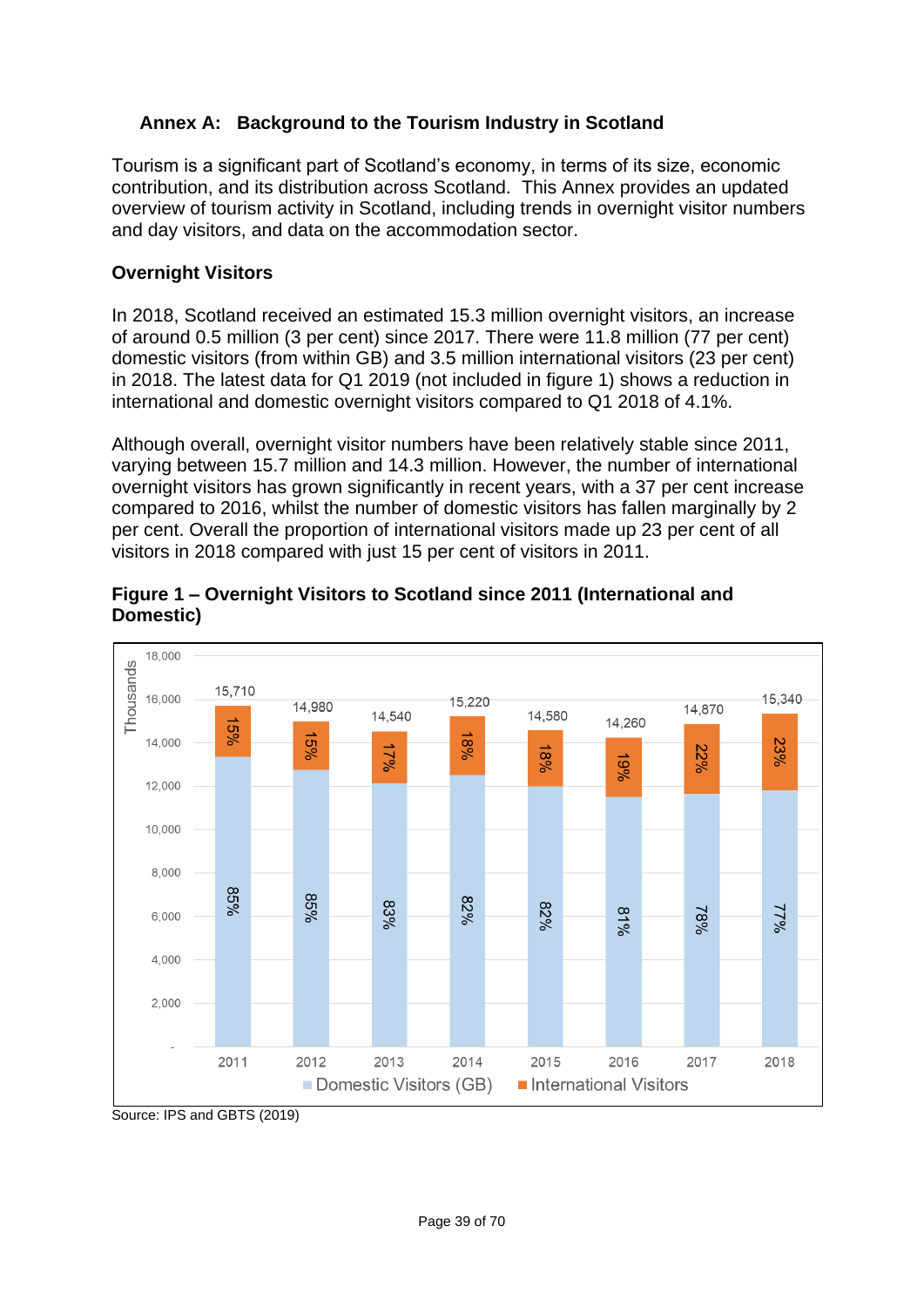Figure 2 shows that over half (55 per cent) of overnight visitors to Scotland in 2018 visited for the purpose of a holiday, with 27 per cent visiting friends and family, 13 per cent visiting for business purposes and a further 3 per cent for other reasons. Compared to 2011, the number of visitors staying for the purpose of a holiday has risen, whilst the number of visitors visiting for business or visiting friends and family has fallen. The rise in holiday overnight visitors is again mainly driven by international visitors, with a 62 per cent growth in international visits for holiday purposes since 2011.



**Figure 2 – Overnight visitors (2011 and 2018) by purpose of visit**

Figure 3 shows the distribution of overnight visits across Scotland in 2018<sup>30</sup>, revealing significant regional concentrations of visitors. Edinburgh and the Lothians received over 5.2 million overnight visitors in 2018, 31 per cent of total overnight visitors to Scotland and an increase from 2017 where the total number of visits was below 5 million. Greater Glasgow & Clyde Valley and the Highland and Islands received similar numbers of overnight visitors overall with a 16 per cent (2.7 million) and 15 per cent (2.6 million) share of Scotland's overnight visitors respectively. The Highlands & Islands had significantly more holiday visits (1.8 million) compared to

Source: IPS and GBTS (2019)

<sup>&</sup>lt;sup>30</sup> Note that visitor numbers for regions add up to more than the national total as the same person may spend nights in more than one location during their visit.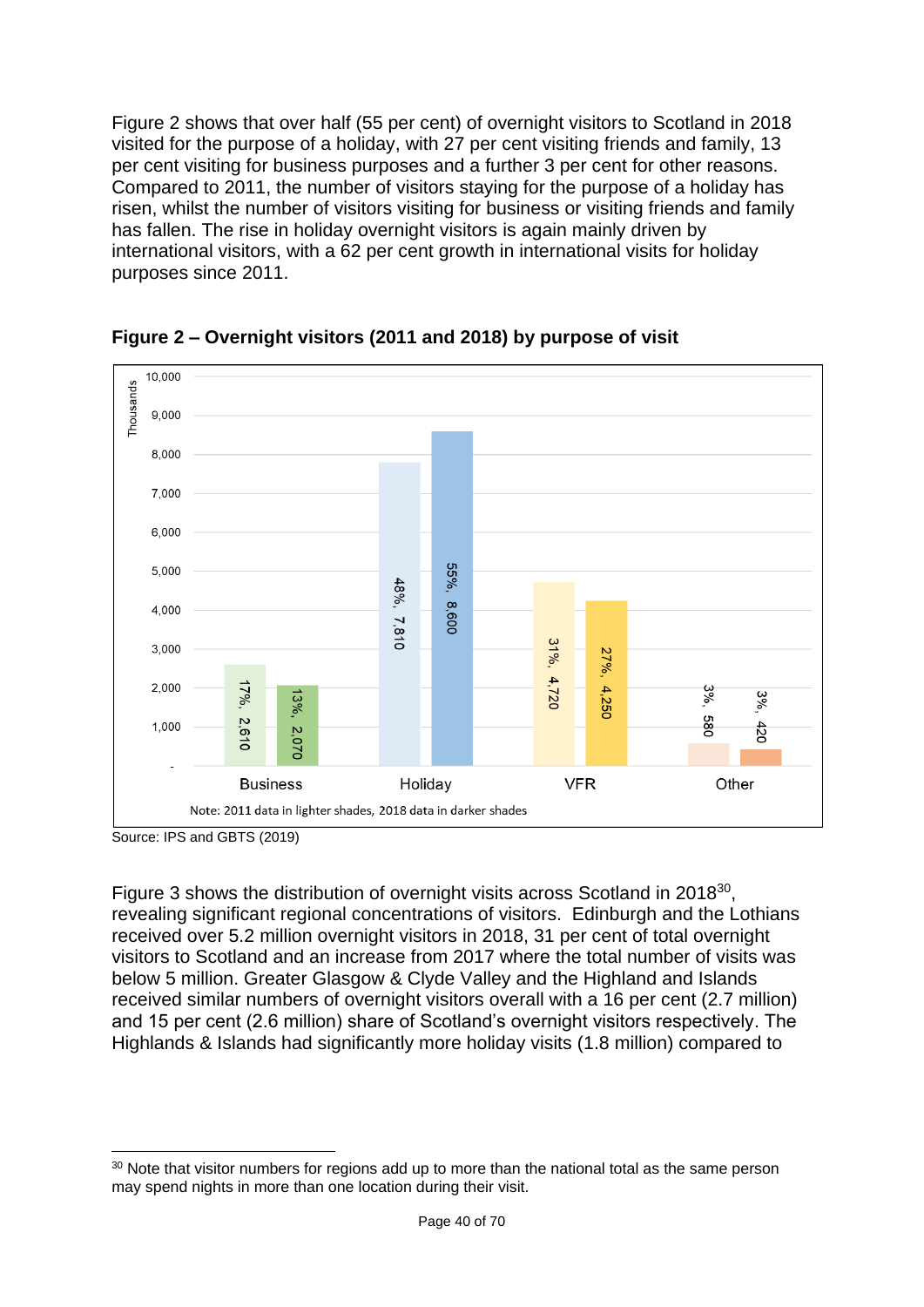Greater Glasgow & Clyde Valley (1.2 million) with the majority of visitors mainly coming to visit friends and family or on business.



**Figure 3 – Overnight Visitors by Region and Reason for Travel, 2018**

1

<sup>&</sup>lt;sup>31</sup> ONS (2019) International Passenger Survey 2015-18, VisitEngland, VisitScotland and Visit Wales (2019) Great Britain Tourism Survey 2015-18.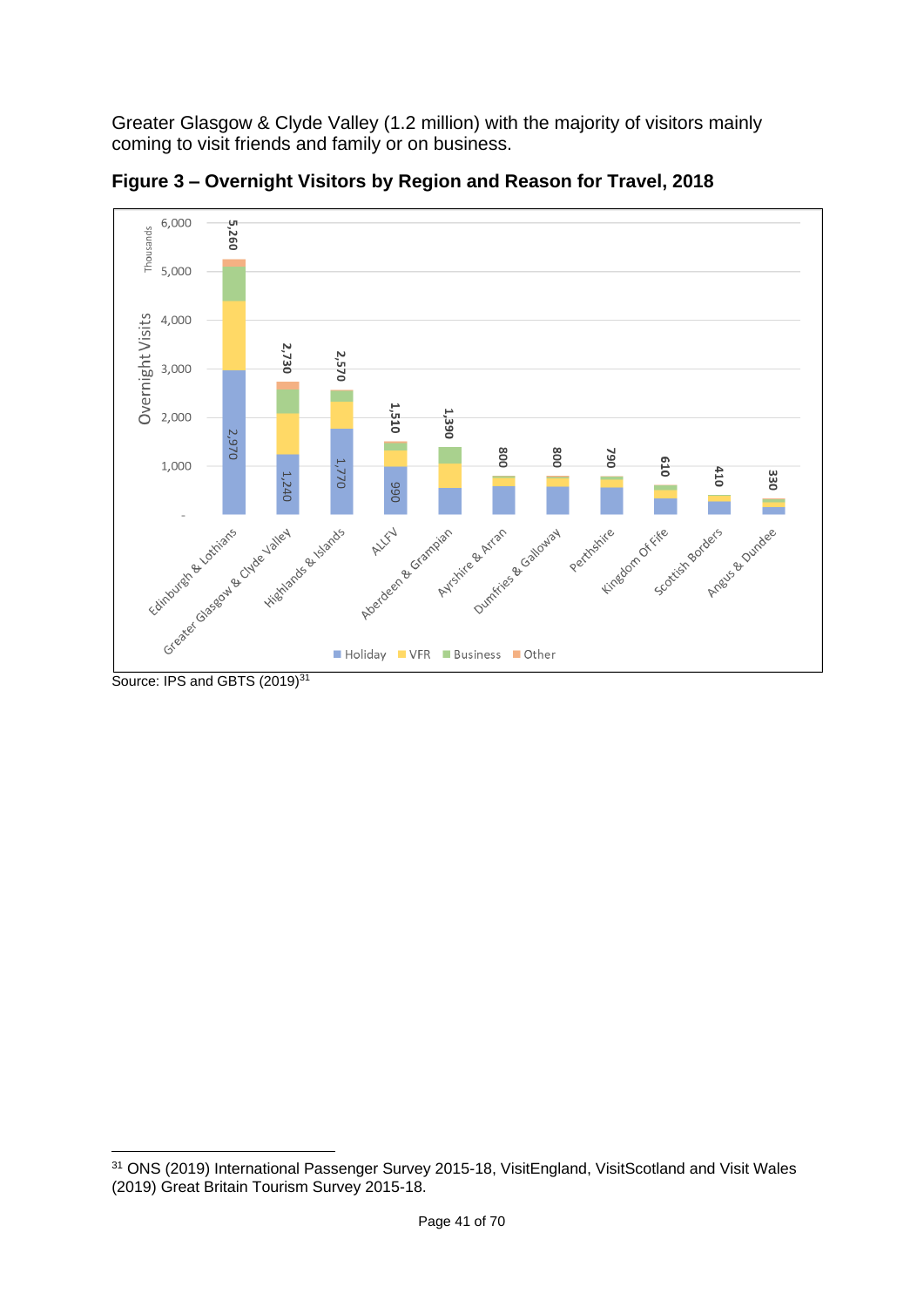Figure 4 shows that international overnight visitors are also relatively concentrated within Scotland. Edinburgh and the Lothians received around 31 per cent of total overnight visitors, but a much higher 49 per cent of Scotland's total international overnight visitors in 2018. International visitors also represented almost half (46 per cent) of total visitors to Edinburgh and the Lothians. Other areas had much lower shares of international visitors with only Greater Glasgow and Clyde Valley (18 per cent) Highlands and Islands (12 per cent) having more than 10 per cent.



**Figure 4 – Domestic and International Overnight Visitors, 2018**

Source: IPS and GBTS (2018)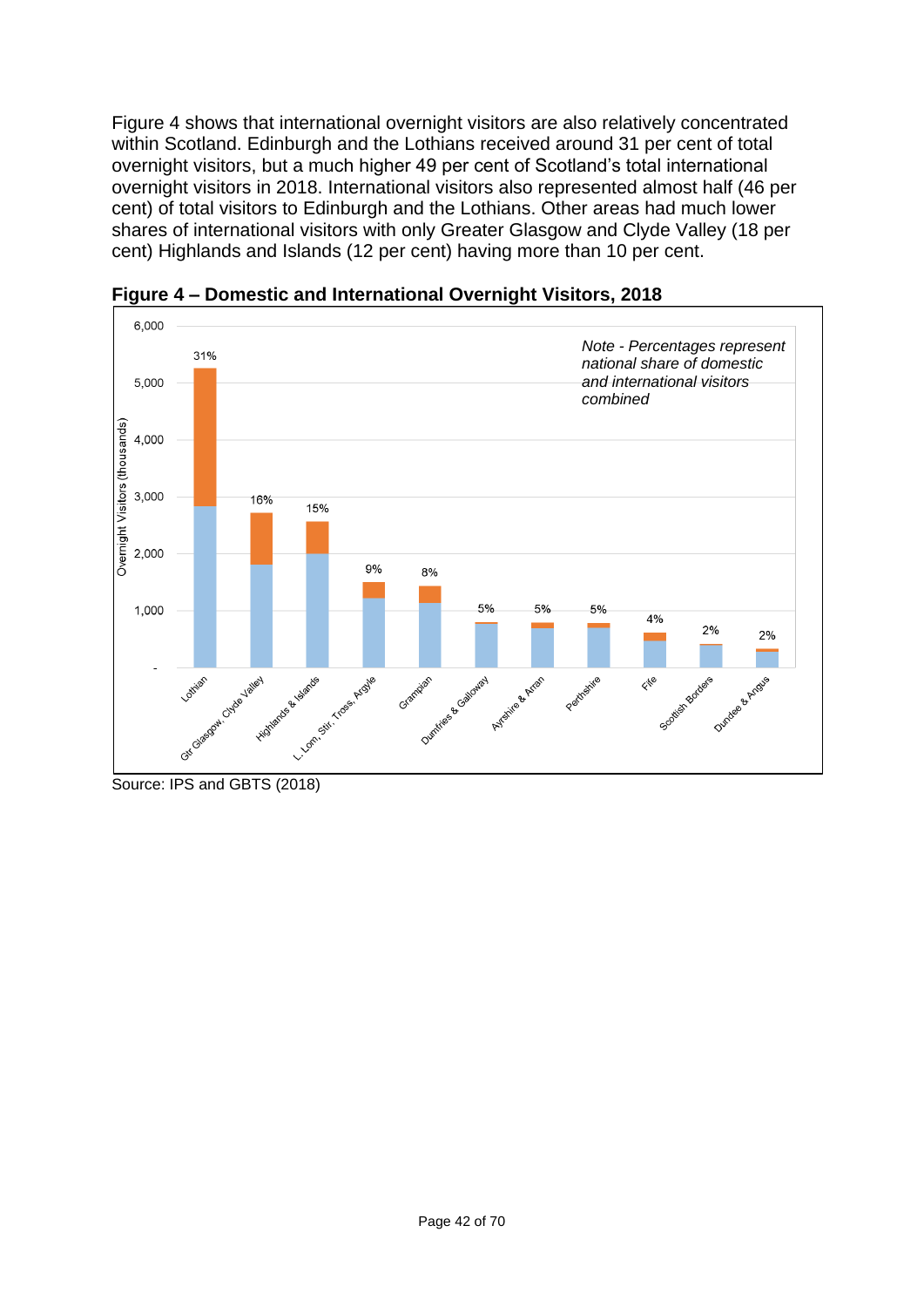# **Day Visitors**

Day visitors represent a significant source of tourism activity in Scotland. Scotland received an estimated 138 million day visits in 2018. Figure 5 shows that this represents a decrease of 13 million (8.7 per cent decrease) day visits since 2017. The overall number of day has remained relatively constant with an average of 147 million day visits per year between 2011 and 2018.



**Figure 5 – Day Visits to Scotland since 2011**

Source: ONS (2012 - 2018) Great Britain Day Visitor Survey

Figure 6 shows how many day visits each local authority area received in 2017. It highlights that the Glasgow and Edinburgh received the most day visitors of any authority, with an estimated 20 million day visitors each. Note that this is quite different to the distribution of overnight visitors where Edinburgh & the Lothians received the most visitors by some margin (see figure 3).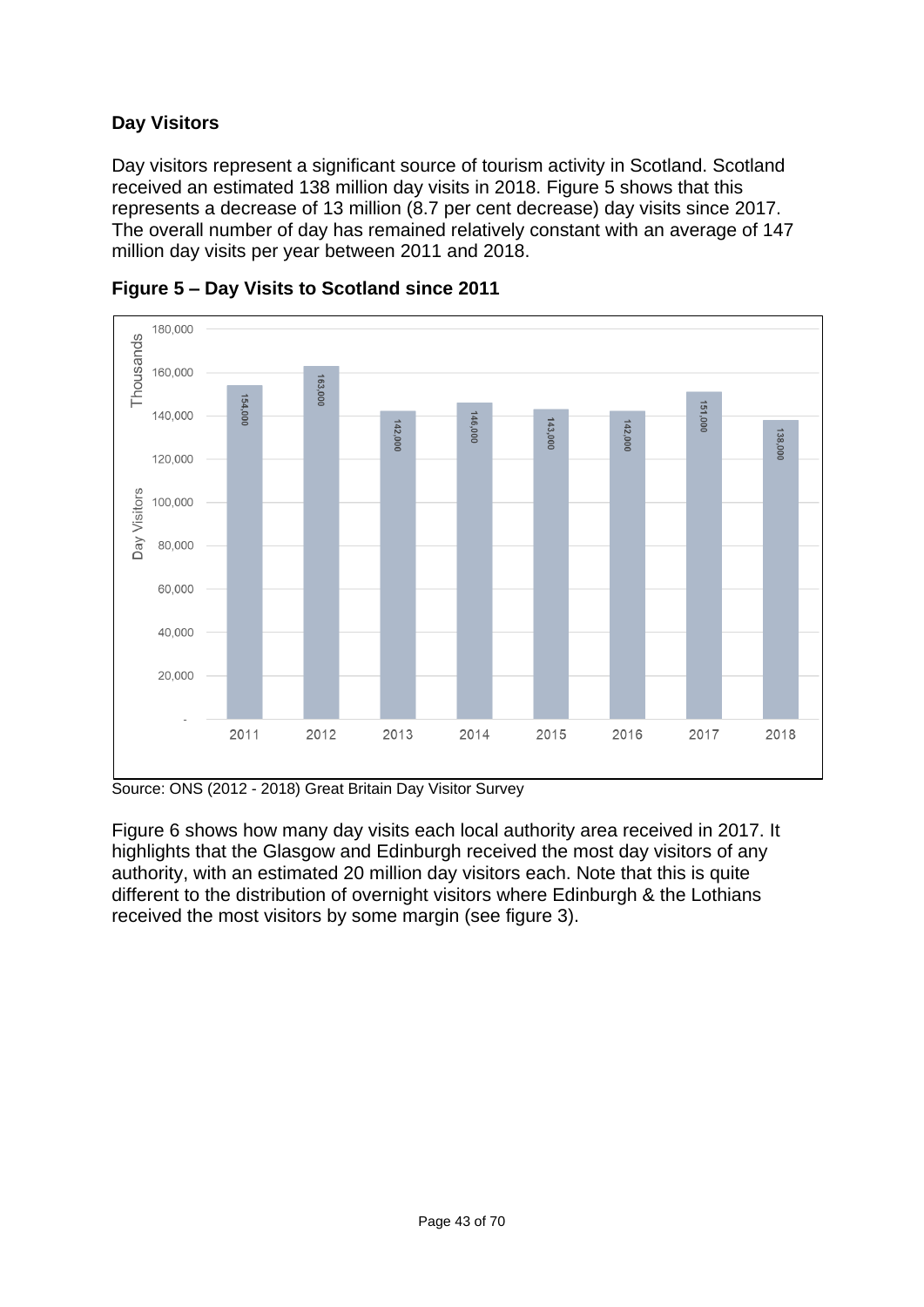

**Figure 6 – Day Visits across Scotland in 2017**

Source: ONS (2017) Great Britain Day Visitor Survey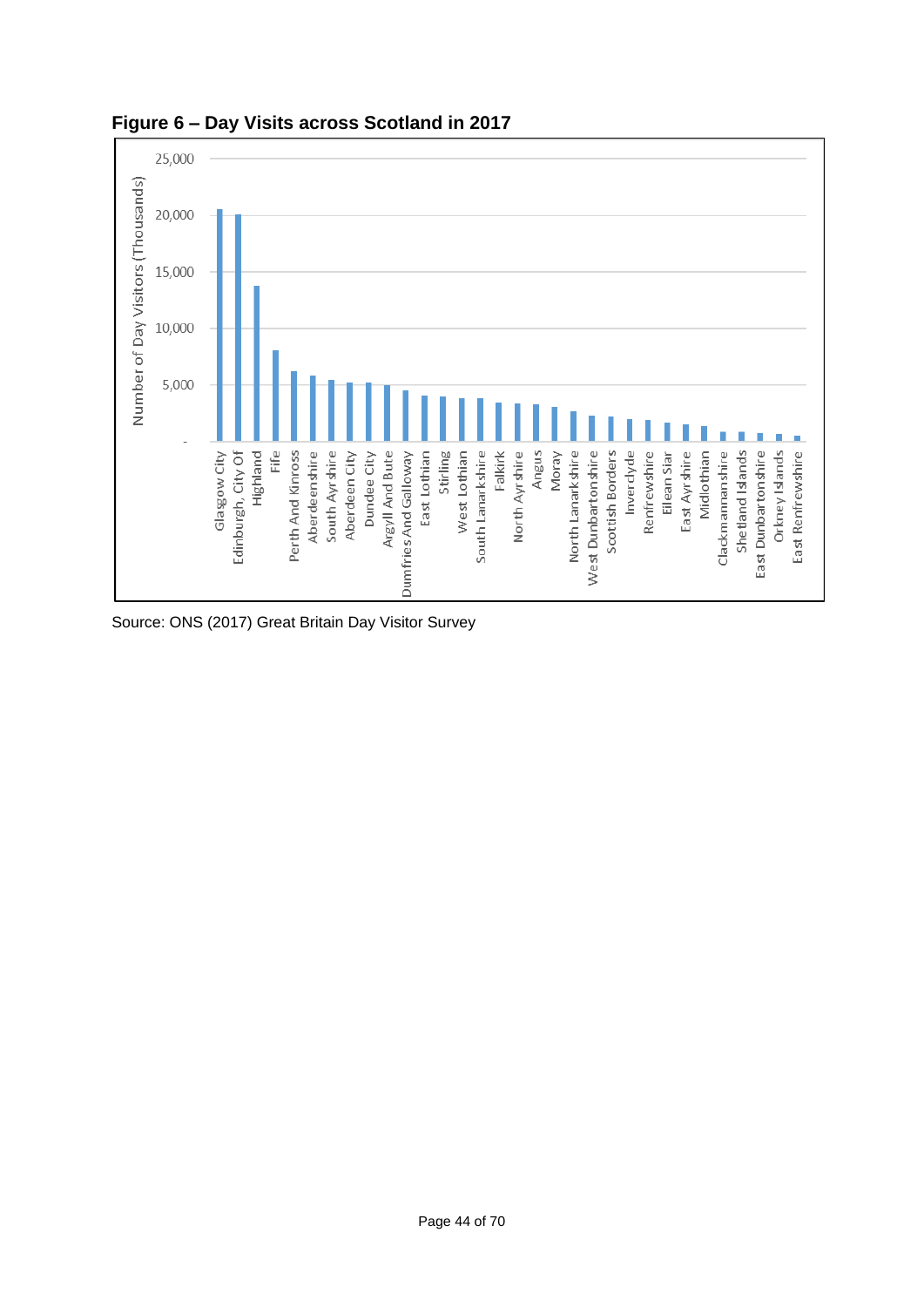# **Accommodation Sector**

There are a range of different accommodation providers which offer visitors overnight accommodation on a commercial basis. These include hotels, guest houses, B&Bs, self-catered accommodation (both traditional and properties advertised through platforms such as Airbnb), hostels and campsites.

Accommodation providers are largely micro- or small businesses, with relatively small numbers of employees. Table 1 sets out registered business units within the accommodation sector by employee sizeband. These are business units that are registered to pay either VAT and / or PAYE.

| ▴◡▮◡                                                                      |                             |                           |                               |                               |                           |              |
|---------------------------------------------------------------------------|-----------------------------|---------------------------|-------------------------------|-------------------------------|---------------------------|--------------|
|                                                                           | $0 - 4$<br><b>Employees</b> | $5-9$<br><b>Employees</b> | $10 - 14$<br><b>Employees</b> | $15 - 49$<br><b>Employees</b> | $50+$<br><b>Employees</b> | <b>Total</b> |
| Hotels and<br>similar<br>accommodation                                    | 480                         | 320                       | 240                           | 710                           | 225                       | 1,980        |
| Holiday and<br>other short-stay<br>accommodation                          | 635                         | 125                       | 35                            | 35                            | 5                         | 840          |
| Camping<br>grounds,<br>recreational<br>vehicle parks<br>and trailer parks | 200                         | 50                        | 20                            | 20                            | 10                        | 300          |
| <b>Total</b>                                                              | 1,320                       | 495                       | 295                           | 765                           | 240                       | 3,120        |

|        | Table 1: Accommodation, Registered Business Sites, by Employee Sizeband, |  |
|--------|--------------------------------------------------------------------------|--|
| 201832 |                                                                          |  |

Source: ONS (2018), Inter-Departmental Business Register

1

There are also a number of accommodation providers that do not currently generate turnover sufficient to exceed the VAT threshold. The Scottish Valuation Roll contains a list of all hotels, guest houses, hostels and most self-catered accommodation as these properties are rateable for non-domestic rates purposes (although many properties listed will benefit from relief so do not actually pay any business rates<sup>33</sup>). Table 2 shows the number of properties registered as at April 2019, by Scottish local authority area.

<sup>32</sup> The Inter-Departmental Business Register (IDBR) is maintained by the Office for National Statistics (ONS) and is a database of all registered enterprises operating in the UK i.e. enterprises that are registered for VAT and/or PAYE. It covers 99% of economic activity in the UK. Those excluded are small sole traders or partnerships with no employees and an annual turnover of less than the VAT threshold (£83,000 in 2017).

<sup>&</sup>lt;sup>33</sup> Scottish Government (2018), Transient Visitor Taxes: Supporting a National Discussion, p15. <https://www.gov.scot/publications/transient-visitor-taxes-scotland-supporting-national-discussion/>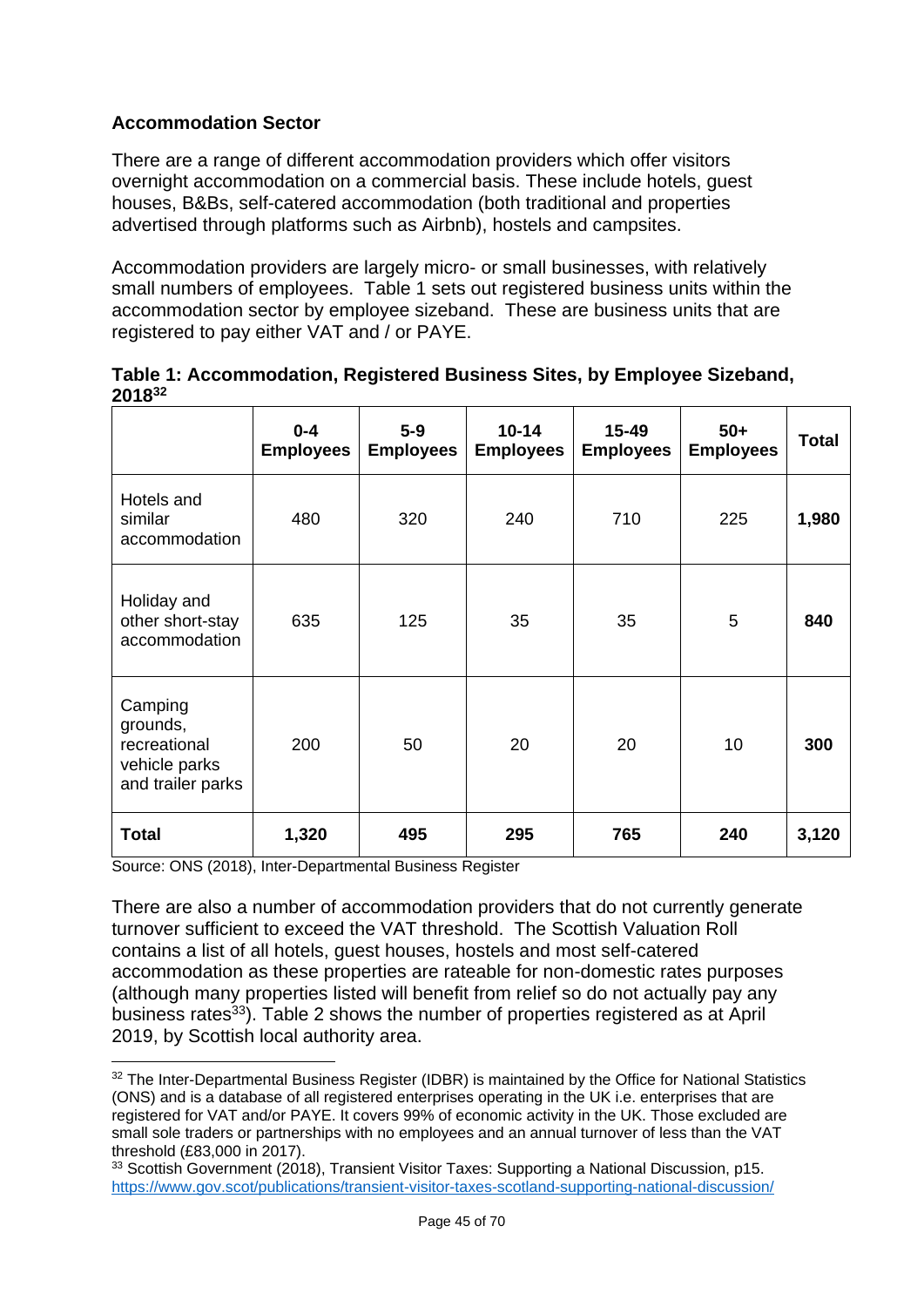| 1011 (av at April 2019)    | <b>Hotels</b> | Guest<br><b>Houses</b><br>/B&Bs | Self-<br><b>Catering</b><br><b>Units</b> |                         | <b>Hotels</b> | Guest<br>Houses/<br><b>B&amp;Bs</b> | Self-<br><b>Catering</b><br><b>Units</b> |
|----------------------------|---------------|---------------------------------|------------------------------------------|-------------------------|---------------|-------------------------------------|------------------------------------------|
| Aberdeen City              | 260           | 90                              | 30                                       | Highland                | 370           | 335                                 | 4,265                                    |
| Aberdeenshire              | 175           | 55                              | 570                                      | Inverclyde              | 5             |                                     | 20                                       |
| Angus                      | 40            | 15                              | 205                                      | Midlothian              | 10            | 10                                  | 45                                       |
| Argyll & Bute              | 175           | 170                             | 1,970                                    | Moray                   | 90            | 15                                  | 410                                      |
| Clackmannanshire           | 10            |                                 | 30                                       | North Ayrshire          | 40            | 40                                  | 460                                      |
| Dumfries & Galloway        | 160           | 65                              | 1,265                                    | North Lanarkshire       | 25            | 10                                  | 30                                       |
| Dundee City                | 35            | 20                              | 50                                       | Orkney Islands          | 35            | 20                                  | 400                                      |
| East Ayrshire              | 20            | 5                               | 25                                       | Perth & Kinross         | 130           | 85                                  | 990                                      |
| <b>East Dunbartonshire</b> | 5             |                                 | 10                                       | Renfrewshire            | 15            | 5                                   | 30                                       |
| East Lothian               | 30            | 20                              | 215                                      | <b>Scottish Borders</b> | 85            | 40                                  | 670                                      |
| East Renfrewshire          | 5             | $\overline{\phantom{0}}$        | 10                                       | Shetland Islands        | 20            | 15                                  | 265                                      |
| Edinburgh, City of         | 185           | 215                             | 1,555                                    | South Ayrshire          | 55            | 30                                  | 250                                      |
| Eilean Siar                | 30            | 25                              | 590                                      | South Lanarkshire       | 35            | 10                                  | 80                                       |
| Falkirk                    | 35            | 5                               | 60                                       | <b>Stirling</b>         | 90            | 55                                  | 465                                      |
| Fife                       | 115           | 65                              | 575                                      | W. Dunbartonshire       | 15            | 10                                  | 60                                       |
| Glasgow City               | 80            | 35                              | 215                                      | West Lothian            | 30            | 10                                  | 45                                       |
|                            |               |                                 |                                          | <b>Total</b>            | 2,380         | 1,465                               | 15,815                                   |

**Table 2 – Hotels, Guest Houses, B&Bs and Self-Catering Units on the valuation roll (as at April 2019)**

\*All figures rounded to the nearest 5 properties

Data from STR<sup>34</sup> for July 2019 indicates there were around 2,100 hotels in Scotland, with a total room stock of around 75,000 rooms. Full year data for 2018 suggests that the overall room occupancy rate across Scotland's hotels was just under 77 per cent. It should be noted that the number of hotels and room stock varies significantly across different regions and local authority areas.

VisitScotland's Occupancy Survey provides information on occupancy rates across a range of accommodation types, including hotels, B&Bs and Guest Houses, Self-Catering accommodation, hostel accommodation, and caravan pitches. Figure 6 illustrates that occupancy rates vary across these accommodation types:

<sup>1</sup> <sup>34</sup> For more information on data held by STR see https://www.str.com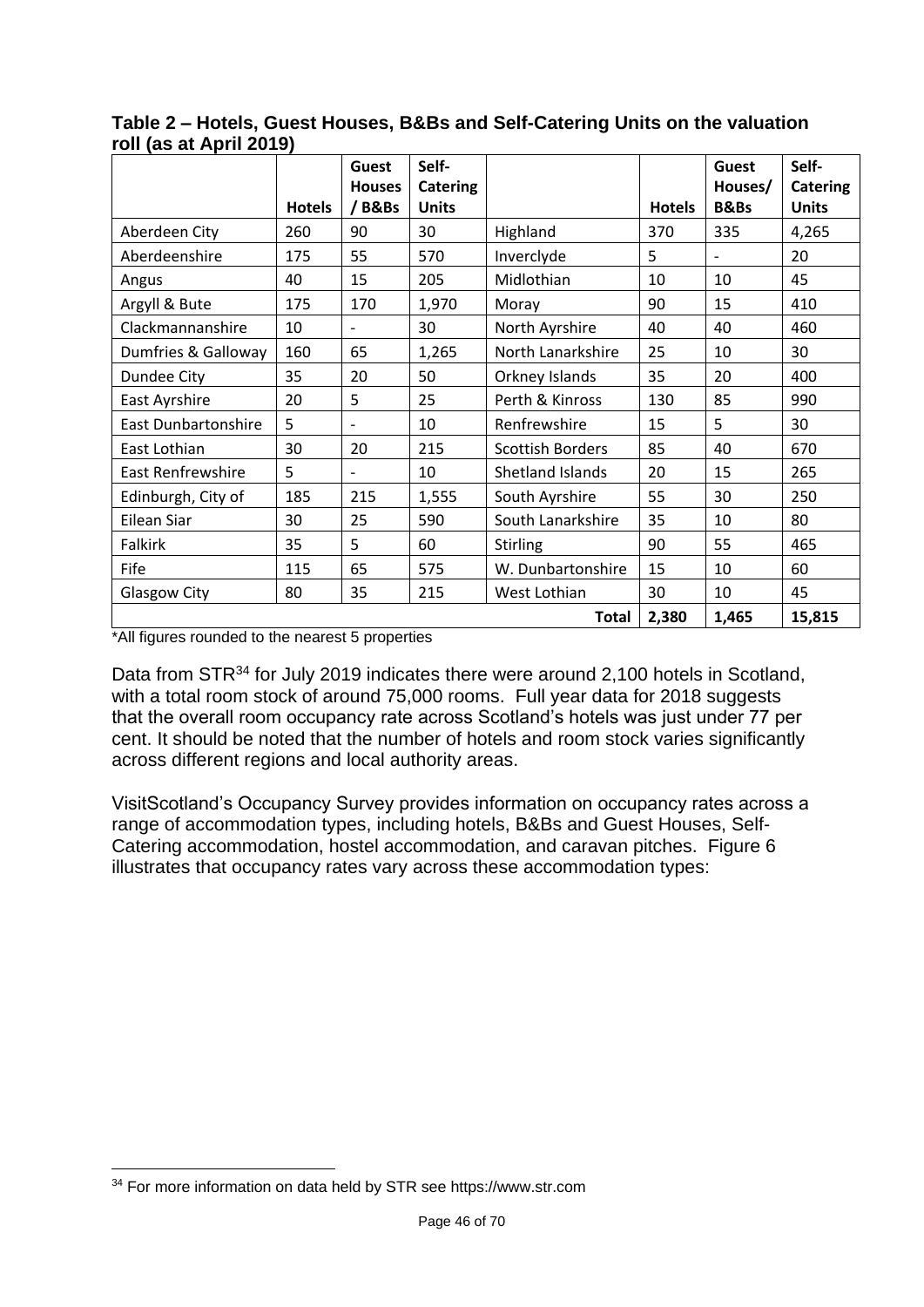

**Figure 6: Occupancy Rate by Accommodation Type, Scotland, 2018**

Source: VisitScotland Occupancy Survey

At a Scotland level, occupancy rates for hotel rooms and beds declined between 2017 and 2018, by 2.7 per cent and 3.5 per cent respectively. However, rates were unchanged for B&Bs and Guesthouses, and rates increased for Self-Catering units (by 3.8 per cent).

Occupancy rates also vary across Scotland for each accommodation type. For instance, Hotel Room occupancy rates ranged from 82 per cent in Glasgow & the Clyde Valley to 31 per cent in the Scottish Borders. B&B and Guest House room occupancy rates ranged from 68 per cent in Edinburgh and the Lothians to 24 per cent in Greater Glasgow and the Clyde Valley, while Self Catering unit occupancy rates ranged from 64 per cent in Argyll, Loch Lomond and the Forth Valley to 31 per cent in Shetland.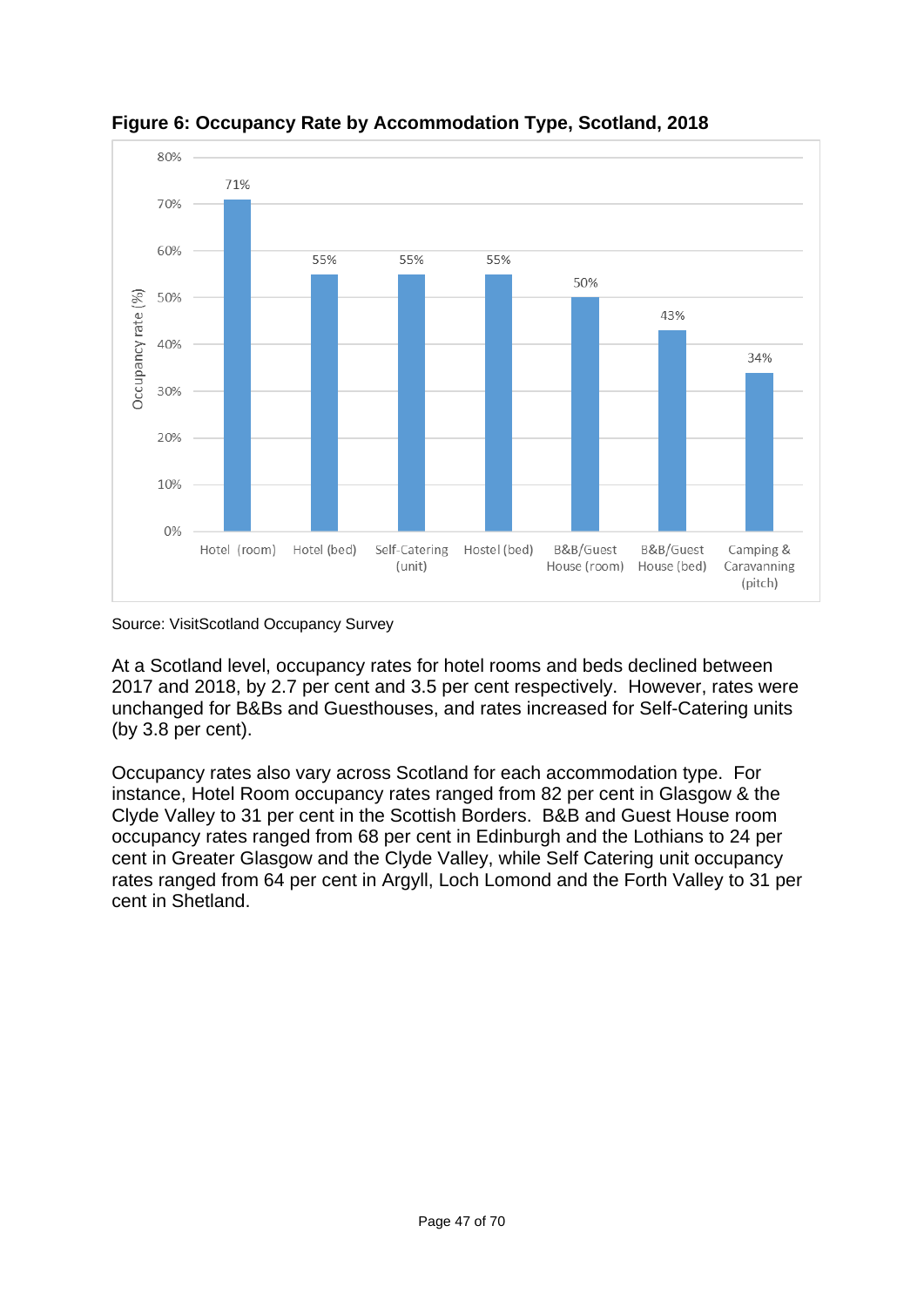# <span id="page-47-0"></span>**Annex B: Occupancy Taxes in Selected EU Member States**

The table below summarises the occupancy tax rates across EU member states with examples of some city taxes within member states. The table is based on information provided by the European Tourism Association (ETOA) in 2019<sup>35</sup>. All information provided is intended for illustrative purposes<sup>36</sup>.

| <b>Country / City</b>                           | <b>Tax Base</b>                                                                          | Tax Rate (approx)          | <b>VAT Rate on</b><br>Hotel | <b>Notes</b>                                                                                                                                                                                                                              |
|-------------------------------------------------|------------------------------------------------------------------------------------------|----------------------------|-----------------------------|-------------------------------------------------------------------------------------------------------------------------------------------------------------------------------------------------------------------------------------------|
|                                                 |                                                                                          |                            | Accommodation               |                                                                                                                                                                                                                                           |
| Austria                                         | Per person, per<br>night in most<br>cases; % of room<br>rate.                            | €0.15 - €3.80              | 10%                         | Varies by province.<br>Exemptions vary by<br>province and age of child.<br>e.g. Salzburg: under 15s,<br>business visitors to events;<br>Tyrol: under 15s, under 18s<br>staying in youth hostels.                                          |
| Austria,<br>e.g. Vienna                         | % of room rate<br>(excluding 10%<br>VAT, breakfast,<br><b>11% flat</b><br>deduction)     | 3.2%                       | 10%                         | Exemptions for minors,<br>students at Vienna's<br>Universities of technical<br>schools; and stays for more<br>than 3 months.<br>Youth hostels.                                                                                            |
| Belgium                                         | Typically per<br>person, per night                                                       | €0.53 - c. €4.24           | 6%                          | Varies by city.<br>Exemptions vary: e.g.<br>Antwerp: Children under 12;<br>Ghent: Children under 18<br>and Youth Hostels.                                                                                                                 |
| Belgium,<br>e.g. Brussels<br><b>Tourism Tax</b> | Per unit/room per<br>night                                                               | €3.00 - €4.24              | 6%                          |                                                                                                                                                                                                                                           |
| <b>Bulgaria</b>                                 | Per person per<br>night, based on<br>star rating and<br>location of<br>accommodation.    | €0.10 - €1.53<br>[€approx] | 9%                          | Varies by municipality.<br>Rate set locally within a<br>band set by the national<br>Government. If<br>accommodation is in a<br>tourist resort, tax only<br>applied to the first night.<br>Money raised is used for<br>tourism investment. |
| Croatia                                         | Per person, per<br>night, based on<br>grade/category of<br>accommodation,<br>and season. | €0.27 - €1.35              | 13%                         | Varies by municipality;<br>seasonal variations.<br>Revenues are retained by<br>local tourist boards to fund<br>their activities.<br>50% discount for 12-18 year<br>olds, youth hostels for adults                                         |

<sup>1</sup> <sup>35</sup> Information published in 2019 to ETOA members [https://etoa.org/destinations/tourist-tax-rates/.](https://etoa.org/destinations/tourist-tax-rates/) *Information presented may no longer be current given ETOA has set up an observatory to monitor changes and should not be relied on commercially.*

<sup>&</sup>lt;sup>36</sup> Additional sources: Berlin.de Information for visitor's on Berlin's hotel occupancy tax; [https://www.berlin.de/sen/finanzen/steuern/informationen-fuer-steuerzahler-/steuer-abc/information](https://www.berlin.de/sen/finanzen/steuern/informationen-fuer-steuerzahler-/steuer-abc/information-berlin-hotel-occupancy-tax-150351.en.php)[berlin-hotel-occupancy-tax-150351.en.php;](https://www.berlin.de/sen/finanzen/steuern/informationen-fuer-steuerzahler-/steuer-abc/information-berlin-hotel-occupancy-tax-150351.en.php)

Hamburg Tourismus Introduction of the culture and tourism tax in Hamburg [https://www.hamburg.de/fb/nav-steuern-2013/3742264/kttg2013.html;](https://www.hamburg.de/fb/nav-steuern-2013/3742264/kttg2013.html)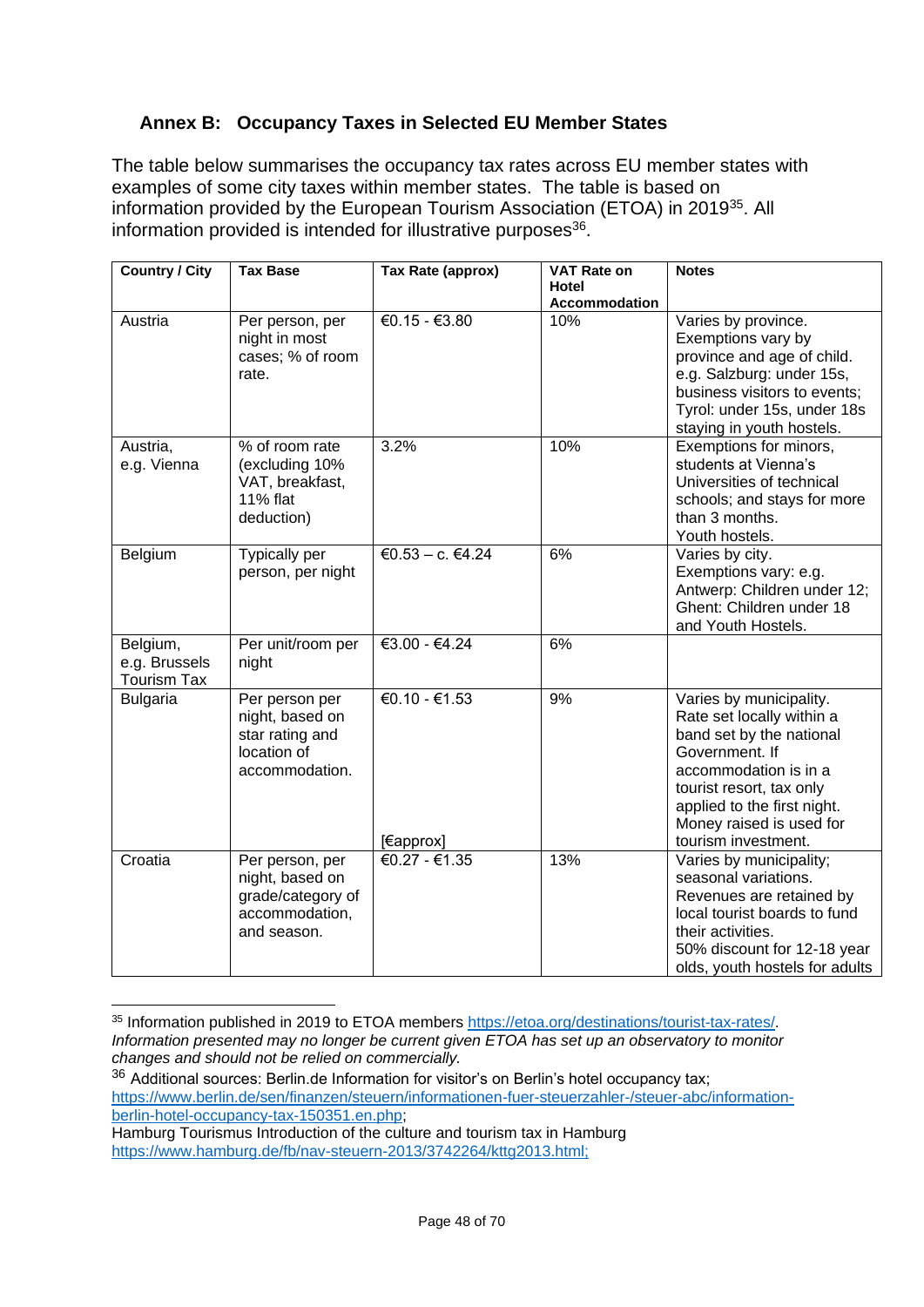|                                                               |                                                                                                                                       |                                                                                                                                             |     | up to 29 years of age, or<br>members of international<br>youth organisations.<br>Exemptions for under 12s,<br>school trips, disabled<br>persons & carer.                                                                                                                             |
|---------------------------------------------------------------|---------------------------------------------------------------------------------------------------------------------------------------|---------------------------------------------------------------------------------------------------------------------------------------------|-----|--------------------------------------------------------------------------------------------------------------------------------------------------------------------------------------------------------------------------------------------------------------------------------------|
|                                                               |                                                                                                                                       | [€approx]                                                                                                                                   |     |                                                                                                                                                                                                                                                                                      |
| Czechia                                                       | Per person, per<br>night                                                                                                              | Up to $€1$                                                                                                                                  | 15% | Varies by location.                                                                                                                                                                                                                                                                  |
| Czechia,<br>e.g. Prague                                       | Per person, per<br>day (excluding<br>day of arrival)                                                                                  | €0.58<br>[€approx]                                                                                                                          | 15% | Exemptions: Under 18s,<br>over 70s, business<br>travellers, disabled persons,<br>youth hostels.                                                                                                                                                                                      |
| France                                                        | Per person, per<br>night, based on<br>hotel star rating                                                                               | €0.20 - €4.00<br>excluding the<br>additional 10%<br>departmental council<br>tax (and in Paris the<br>15% Regional Tax).                     | 10% | Varies by municipality which<br>may decide to apply the tax<br>on the basis of actual visitor<br>nights or to apply a flat rate<br>due by the accommodation<br>providers on the basis of<br>capacity.<br>Revenues are hypothecated<br>to be used for expenses<br>related to tourism. |
| France,<br>e.g. Paris<br>Occupancy<br>Tax                     | Per person per<br>night based on<br>hotel star rating                                                                                 | €1 (1 star)<br>€1.13 (2 star)<br>€1.88 (3 star)<br>€2.88 (4 star)<br>€3.75 (5 star)<br>("Palace" 5-star<br>hotels rate is €5 per<br>night.) | 10% | Includes 10% departmental<br>tax, and 15% Paris Regional<br>tax.<br>Exemptions for under 18s,<br>those in emergency or<br>temporary accommodation,<br>seasonal workers, those in<br>premises with rent below a<br>rate determined by the<br>municipality.                            |
| Germany                                                       | Either per person,<br>per night; or<br>based on the<br>room rate.                                                                     | €0.25 - €5.00 or<br>5 - 7.5% of the room<br>rate                                                                                            | 7%  | Varies by city. Baden Baden<br>varies within city zones. In<br>some cities VAT is applied<br>on top of this rate. In some<br>spa towns this allows<br>access to certain facilities<br>(spas, attractions,<br>transportation).<br>Munich does not charge a<br>tourist tax.            |
| Germany,<br>e.g. Berlin<br>City Tax                           | % of room rate<br>(net cost<br>excluding 7%<br>VAT and<br>breakfast); max<br>21 nights.                                               | 5% of room rate                                                                                                                             | 7%  | <b>Exemptions: Business</b><br>travellers.                                                                                                                                                                                                                                           |
| Germany,<br>e.g. Hamburg<br>Culture and<br><b>Tourism Tax</b> | Per person per<br>night based on<br>net payment for<br>the stay in<br>€bands.<br>For every<br>additional €50 the<br>rate increases by | €0 (up to €10)<br>€0.5 (€10.01 - €25)<br>€1 (€25.01 - €50)<br>€2 (€50.01 - €100)<br>€3 (€100.01 - €150)<br>€4 (€150.01 - €200)              | 7%  | Business travellers are<br>exempt.<br>Revenue to be invested in<br>tourist, cultural and sporting<br>projects.                                                                                                                                                                       |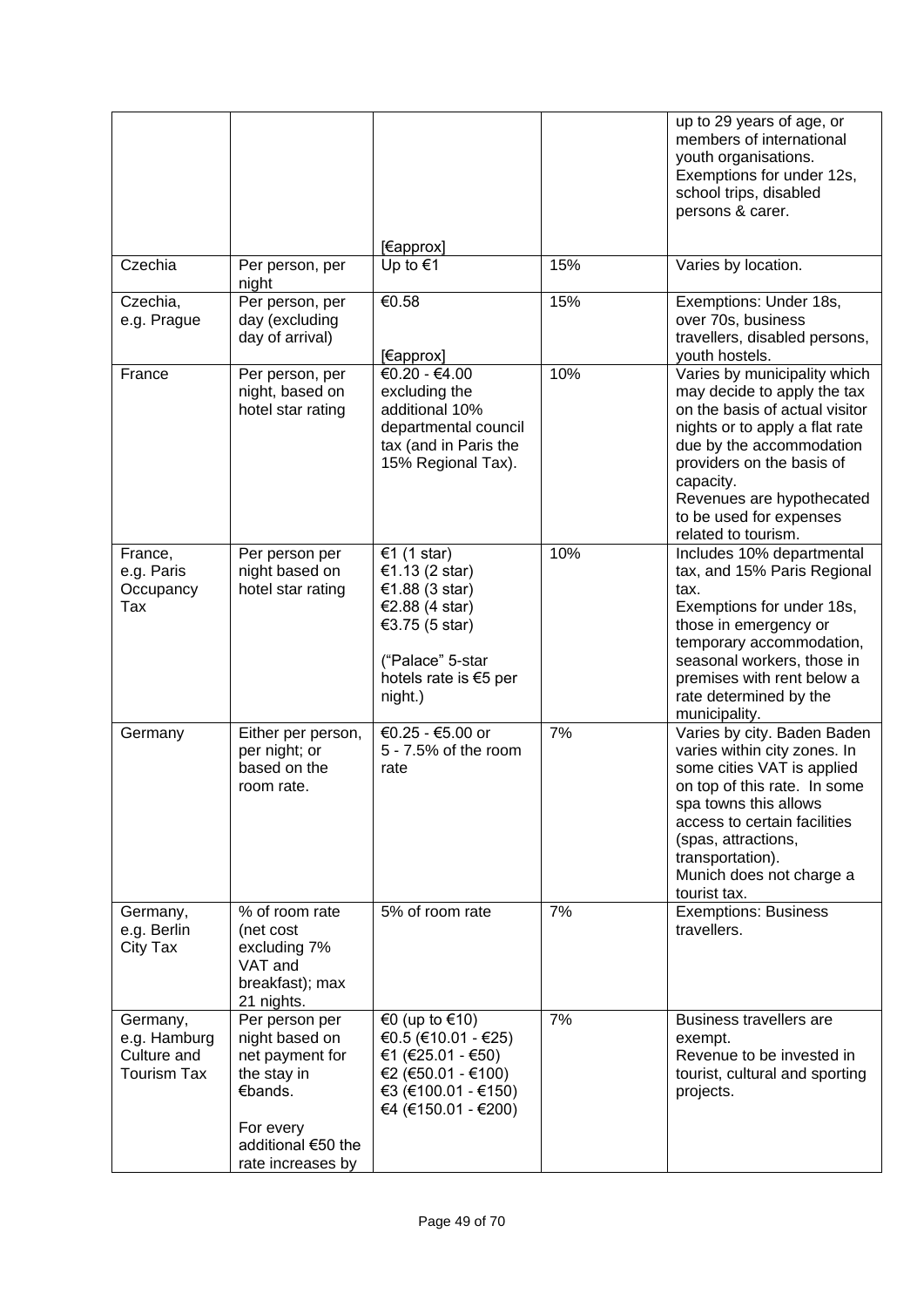|                                   | one Euro each<br>time.                                                                                                                  |                                                                                                                                                                                     |     |                                                                                                                                                                                                                                   |
|-----------------------------------|-----------------------------------------------------------------------------------------------------------------------------------------|-------------------------------------------------------------------------------------------------------------------------------------------------------------------------------------|-----|-----------------------------------------------------------------------------------------------------------------------------------------------------------------------------------------------------------------------------------|
| Greece                            | Per room, per<br>night. Varies by<br>hotel star rating.                                                                                 | €0.50 $(1$ star)<br>€0.50 (2 stars)<br>€1.50 (3 stars)<br>€3.00 (4 stars)<br>€4.00 (5 stars)                                                                                        |     | Nationwide tax.<br>Exemptions: youth hostels.                                                                                                                                                                                     |
| Hungary                           | Per person, per<br>night; % of stay<br>(net); % of stay<br>(gross)                                                                      | Up to max $€1.57$ per<br>person, per night; or<br>up to 4% of room<br>rate.<br>[€approx]                                                                                            | 18% | Varies by city.<br>Can vary by district within<br>cities.                                                                                                                                                                         |
| Hungary,<br>e.g. Budapest         | Per person, per<br>night; % of stay<br>(net); % of stay<br>(gross)                                                                      | 4% of room rate (net),<br>4% or room rate<br>(gross), or<br>Per person €0.88 -<br>€1.41<br>[€approx]                                                                                |     | Exemptions: under 18s; and<br>in some districts over 70s.                                                                                                                                                                         |
| Italy                             | Per person, per<br>night; cost of stay<br>per person, per<br>night.                                                                     | Maximum of €5,<br>except Venice and<br>Rome which are<br>allowed to charge up<br>to €10.<br>Current max charged<br>€7 (Rome).<br>'Cost of stay' charges<br>fall into 3 price bands. | 10% | Varies by city.<br>Varies by hotel star rating.<br>Varies by maximum number<br>of consecutive nights (e.g.<br>Matera 2 nights; Milan 14<br>nights).<br>Varies by season.                                                          |
| Italy,<br>e.g. Rome<br>City Tax   | Per person, per<br>night up to a max<br>of 10 nights,<br>based on star<br>rating; max 5<br>nights at camping<br>grounds.                | €3 - €7                                                                                                                                                                             | 10% | Exemptions for hostels,<br>residents of Rome, children<br>under 10, anyone<br>accompanying someone for<br>health reasons, police and<br>armed forces, 1 coach driver<br>& 1 tour leader for groups of<br>23 members.              |
| Italy,<br>e.g. Venice<br>City Tax | Per person, per<br>night up to a max<br>of 5 consecutive<br>nights, based on<br>accommodation<br>type, star rating<br>and area of city. | €0.70 - €5                                                                                                                                                                          | 10% | Reductions for January,<br>young people aged 10-16<br>(50%); islands (20%, or 10%<br>if 5-star), mainland (30%).<br>Exemptions for under 10s,<br>disabled persons, 1 coach<br>driver & 1 tour leader for<br>groups of 25 members. |
| Italy,<br>e.g. Bologna            | Per person, per<br>night; including<br>breakfast, net of<br><b>10% VAT</b>                                                              | €3 (total €1-€70.99)<br>€4 (total €71-<br>€120.99)<br>€5 (total €121+)                                                                                                              | 10% |                                                                                                                                                                                                                                   |
| Lithuania                         | Per person, per<br>night                                                                                                                | €0.30- €1.00                                                                                                                                                                        | 9%  | Varies by city.                                                                                                                                                                                                                   |
| Lithuania,<br>e.g. Palanga        | Per person, per<br>night                                                                                                                | €1                                                                                                                                                                                  | 9%  | Hypothecated to fund<br>improvements of city's<br>infrastructure and marketing<br>of tourism.                                                                                                                                     |
| Lithuania,<br>e.g. Vilnius        | Per person, per<br>night                                                                                                                | €1                                                                                                                                                                                  | 9%  | Exemptions: Under 18s,<br>students, disabled persons.                                                                                                                                                                             |
| Malta                             | Per person, per<br>night, for a max of<br>10 nights.                                                                                    | €0.50                                                                                                                                                                               | 7%  | No regional variations.<br>Proceeds used for<br>maintenance of touristic<br>zones.                                                                                                                                                |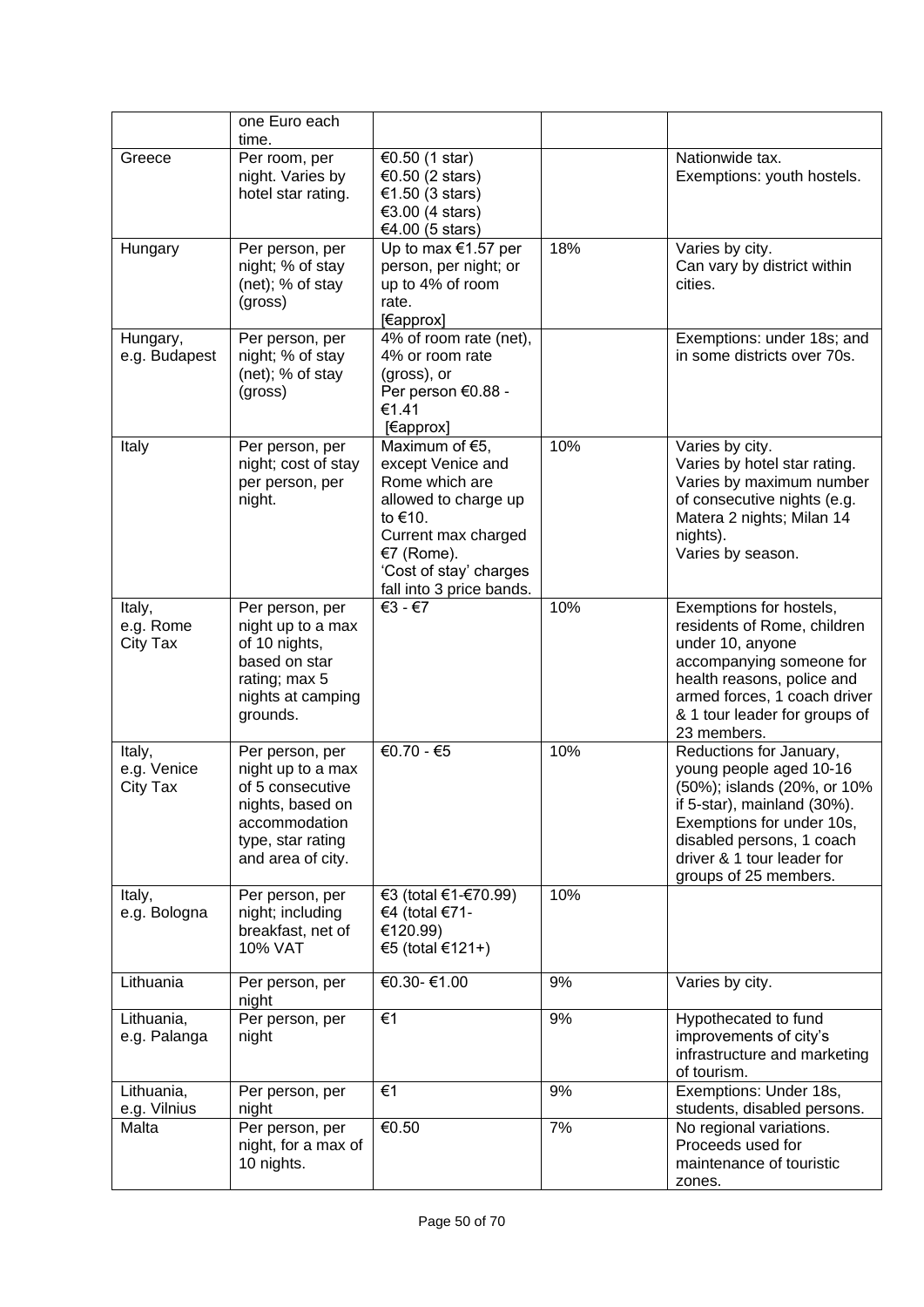| Netherlands                                                 | Per person, per<br>night; % of room<br>rate. Based on<br>grade and type of<br>accommodation.                       | €0.55 - €5.75 or up to<br>7% of room rate.                                        | 9%   | Varies by municipality.                                                                                                                                                                                                                                         |
|-------------------------------------------------------------|--------------------------------------------------------------------------------------------------------------------|-----------------------------------------------------------------------------------|------|-----------------------------------------------------------------------------------------------------------------------------------------------------------------------------------------------------------------------------------------------------------------|
| Netherlands,<br>e.g.<br>Amsterdam<br>City Tax               | % of room rate                                                                                                     | 7% of room rate<br>(excluding breakfast)                                          | 9%   | Payable by non-residents of<br>Amsterdam. Also charges<br>€8 per day, per person for<br>sea and river cruise<br>passengers; and an<br>Entertainment Tax of €0.66<br>per passenger on canal boat<br>or sightseeing tour.<br>Exemptions: carers.                  |
| Poland                                                      | Per person, per<br>each day started<br>(if stay over 24<br>hours); charged<br>as either a local<br>fee or spa fee. | Up to $€0.52$ (Local<br>fee)<br>Up to $€1.03$ (Spa fee)<br>[€approx]              | 8%   | Varies by city.<br>Some exemptions include<br>school trips, blind people<br>and their guides.<br>No local fee charged if<br>visitor pays the<br>municipalities spa fee.<br>Municipalities decide the<br>local rate but rates are<br>capped at a national level. |
| Portugal                                                    | Per person, per<br>night; max nights<br>vary, e.g. Porto<br>and Lisbon 7<br>nights, Sintra 3<br>nights.            | €1 - €2                                                                           | 6%   | Varies by municipality.<br>Reductions: e.g. in Cascais<br>the visitor receives museum<br>entrance or transportation<br>free in return.                                                                                                                          |
| Portugal,<br>e.g. Lisbon<br>Municipal<br><b>Tourist Tax</b> | Per person, per<br>night, up to a max<br>7 nights.                                                                 | €2                                                                                | 6%   | Exemptions for children<br>under 13 and those whose<br>trip is for medical reasons<br>plus one extra night (and<br>that of an accompanying<br>party).                                                                                                           |
| Romania                                                     | % of room rate<br>(including<br>breakfast but<br>excluding 5%<br>VAT)                                              | 1%                                                                                | 5%   | Varies by municipality.<br>Money raised is used for<br>tourism promotion.<br>If accommodation is in a<br>tourist resort, the tax is only<br>charged for the first night.<br>Exemptions: under 18s<br>disabled persons, students,<br>pensioners.                 |
| Slovakia                                                    | Per person, per<br>night                                                                                           | €0.50 - €1.70                                                                     | 10%  | Varies by municipality.                                                                                                                                                                                                                                         |
| Slovakia,<br>e.g. Bratislava                                | Per person, per<br>night.                                                                                          | €1.70                                                                             | 10%  | Exemptions: Under 18s,<br>over 70s, F/T student under<br>26, disabled person & carer.                                                                                                                                                                           |
| Slovenia                                                    | Per room, per<br>night.                                                                                            | Up to $\epsilon$ 2.50, plus<br>additional mandatory<br>promotional tax of<br>25%. | 9.5% | Varies by municipalities.<br>43 municipalities have<br>decided not to charge a<br>tourist tax.                                                                                                                                                                  |
| Slovenia,<br>e.g. Bled                                      | Per person, per<br>night                                                                                           | €3.13                                                                             | 9.5% | Reductions of 50 % for<br>children aged 7-18, youth<br>hostels, campsites.<br>Exemptions for children<br>under 7.                                                                                                                                               |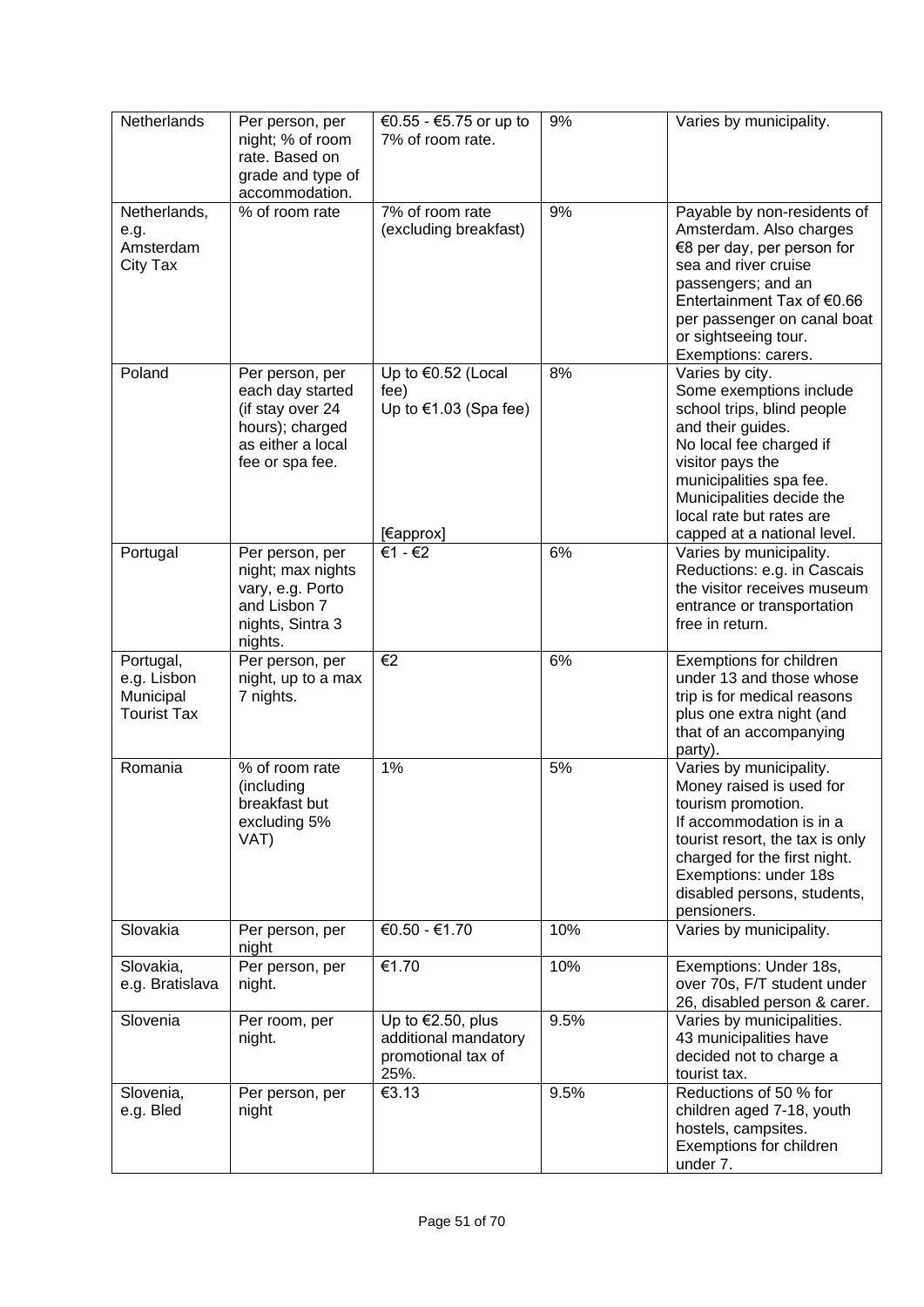| Spain<br>(Catalonia)<br><b>NB:</b> A tourism<br>tax in Spain<br>only applies in<br>Catalonia and<br>the Balearic<br><b>Islands</b> | Per person, per<br>night for a max of<br>7 nights. Based<br>on category of<br>accommodation.                                             | €0.45 - €2.25   | 10% | Varies between Barcelona<br>and 'rest of Catalonia'.<br>Money invested on tourism<br>infrastructure and<br>promotion.<br>Exemptions for children<br>under 17, IMSERSO<br>holidays, Force Majeure. |
|------------------------------------------------------------------------------------------------------------------------------------|------------------------------------------------------------------------------------------------------------------------------------------|-----------------|-----|---------------------------------------------------------------------------------------------------------------------------------------------------------------------------------------------------|
| Spain<br>(Balearic<br>Islands)                                                                                                     | Per person, per<br>$night, 50\%$<br>reduction after 8<br>nights.<br>Based on<br>category of<br>accommodation,<br>and High-Low<br>season. | $€0.50 - €4.00$ | 10% | Exemptions for children<br>under 16.<br>Known as the ITS (Ecotax),<br>money raised is spent on<br>sustainable tourism projects.                                                                   |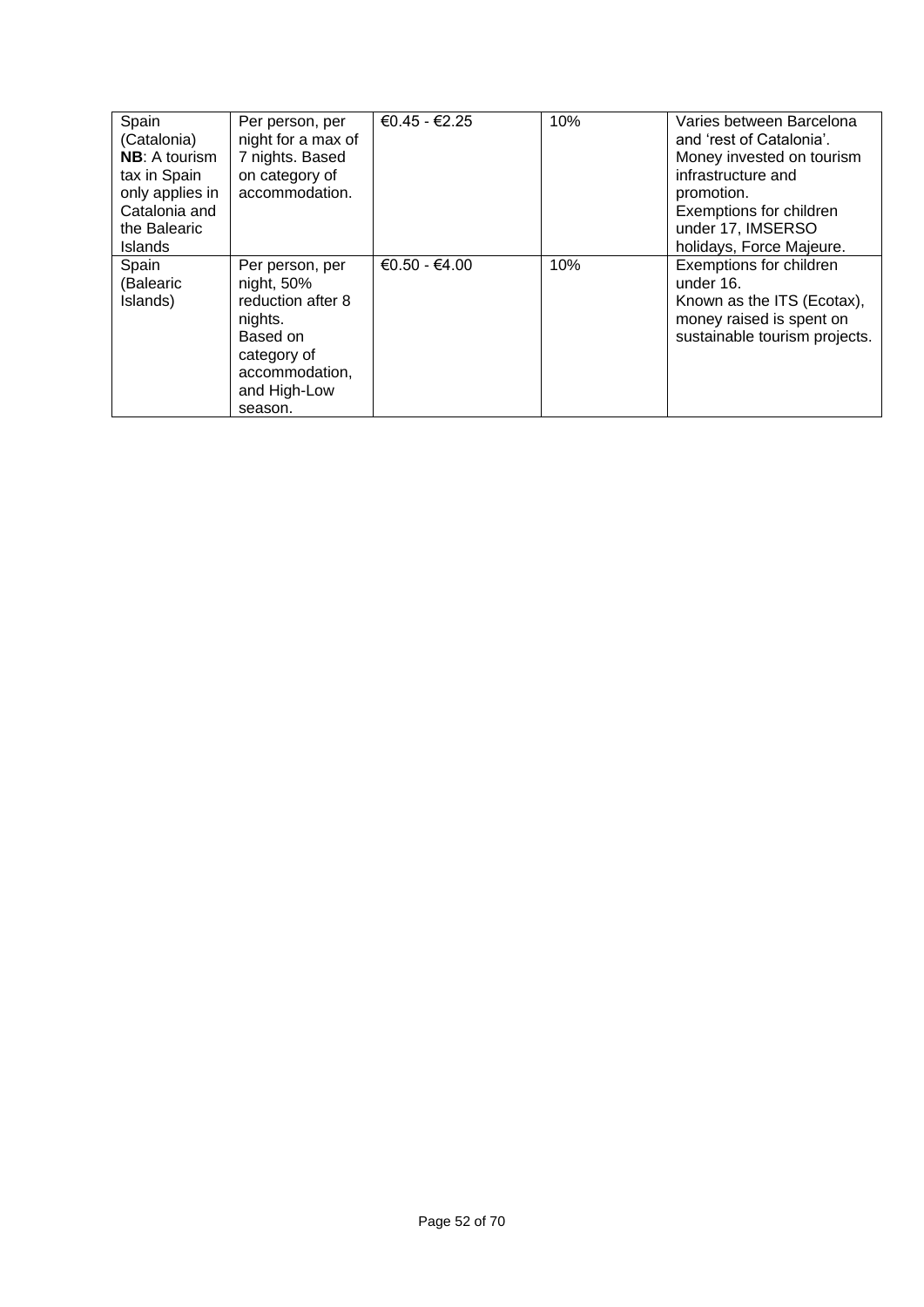## <span id="page-52-0"></span>**Annex C: Consultation Questions**

| The Scottish Government wishes to explore how much responsibility for the design of the<br>visitor levy should sit at the local level.                                                      |  |
|---------------------------------------------------------------------------------------------------------------------------------------------------------------------------------------------|--|
| Q1. Do you think that the design of a visitor levy should be set out:                                                                                                                       |  |
| a) wholly in a national framework<br>b) mostly at a national level with some local discretion<br>c) mostly at local level with some overarching national principles.<br>Please tick one box |  |
| Please provide a reason (or reasons) for your answer:                                                                                                                                       |  |

Scottish Government is committed to legislating to provide local authorities with the power to apply a discretionary visitor levy.

**Q2: Is an overnight stay in commercially let accommodation an appropriate basis for applying a levy on visitors?**

| Yes        |  |
|------------|--|
| Nο         |  |
| Don't know |  |

**Please provide a reason (or reasons) for your answer:**

We wish to explore if it would be feasible for a visitor levy to be extended to other visitor activities notwithstanding the challenges this might present (see section 4.2)

**Q3: Which of the following activities do you think a visitor levy could be robustly applied to and enforced, and how?** 

**Tick all boxes that apply and provide reasons where possible**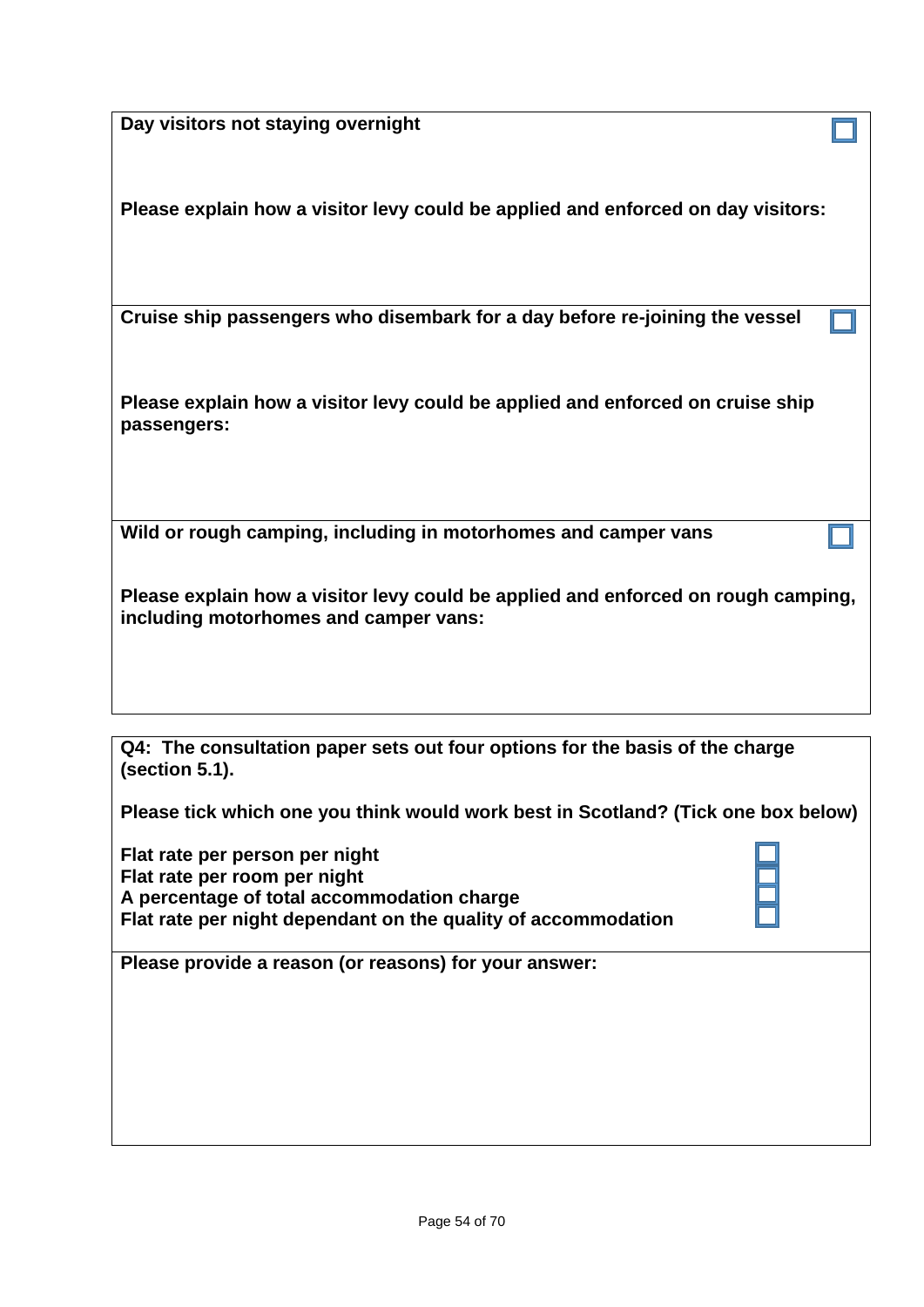**Q5: In addition, for each option in Q4 what are: the considerations for accommodation users, accommodation providers and local authorities.** 

**Flat rate per person per night** 

**Implications for accommodation users:**

**Implications for accommodation providers:**

**Implications for local authorities:**

**Flat rate per room**

**Implications for accommodation users:**

**Implications for accommodation providers:**

**Implications for local authorities:**

**A percentage of total accommodation charge**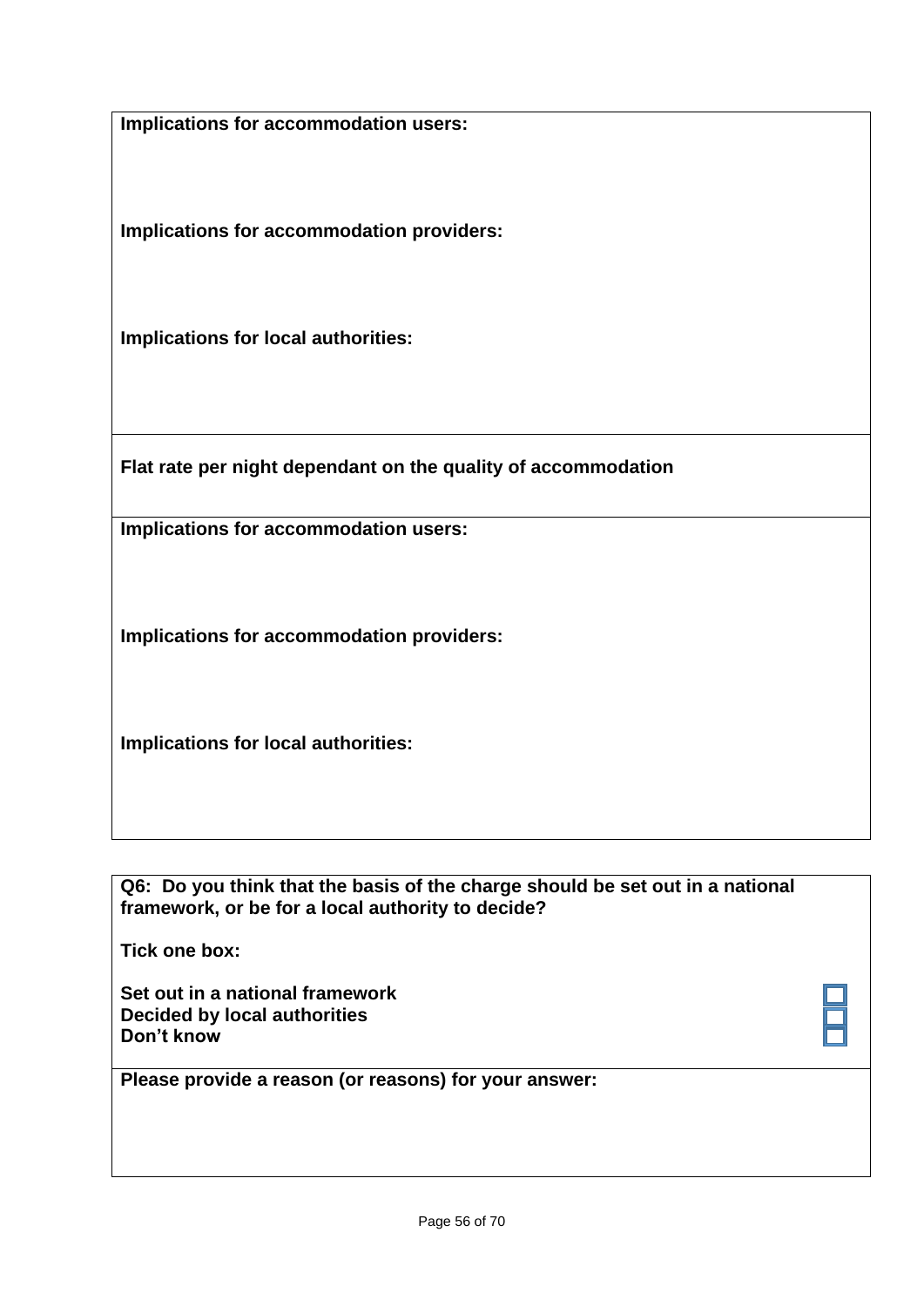**Q7: Do you think that the rate of the visitor levy should be set out in a national framework or should it be for the local authority to decide?** 

**Tick one box:**

**Set out at national level Decided by local authorities Don't know**

**Please provide a reason (or reasons) for your answer:**

**Q8: What factors should be considered to ensure the rate of the visitor levy is appropriate?**

**Please provide a reason (or reasons) for your answer:**

### **Q9: If the rate of the visitor levy were to be set by individual local authorities, should an upper limit or cap be set at a national level?**

**Tick one box**

**Set out at a national level Decided by local authorities Don't know**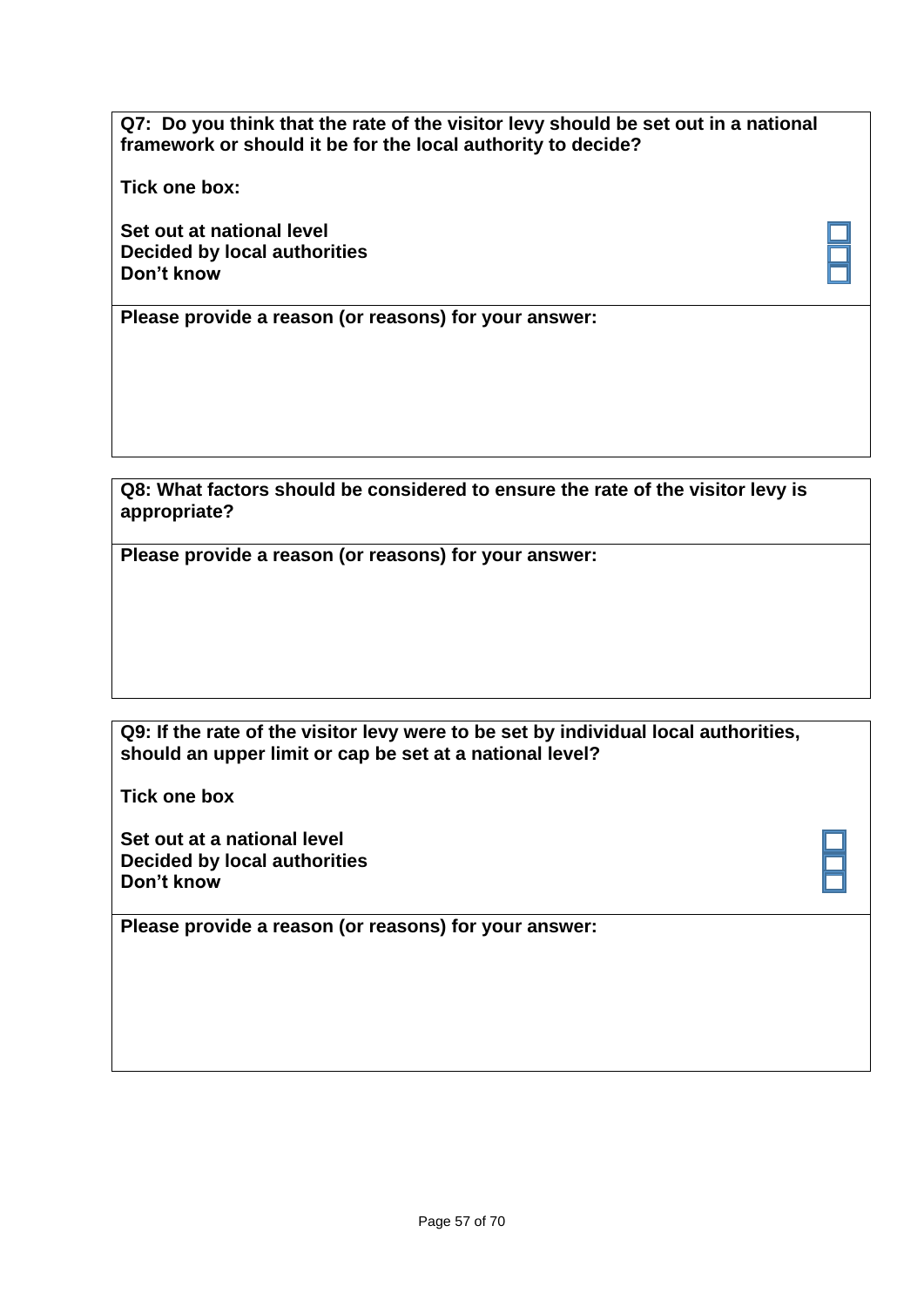The Scottish Government is of the opinion that there are some groups that it would be unacceptable to impose a visitor levy on under any circumstances. These include:

- Homeless people
- Asylum seekers/refugees
- Travelling communities (such as Gypsy travellers and other traveller communities)
- Victims of domestic abuse placed temporarily in refuges or short term accommodation because their normal home is unsafe for them to stay in
- Those placed temporarily in refuges or short term accommodation because their normal home is unsafe for them to stay in.

Beyond these groups, other groups could be included for exemption either at the national or local level.

**Q10: Do you think that all exemptions should be the same across Scotland and therefore set out in the national legislation, or should local authorities have scope to select some exemptions?**

**Tick one box below:** 

**All exemptions should be the same across Scotland and local authorities should not have any discretion.**

**Some exemptions should be set at national level, and some should be at the local authority's discretion**

| Q11: Which additional exemptions from the list below do you think should be |  |
|-----------------------------------------------------------------------------|--|
| applied to a visitor levy?                                                  |  |

**Tick all that apply** 

| Disabled people and registered blind/deaf and their carers                                                                |  |
|---------------------------------------------------------------------------------------------------------------------------|--|
| Those travelling out with their local authority area for medical care, and their carers<br>or next of kin                 |  |
| Children and young people under a certain age                                                                             |  |
| <b>Students</b>                                                                                                           |  |
| Long stay guests (e.g. people staying for more than 14 days)                                                              |  |
| <b>Business travellers</b>                                                                                                |  |
| Local resident (paying for overnight accommodation within the local authority in which $\Box$<br>they reside permanently) |  |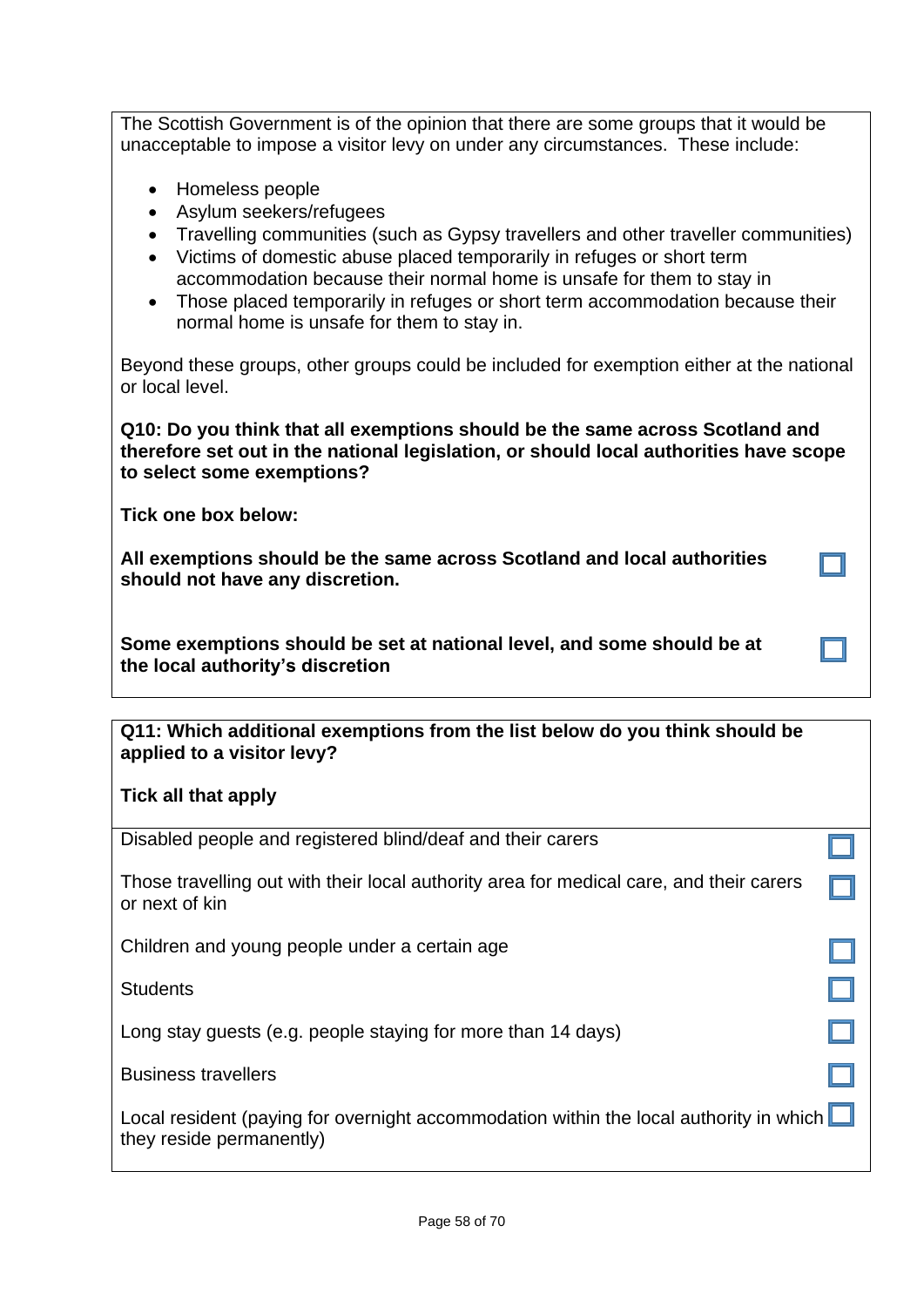**Q12: Are there any other exemptions that you think should apply?**

**Please list together with reasons below:**

**Q13: What is your view of the proposal that accommodation providers should be ultimately responsible for the collection and remittance to the appropriate local authority, even if the tax is collected by a third party booking agent or platform** 

**Tick one**

**Agree**

**Disagree** 

**Please explain and provide any other comments on this proposal:**

**Q14: If accommodation providers were required to remit visitor levies after the overnight stays to which they relate (even if the payment was made well in advance) how frequently should the levies collected be required to be remitted to the levying local authority?**

**Tick one box**

**Ongoing basis (e.g. each night) Monthly Quarterly Annually**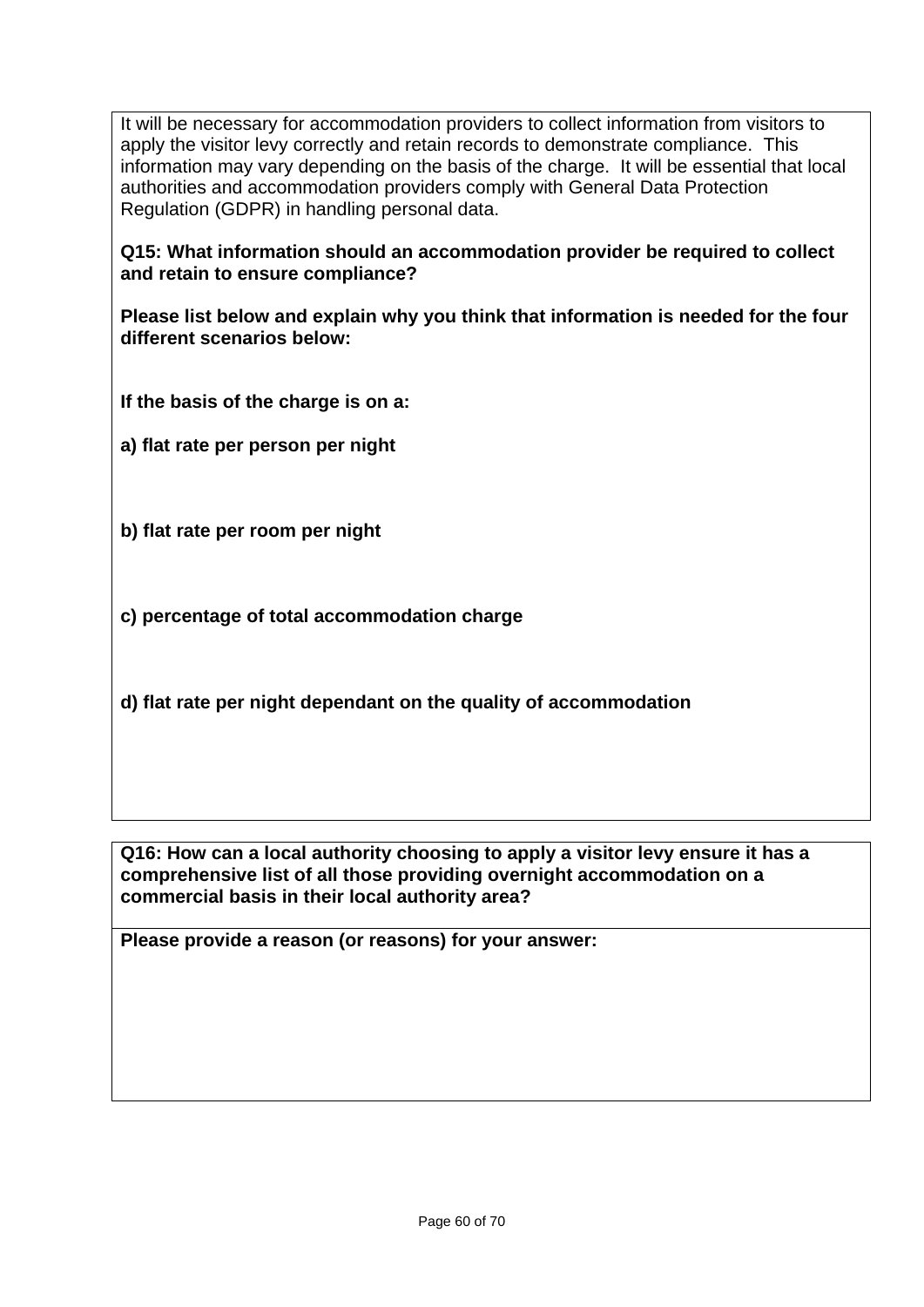**Q17: What enforcement powers should a local authority have to ensure compliance and prevent avoidance and evasion by accommodation providers?**

**Please provide a reason (or reasons) for your answer:**

**Q18: Should non-compliance by an accommodation provider be subject to a civil penalty (i.e a fine) and if so, what would be the appropriate level be?**

**Tick one:**

**Yes No Don't Know**

|              | Please state level of civil penalty (fine) (in £ pounds sterling) that you think is |
|--------------|-------------------------------------------------------------------------------------|
| appropriate? |                                                                                     |

**Q19: A list of requirements that local authorities could be expected to meet before being able to introduce a visitor levy is summarised below.** 

**Do you agree or disagree with these options. (please tick the appropriate box)**

**If you have any other suggestion for requirements then please add these in the box below together with your reasons**

|                                                                                                                                                                  | Agree | <b>Disagree</b> |
|------------------------------------------------------------------------------------------------------------------------------------------------------------------|-------|-----------------|
| Produce an initial statement of intention to consider<br>introducing a visitor levy                                                                              |       |                 |
| A timeframe for introduction of at least one financial year<br>following conclusion of consultation and engagement<br>activities                                 |       |                 |
| Have held a consultation in their local area to gather views<br>from all those who will be affected by the visitor levy                                          |       |                 |
| Have conducted required impact assessments                                                                                                                       |       |                 |
| Have assessed the administrative burden on businesses and<br>taken steps to minimise this                                                                        |       |                 |
| If the legislation allows the rate to be set locally the local<br>authority has demonstrated why the chosen rate of the visitor<br>levy is optimal for that area |       |                 |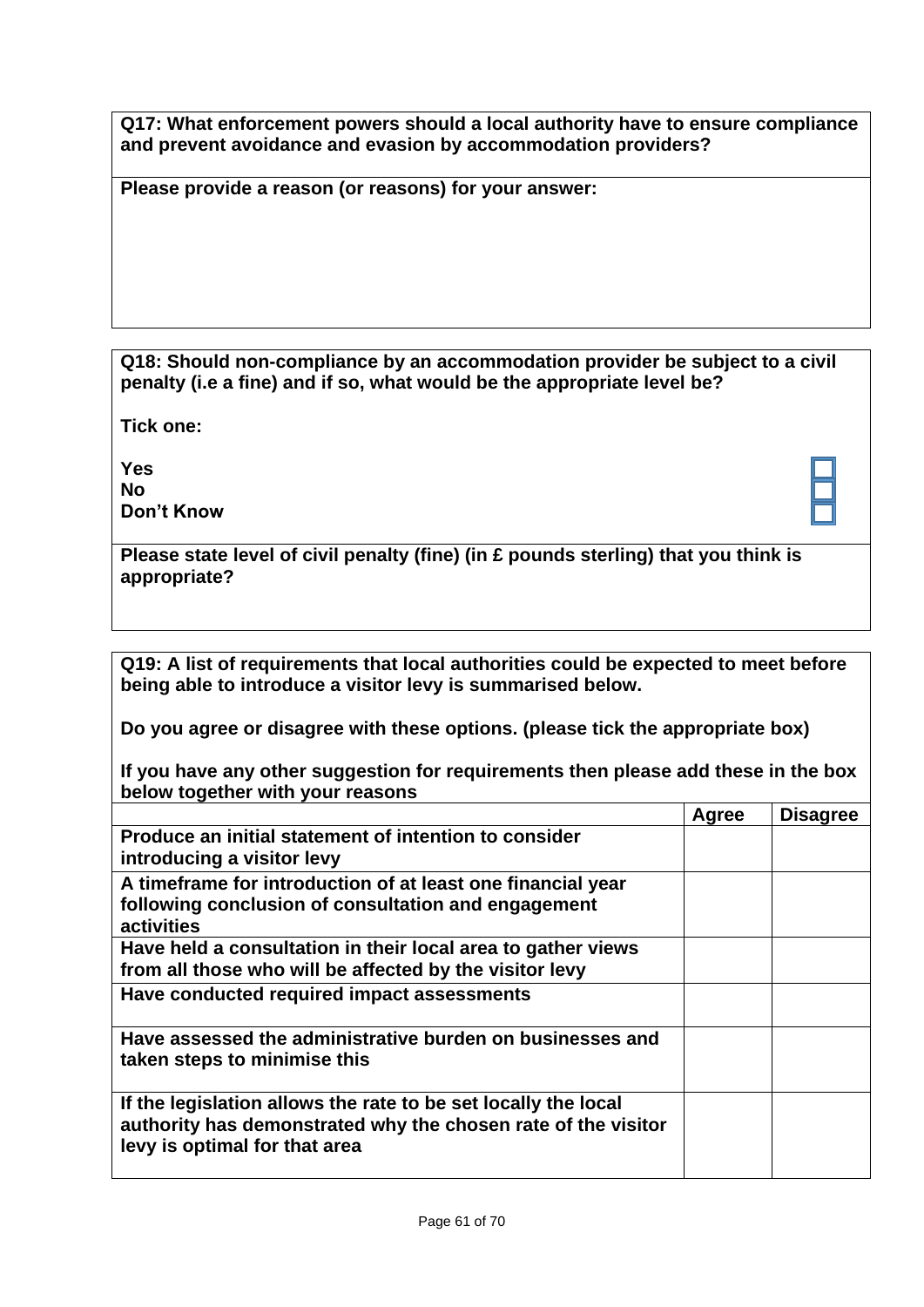| Have appropriate mechanisms in place to allow visitor levies<br>collected to be remitted to the local authority                                   |  |
|---------------------------------------------------------------------------------------------------------------------------------------------------|--|
| Have made information about the visitor levy and how to pay it<br>available and in the public domain, for both business and<br>visitors           |  |
| The approach to collaborative decision making on revenue<br>spending is set out in the public domain                                              |  |
| Establish an approach to monitoring and publically reporting<br>revenues raised and their expenditure on an annual basis                          |  |
| The approach to monitoring and reporting on the impact of the<br>visitor levy on an annual basis, is clearly set out in the public<br>domain      |  |
| Establish an approach to evaluating and publically reporting,<br>the impact of the visitor levy, within a reasonable period after<br>introduction |  |
| Please add any other comments on the requirements listed above                                                                                    |  |
| Please list any other requirements you think might be necessary, together with<br>reasons below:                                                  |  |
|                                                                                                                                                   |  |

| Q20: Should Scottish Government be able to prevent a local authority from |
|---------------------------------------------------------------------------|
| applying a visitor levy?                                                  |

| Don't Know |
|------------|
|            |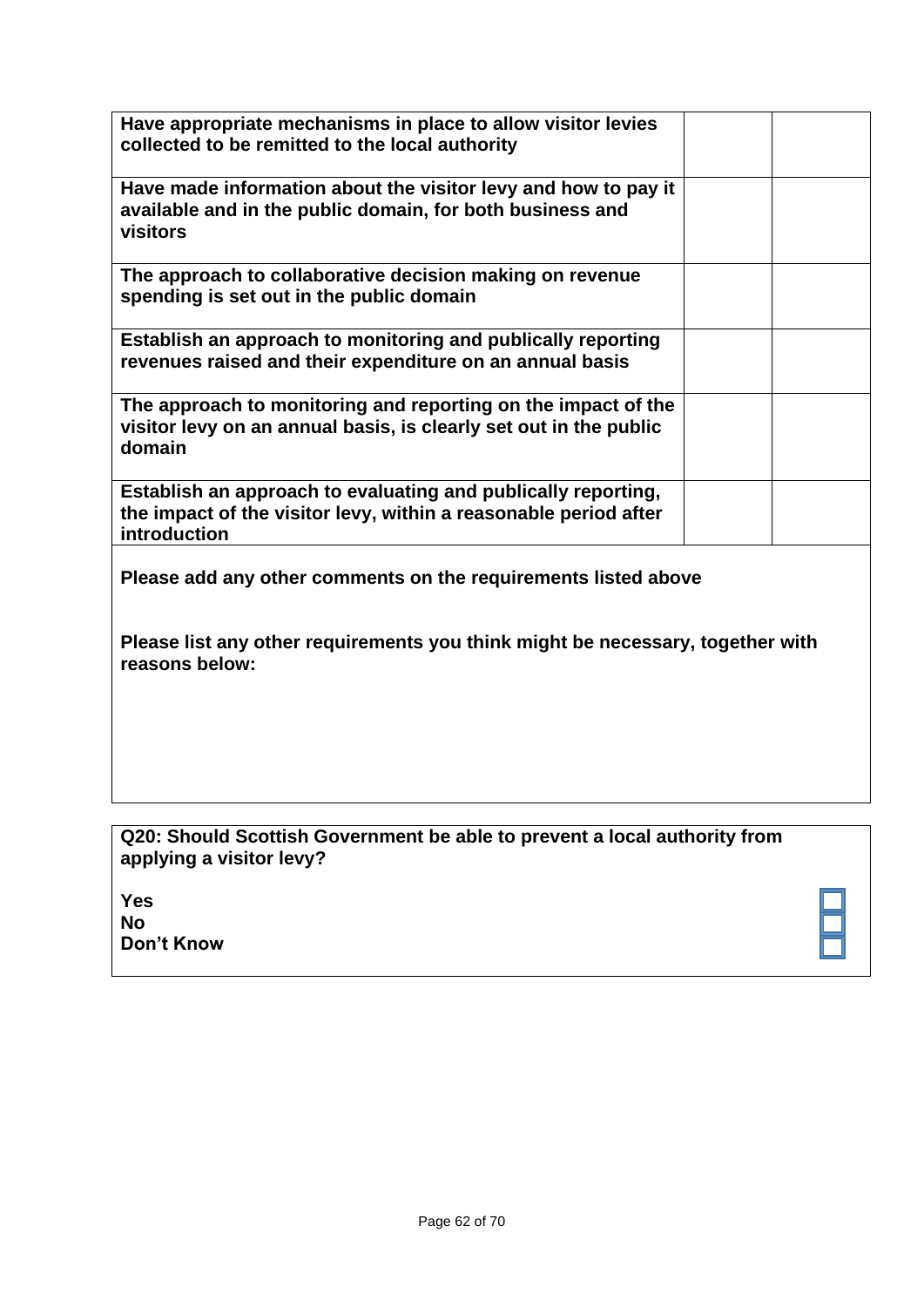**Q21: Under what circumstances should Scottish Government be able to do this?**

**Please provide a reason (or reasons) for your answer:**

**Q22: What requirements might be placed on local authorities to engage with local stakeholders to determine how revenues are spent?**

**Please provide a reason (or reasons) for your answer:**

**Q23: How might this engagement be best achieved?**

**Please provide a reason (or reasons) for your answer:**

**Q24: Should revenues from a visitor levy be allocated to priorities articulated through local tourism strategies, where they exist?**

**Yes No Don't Know**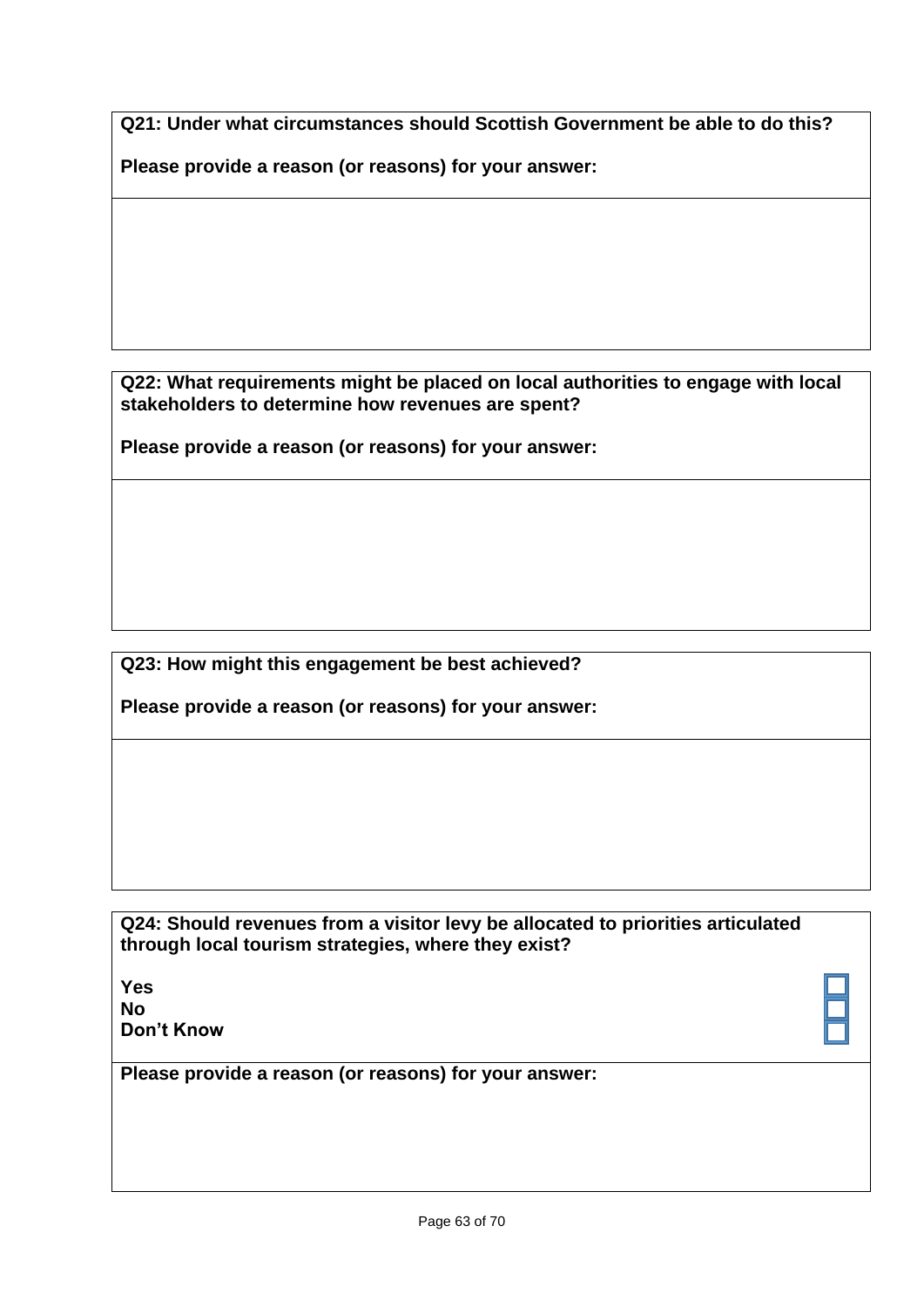**Q25: What reporting arrangements might be required of local authorities to account for the expenditure of receipts from a visitor levy?**

**Please provide a reason (or reasons) for your answer:**

**Q26: If a local authority was to impose a visitor levy on a specific area within the authority, should any revenue raised have to be spent only in that area?** 

**Yes No Don't Know**

**Please provide a reason (or reasons) for your answer:**

| Q27: Is the name 'visitor levy' appropriate for the new powers proposed in the |  |
|--------------------------------------------------------------------------------|--|
| consultation document?                                                         |  |

**Yes No Don't Know**

**Please provide a reason (or reasons) for your answer:**

**Q28: If not, what do you consider to be a better alternative and why?**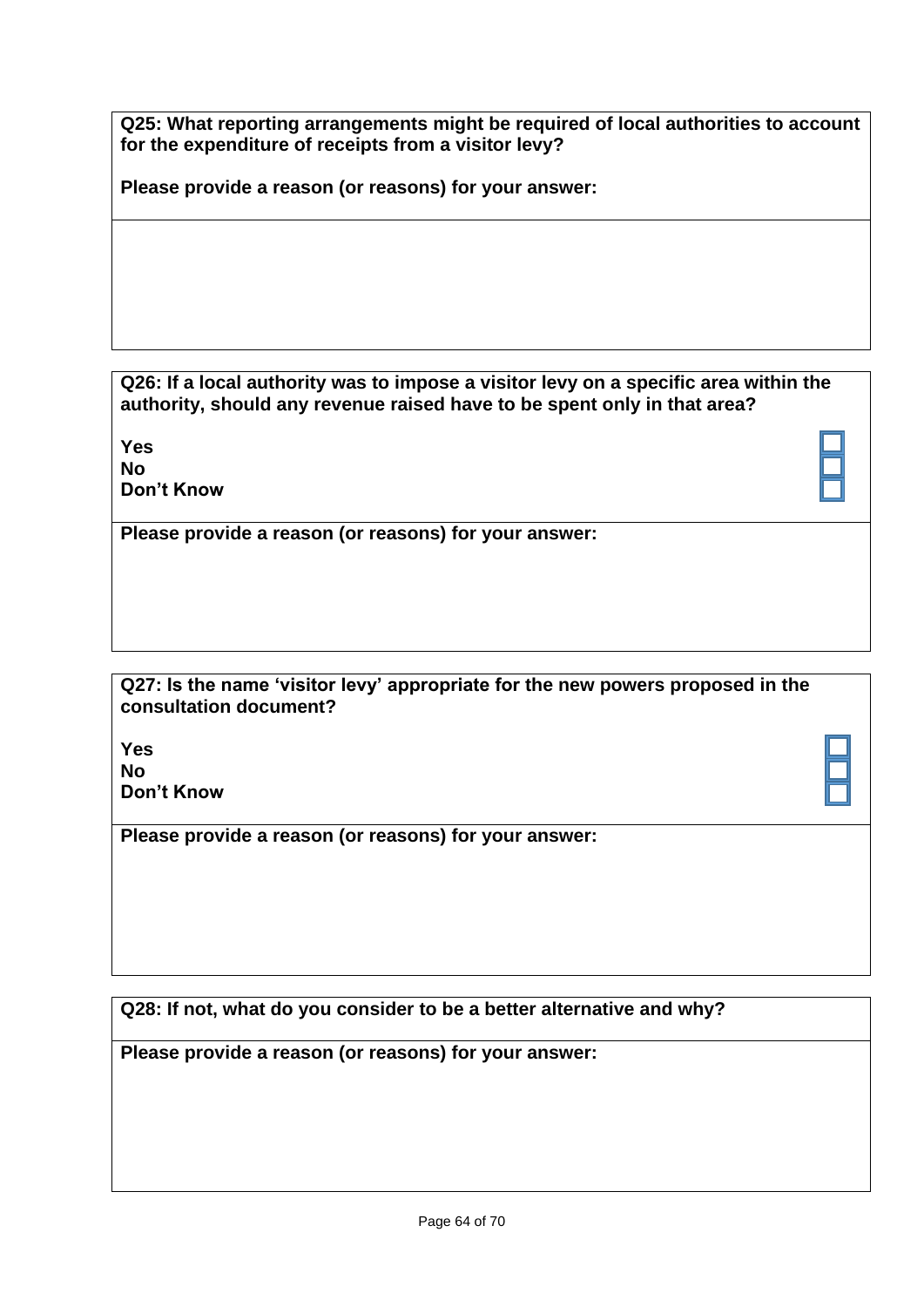Under existing law accommodation providers already must clearly display the price of their accommodation and any VAT which applies to their prices.

**Q29: What requirements should apply to ensure accommodation prices transparently display a visitor levy?**

**Please provide a reason (or reasons) for your answer:**

**Q30: What, if any, transition arrangements should apply when accommodation is reserved and paid for in advance of a local authority choosing to impose, or subsequently vary, a visitor levy for the period the accommodation is let?** 

**Please provide a reason (or reasons) for your answer:**

#### **Q31. Should these transition arrangements be set out in a national framework or be decided by local authorities?**

**Tick one box:**

**Set out in a national framework Decided by local authorities Don't know**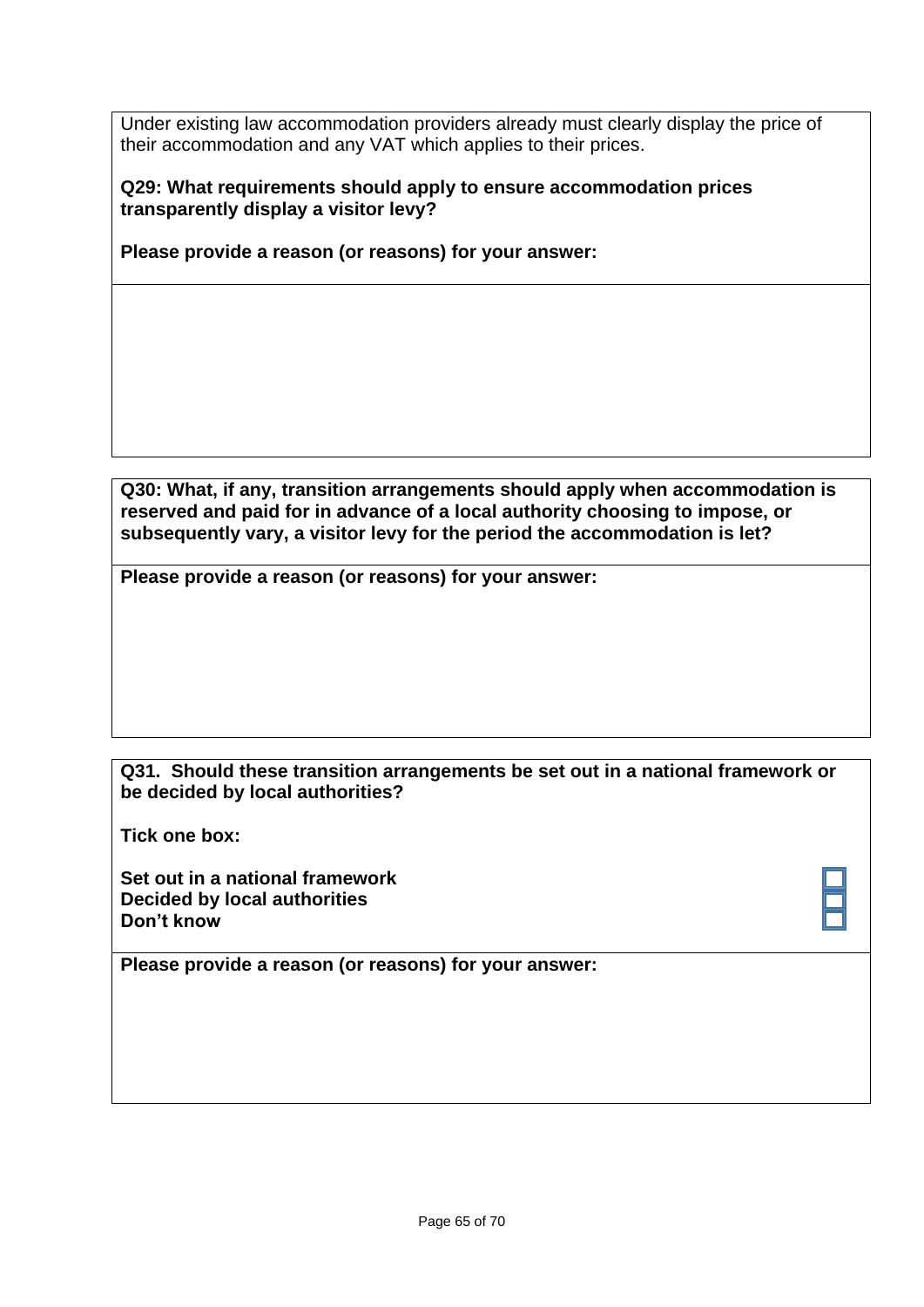Our partial BRIA indicates that the main groups that will be affected by a visitor levy are:

- Visitors (both domestic and international)
- Tourism accommodation providers and their employees
- Other tourism businesses and wider economy
- Local residents and general public
- Local Authorities

**Q32: In addition to what is set out in our draft BRIA are you aware of any additional impacts the visitor levy will have for any of these groups?** 

**Please specify group and additional impact.**

**Q33: Are there any other groups not listed here that should be given attention in the impact assessments?** 

**Please list and state how they will be affected.**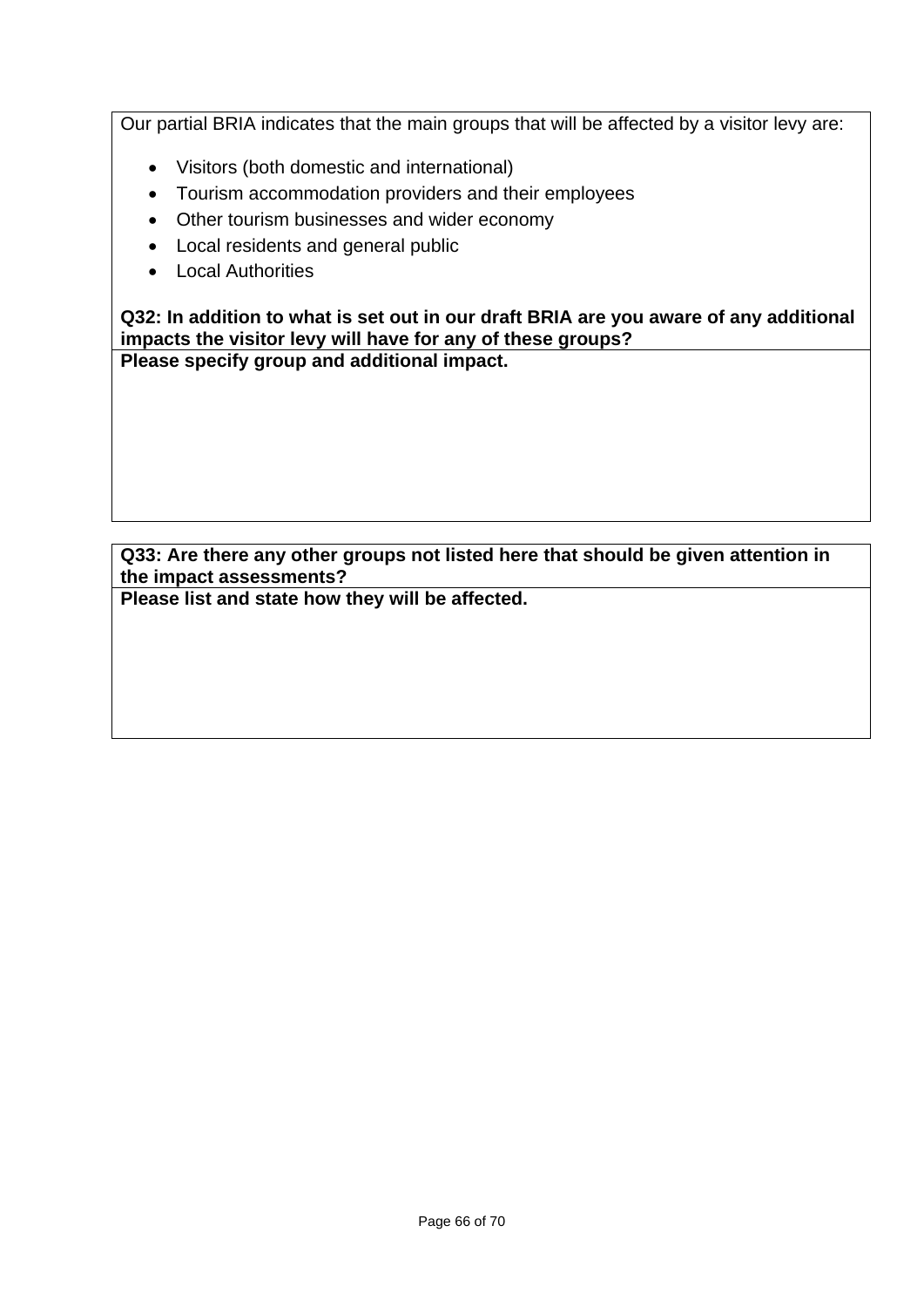# <span id="page-66-0"></span>**Annex D: Responding to the Consultation**

<span id="page-66-1"></span>Please respond to this consultation using the Scottish Government's consultation hub, Citizen Space [\(http://consult.gov.scot\)](http://consult.gov.scot/). Access and respond to this consultation online at [https://consult.gov.scot/local-government-and-communities/visitor-levy.](https://consult.gov.scot/local-government-and-communities/visitor-levy) You can save and return to your responses while the consultation is still open. Please ensure that consultation responses are submitted before the closing date of 2 December 2019.

If you are unable to respond using our consultation hub, please complete the please complete the Respondent Information Form and send to:

#### **Handling your response**

If you respond using the consultation hub, you will be directed to the About You page before submitting your response. Please indicate how you wish your response to be handled and, in particular, whether you are content for your response to published. If you ask for your response not to be published, we will regard it as confidential, and we will treat it accordingly.

All respondents should be aware that the Scottish Government is subject to the provisions of the Freedom of Information (Scotland) Act 2002 and would therefore have to consider any request made to it under the Act for information relating to responses made to this consultation exercise.

If you are unable to respond via Citizen Space, please complete and return the Respondent Information Form included in this document.

To find out how we handle your personal data, please see our privacy policy: <https://beta.gov.scot/privacy/>

#### **Next steps in the process**

Where respondents have given permission for their response to be made public, and after we have checked that they contain no potentially defamatory material, responses will be made available to the public at [http://consult.gov.scot.](http://consult.gov.scot/) If you use the consultation hub to respond, you will receive a copy of your response via email.

Following the closing date, all responses will be analysed and considered along with any other available evidence to help us. Responses will be published where we have been given permission to do so.

A consultation report will be prepared and published in early 2020. The analysis of the consultation responses will be used to inform the provisions of a Scottish Government Bill to be introduced to Parliament during 2020.

#### **Comments and complaints**

If you have any comments about how this consultation exercise has been conducted, please send them to the contact address above or [TVLC@gov.scot](mailto:TVLC@gov.scot)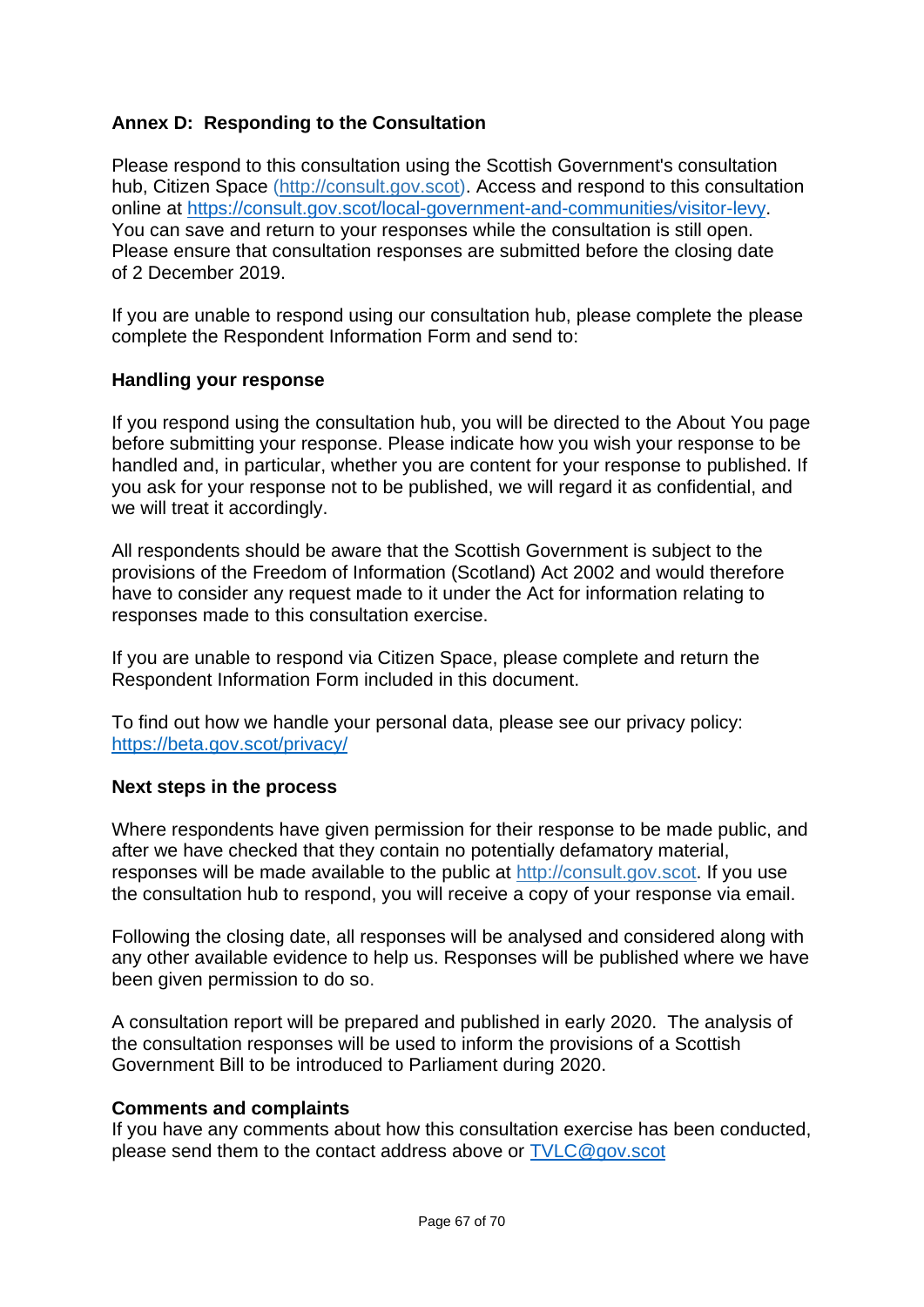### **Scottish Government consultation process**

Consultation is an essential part of the policymaking process. It gives us the opportunity to consider your opinion and expertise on a proposed area of work.

You can find all our consultations online: [http://consult.gov.scot.](http://consult.gov.scot/) Each consultation details the issues under consideration, as well as a way for you to give us your views, either online, by email or by post.

Responses will be analysed and used as part of the decision making process, along with a range of other available information and evidence. We will publish a report of this analysis for every consultation. Depending on the nature of the consultation exercise the responses received may:

- indicate the need for policy development or review
- inform the development of a particular policy
- help decisions to be made between alternative policy proposals
- be used to finalise legislation before it is implemented

While details of particular circumstances described in a response to a consultation exercise may usefully inform the policy process, consultation exercises cannot address individual concerns and comments, which should be directed to the relevant public body.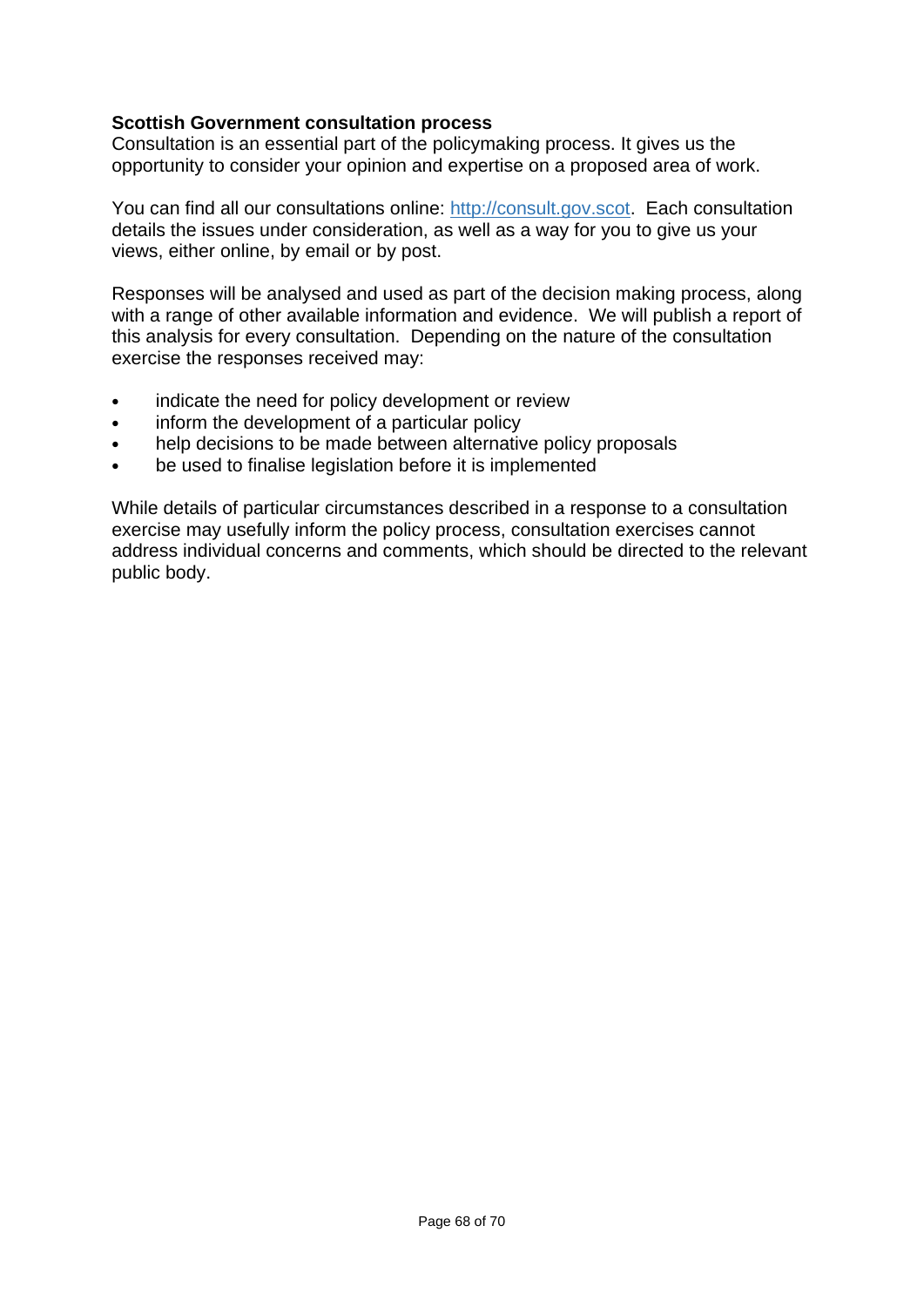

#### **Consultation on the Principles of a Local Discretionary Transient Visitor Levy or Tourist Tax**

#### **RESPONDENT INFORMATION FORM**

**Please Note** this form **must** be completed and returned with your response.

To find out how we handle your personal data, please see our privacy policy: <https://beta.gov.scot/privacy/>

Are you responding as an individual or an organisation?

 $\Box$  Individual

**N** Organisation

Full name or organisation's name

Phone number

Address

Postcode

Email

The Scottish Government would like your permission to publish your consultation response. Please indicate your publishing preference:

Publish response with name

- $\Box$  Publish response only (without name)
	- Do not publish response

#### **Information for organisations:**

The option 'Publish response only (without name)' is available for individual respondents only. If this option is selected, the organisation name will still be published.

If you choose the option 'Do not publish response', your organisation name may still be listed as having responded to the consultation in, for example, the analysis report.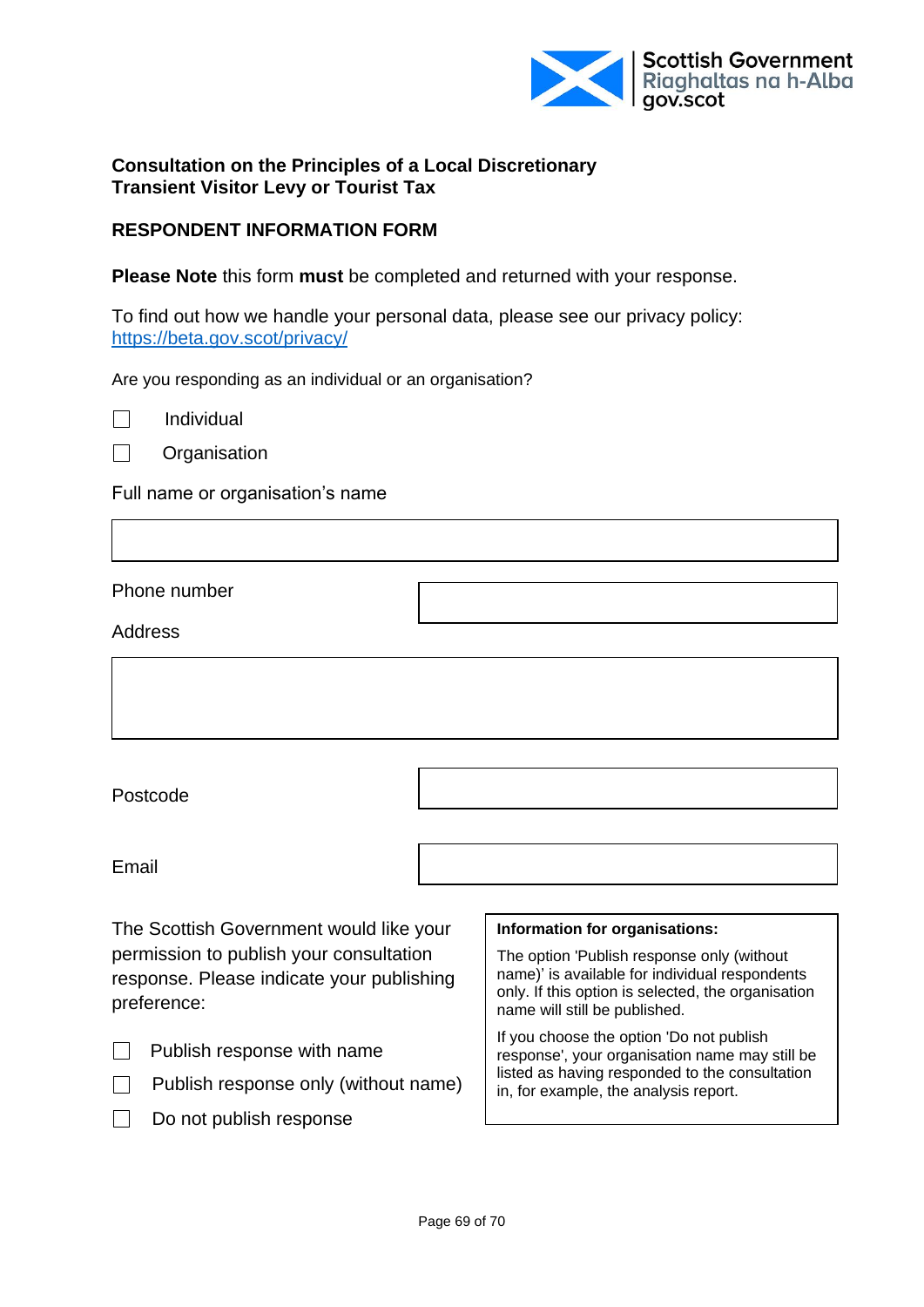We will share your response internally with other Scottish Government policy teams who may be addressing the issues you discuss. They may wish to contact you again in the future, but we require your permission to do so. Are you content for Scottish Government to contact you again in relation to this consultation exercise?

□ Yes

 $\Box$  No